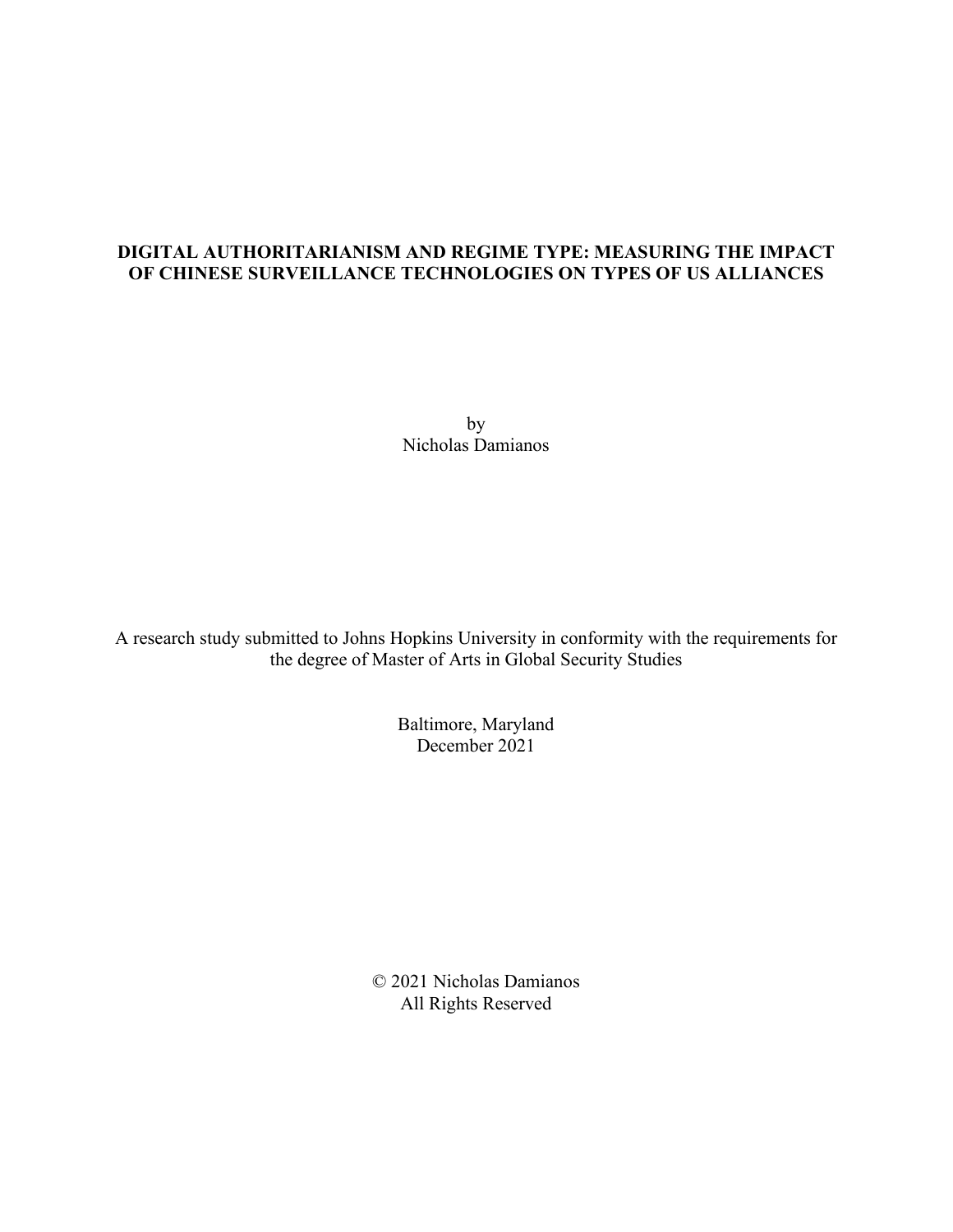#### **Abstract**

Digital authoritarianism–the use of digital tools to repress and influence domestic and foreign populations–has become a fixture of the authoritarian playbook. China's extensive use of digital technologies to surveil its citizens and quell dissent has received significant attention from national security practitioners. Countries across the world, including US allies, are incorporating aspects of China's digital authoritarianism by importing Chinese surveillance technologies. This development raises important questions about their postures towards China, the overall status of their relations with the United States, and whether regime type is predictive of alliance strength. The import of these technologies could threaten US alliances if their implementation is followed by deeper collaboration with China. The incorporation of these technologies could signify a shift away from Washington and towards Beijing.

This study reviews the central arguments regarding alliances before reviewing the literature on digital authoritarianism. The scholarship emphasizes China's utilization of digital tools, its potential links to economic development, and China's spread of authoritarianism. This study seeks to analyze these two concepts by measuring the effect that Chinese surveillance technologies within US-aligned countries have on US alliances with democratic and authoritarian states. The study includes four case studies–France, Germany, Egypt, and Saudi Arabia–to address this topic. These countries are US allies who have imported Chinese surveillance tools. Following the implementation of these technologies, this paper analyzes economic indicators, security cooperation, and public opinion polls to evaluate changes in cooperation with and perception of China and the United States over time and whether these countries are merely imitating China or shifting towards China.

ii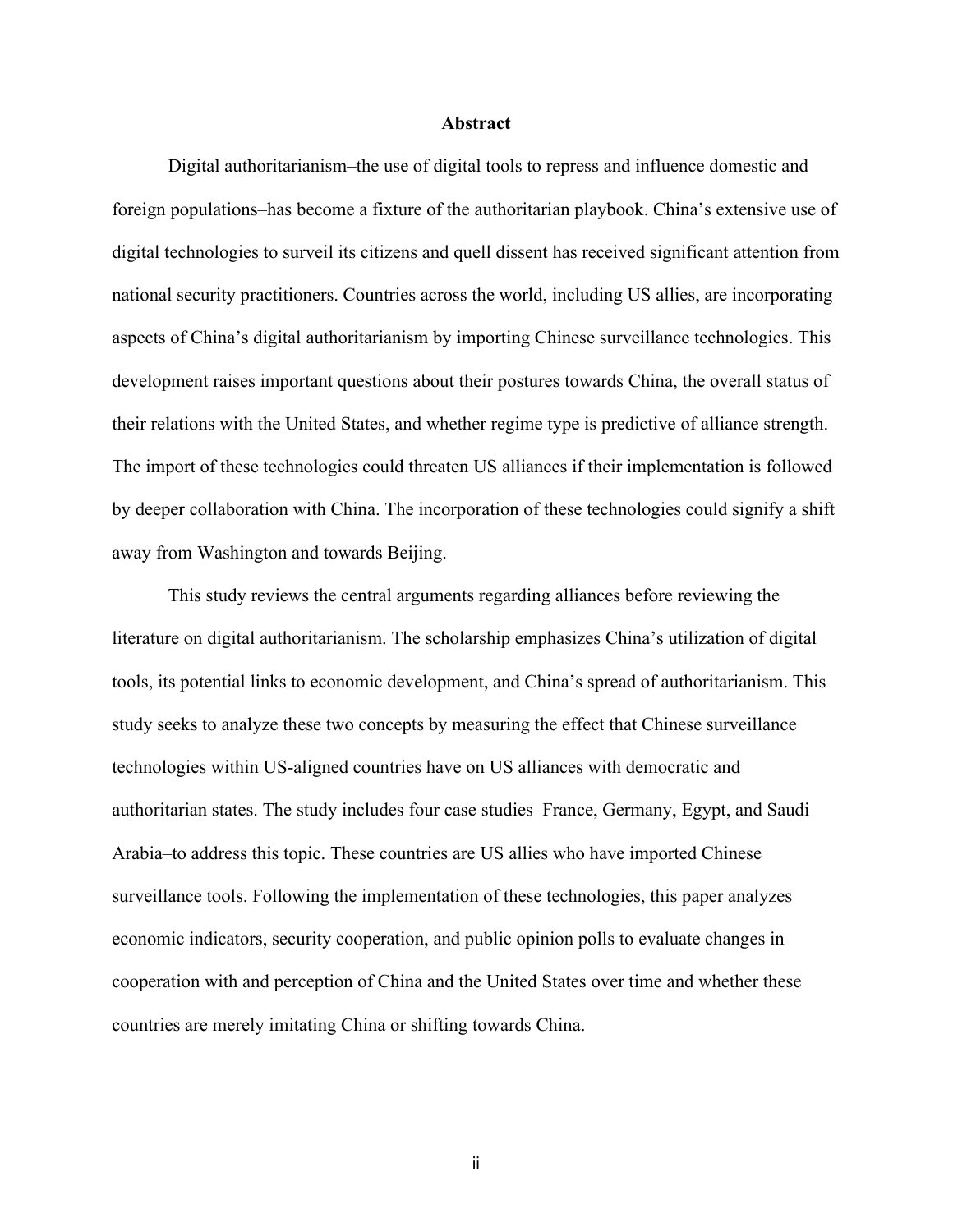The data reveals that US alliances with its democratic allies–France and Germany–are not threatened by the presence of Chinese surveillance technologies, and that their business dealing with Chinese firms do not signify a shift away from Washington. However, the evidence does demonstrate that the US' authoritarian partners–Egypt and Saudi Arabia–may be willing to explore strengthening their ties to China. To close, the study reiterates the minimal threat to US alliances but also warns against the broader danger that digital authoritarianism presents to democracy and civil liberties.

Special thank you to my research study adviser and reviewers: Primary reviewer and adviser**:** Dr. Sarah Clark Secondary reviewer: Benjamin Runkle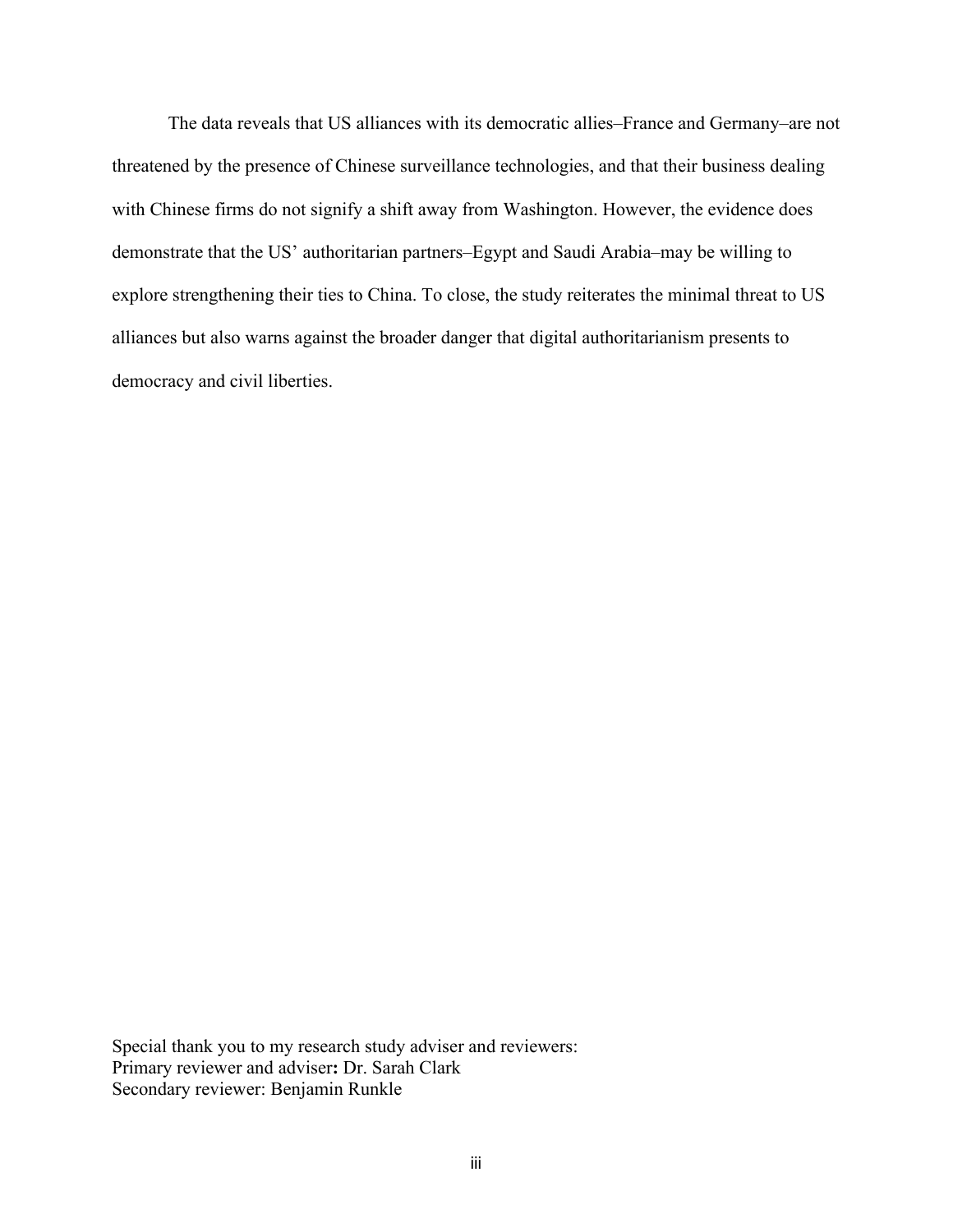# **Acknowledgements**

I'd like to thank Professor Clark for her guidance throughout the brainstorming and writing process. I also want to thank and congratulate my friend Rachel Greenspan who started this Master's program with me two years ago. I truly appreciate her friendship throughout the program and this semester especially. Finally, I'd like to thank my family for encouraging me to pursue a graduate degree. I could not have completed this graduate program without their support.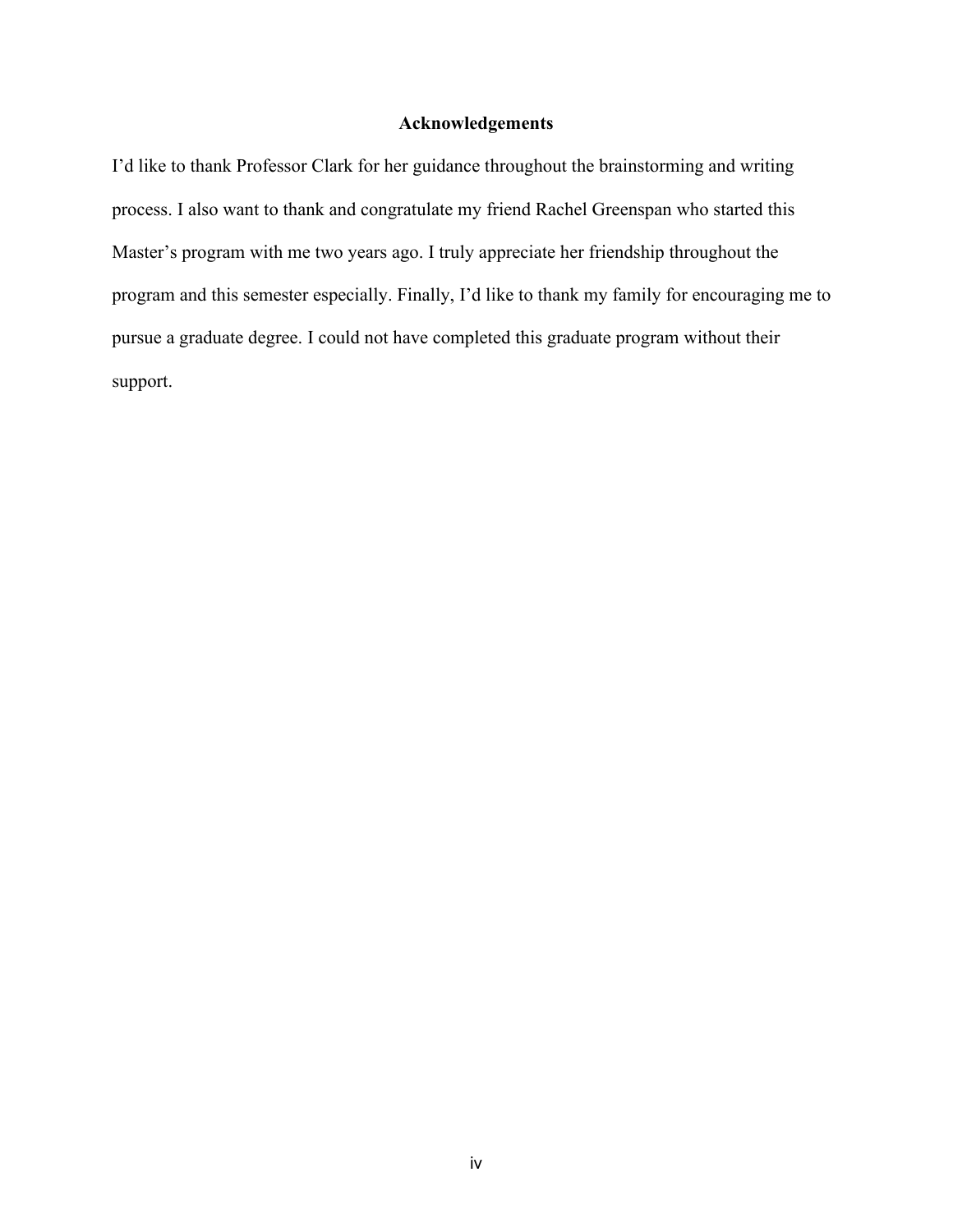# **Table of Contents**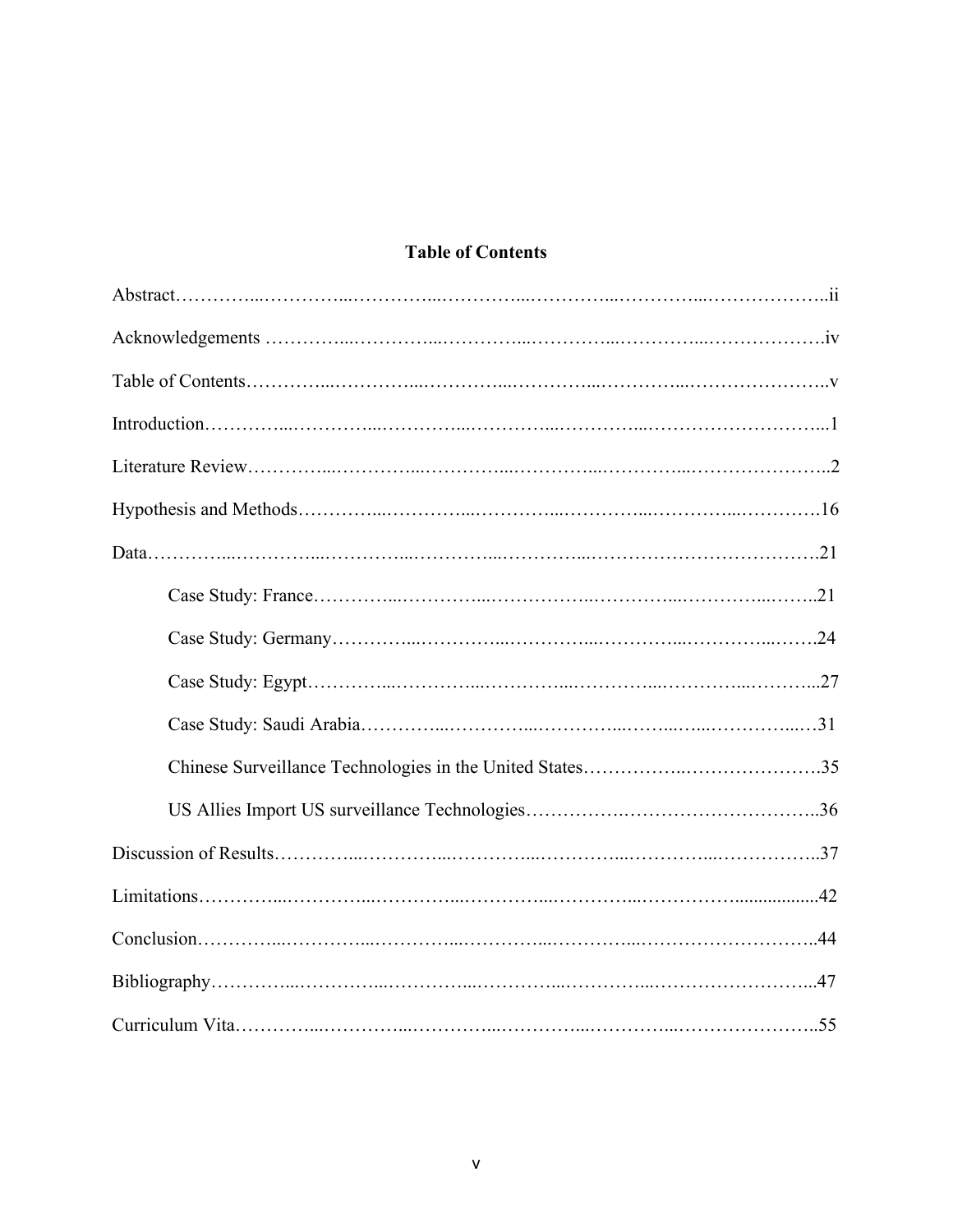### **Introduction**

In recent years, the purported rise of authoritarianism and stumble of democracy have captured the focus of foreign policy and national security practitioners.<sup>[1](#page-5-0)</sup> Trends demonstrating an increase in human rights violations and the weakening of democratic values suggest that democracy around the world is in decline.<sup>[2](#page-5-1)</sup> A 2021 CSIS report provides a sobering assessment, arguing that "the rise of authoritarianism, coupled with the erosion of democracy, threatens global stability, the United States' economic and security alliances, and respect for human dignity."<sup>[3](#page-5-2)</sup>

The proliferation of emerging technologies in the ever-evolving technological landscape has added a new wrinkle to this dynamic. Authoritarian nations all over the world are leveraging their capabilities in cyberspace to preserve their power at home and spread their influence abroad. This phenomenon, known as digital authoritarianism, cannot be fully understood without accounting for surveillance. Widespread implementation of CCTV cameras and 'smart' programs that are supposedly intended to make cities more efficient are also used to collect data on citizens.

China is among the biggest culprits of digital authoritarianism and purveyors of surveillance technologies. The country's extensive domestic surveillance is well documented and of great concern to human rights advocates. Therefore, China's export of its digital authoritarian model to other countries is noteworthy. From Latin America to the Middle East, aspects of the Chinese model have been implemented through partnerships with Chinese firms. Some of these countries are allies of the United States, raising questions not only about China's growing

<span id="page-5-0"></span><sup>&</sup>lt;sup>1</sup> J Alexander Thier et al., "Reversing the Tide," Reversing the Tide | Center for Strategic and International Studies, April 2021, https://www.csis.org/analysis/reversing-tide.

<span id="page-5-1"></span> $2$  Ibid.

<span id="page-5-2"></span><sup>3</sup> Ibid.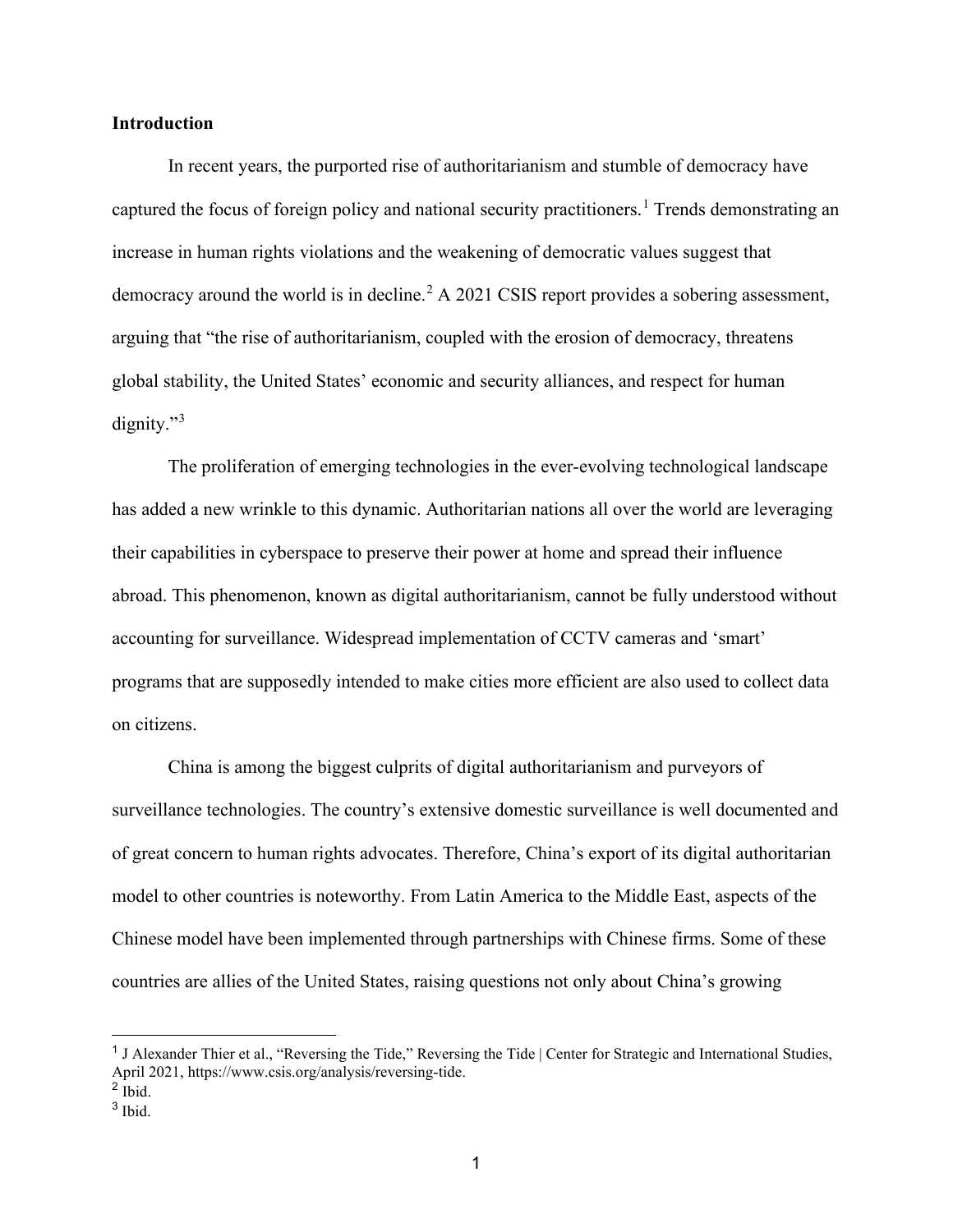influence, but also about the status of US alliances with countries that cooperate with China to augment their surveillance capabilities.

This project will specifically focus on the relationship between the import of surveillance technologies and alliances. The research question is as follows: does the import of Chinese digital tools by countries aligned with the United States signify a shift away from Washington and towards Beijing? Second, does the import of Chinese technologies merely signify an imitation of China or a shift towards China, and does this vary based on regime type? These two questions are relevant to broader debates about the rising tide of authoritarianism and retreat of democracy. The weakening of US alliances with countries that import Chinese surveillance technologies would suggest that core US interests were under assault. In the context of evaluating and formulating current and future foreign policy, the answers to these questions matter a great deal.

This research question will be analyzed through a qualitative, comparative case study analysis. The strength of US alliances with four countries–two democratic and two authoritarian– that have imported Chinese surveillance tools will be assessed to understand the variables in the research question. Juxtaposing these four cases using data from contemporary sources will illuminate trends across the cases that provide relevant insights into the research question. Before stating the hypotheses, the literature review will summarize the overarching themes pertaining to this topic, identify a gap in the scholarship, and situate this research question within the preexisting discourse.

#### **Literature Review**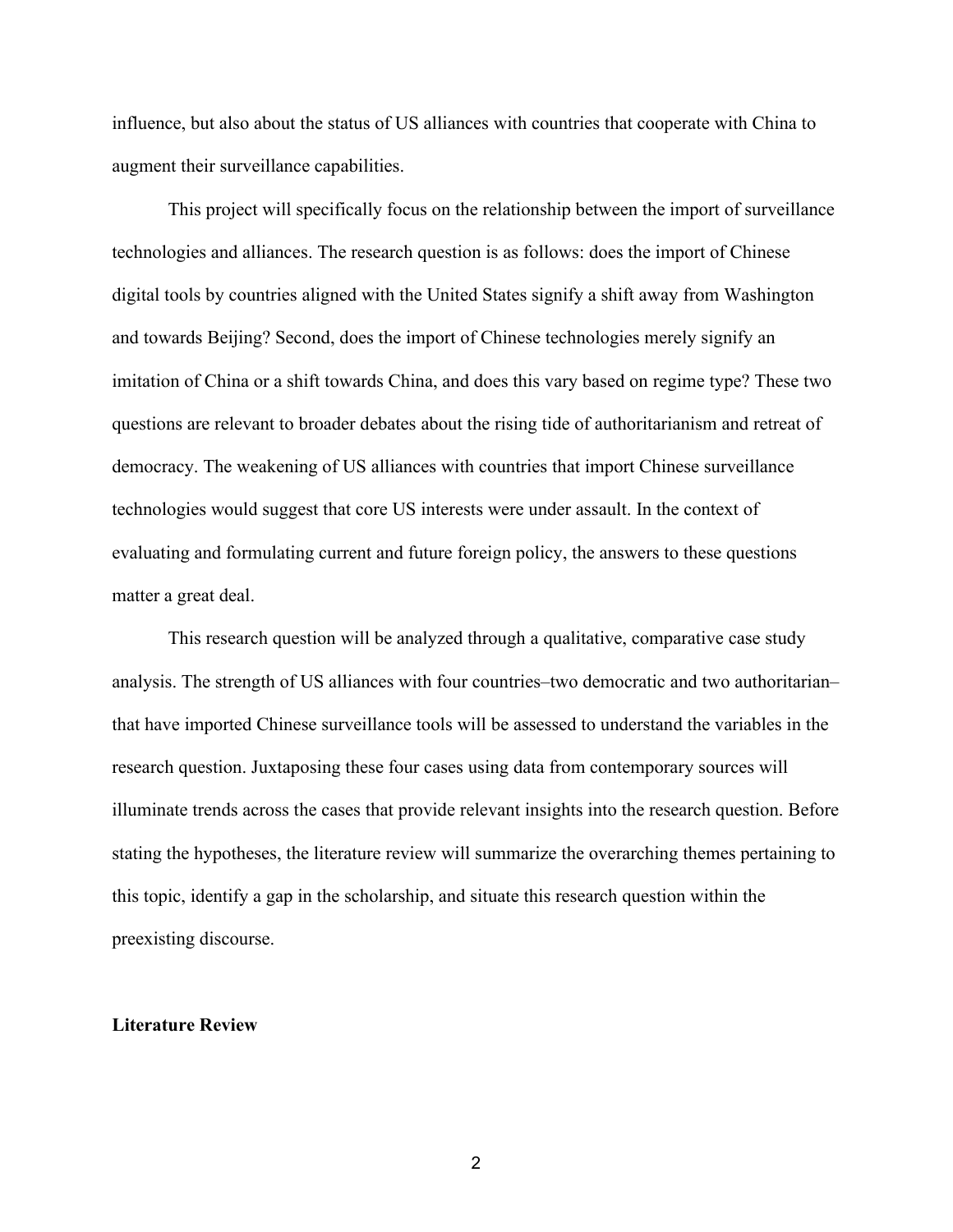Alliance formation and digital authoritarianism will be the main focus of this literature review. This section will begin by recounting the most noteworthy elements of the literature on alliances.

#### *Alliances – Balance of Power*

Balance of power theory is a dominant theme in the alliance literature. Balancing describes the creation of alliances among weaker states to counter a powerful, threatening country.[4](#page-7-0) States choose to balance if they believe that their security and survival is in jeopardy due to a burgeoning hegemon.<sup>[5](#page-7-1)</sup> Countries may also balance to increase their own power and influence within that new alliance, a privilege they would not have if they had bandwagoned.<sup>[6](#page-7-2)</sup> Bandwagoning occurs when states align with the threatening state in an effort to evade conflict with that particular country.<sup>[7](#page-7-3)</sup> Countries may align with the threatening power in order to appease the hegemon or to benefit from its "spoils of victory."[8](#page-7-4) Numerous conditions, including the source of the threat, geographic proximity to the threat, and intentions and capabilities of the involved actors constitute the calculus that states use to determine whether to balance or bandwagon, and who to balance or bandwagon with.<sup>[9](#page-7-5)</sup>

### *Alliances – Similar Characteristics*

Another predominant question in the literature asks whether states are more likely to create alliances with countries that have similar characteristics. [10](#page-7-6) To an extent, the tenets of

<span id="page-7-0"></span><sup>4</sup> Stephen M. Walt, *The Origins of Alliances* (Ithaca: Cornell Univ. Press, 2007), p. 17

<span id="page-7-1"></span><sup>5</sup> Ibid.

<span id="page-7-2"></span><sup>6</sup> Ibid.

<span id="page-7-3"></span><sup>7</sup> Ibid.

<span id="page-7-4"></span><sup>8</sup> Ibid., p. 21

<span id="page-7-5"></span> $9$  Ibid., pp. 21-26

<span id="page-7-6"></span> $10$ Ibid. p. 4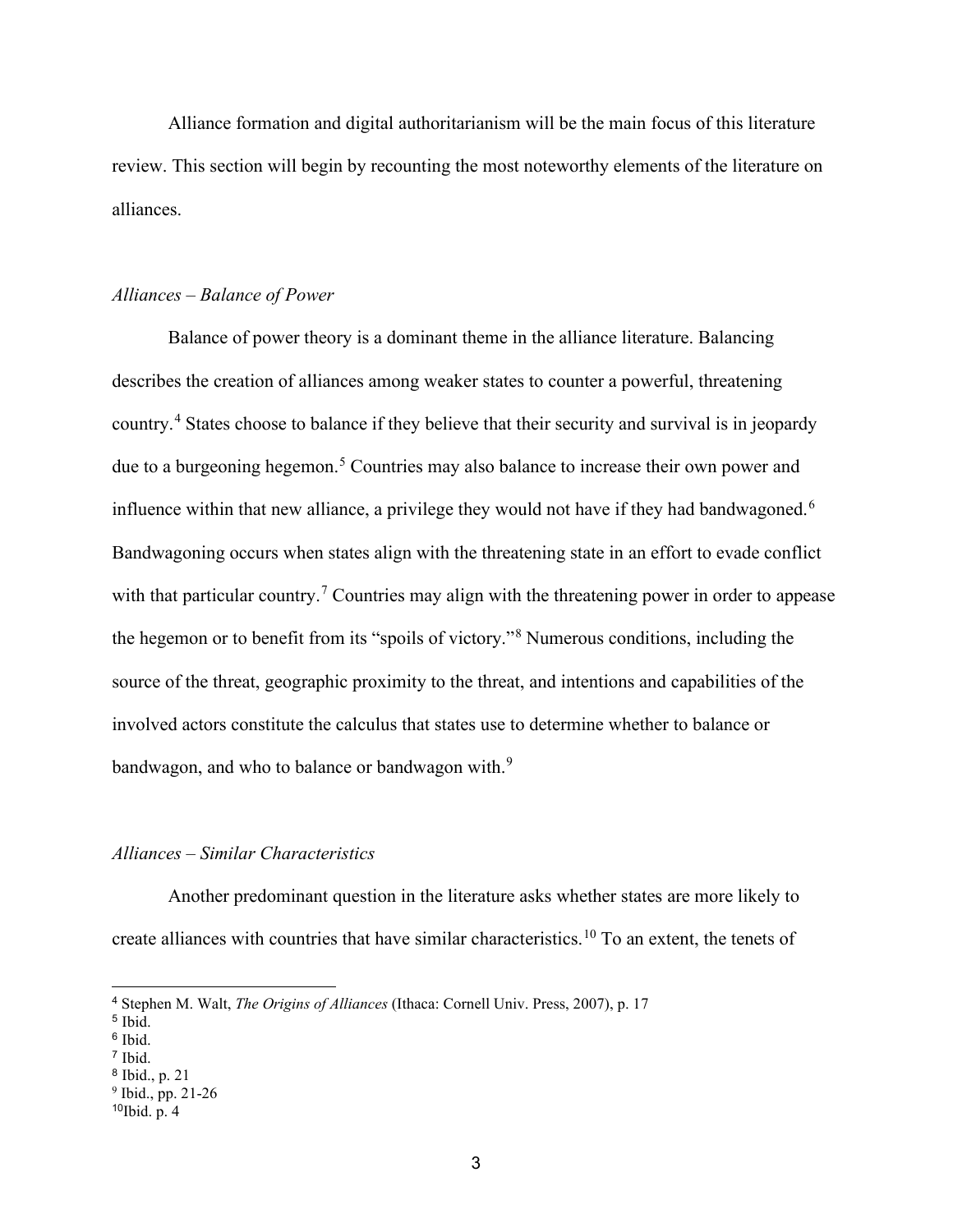Liberalism apply to this discussion. The Democratic Peace Theory posits that democracies will rarely engage in war with one another. Within democracies, Bruce Russett explains that "the culture, perceptions, and practices that permit compromise and the peaceful resolution of conflicts without the threat of violence within countries come to apply across national boundaries toward other democratic countries."<sup>[11](#page-8-0)</sup> This theory claims that democracies simultaneously have greater institutional obstacles to wage war and have shared democratic norms that motivate leaders to pursue non-violent means to resolve their differences.<sup>[12](#page-8-1)</sup>

Democratic Peace Theory offers limited utility to this discussion; it is concerned with war rather than alliances, and also does not adequately account for non-democracies. Nevertheless, its underlying assumptions apply to the debate about relations between like-minded countries. Parallels can be drawn between Democratic Peace Theory and the "institutional regime type approach," a framework that closely mirrors the democratic peace model by positing that "the same characteristics that make democracies less likely to fight one another might be expected to make them more likely to ally with one another."<sup>[13](#page-8-2)</sup>

The role of institutions is critical to Liberalism. The post-World War II liberal international order, marked by US hegemony, underscored how institutions relate to alliances. By acting as a "reluctant hegemon," the United States displayed its desire not to dominate, but rather to collaborate with its allies to create an agreeable world order.<sup>[14](#page-8-3)</sup> In addition to operating as a reluctant hegemon, the United States also practiced "open hegemony," a flexible and

<span id="page-8-0"></span><sup>11</sup> Bruce Russett, *Grasping the Democratic Peace: Principles for a Post-Cold War World* (Princeton: Princeton University Press, 1995), p. 31

<span id="page-8-1"></span> $12$  Ibid., p.4

<span id="page-8-3"></span><span id="page-8-2"></span><sup>&</sup>lt;sup>13</sup> Shale Horowitz and Michael Tyburski, "When Are Similar Regimes More Likely to Form Alliances? Institutions and Ideologies in the Post-Communist World," *Post-Soviet Affairs* 32, no. 2 (April 8, 2015): p. 177 <sup>14</sup> G. John Ikenberry, "Institutions, Strategic Restraint, and the Persistence of American Postwar Order," *International Security* 23, no. 3 (1998): p. 63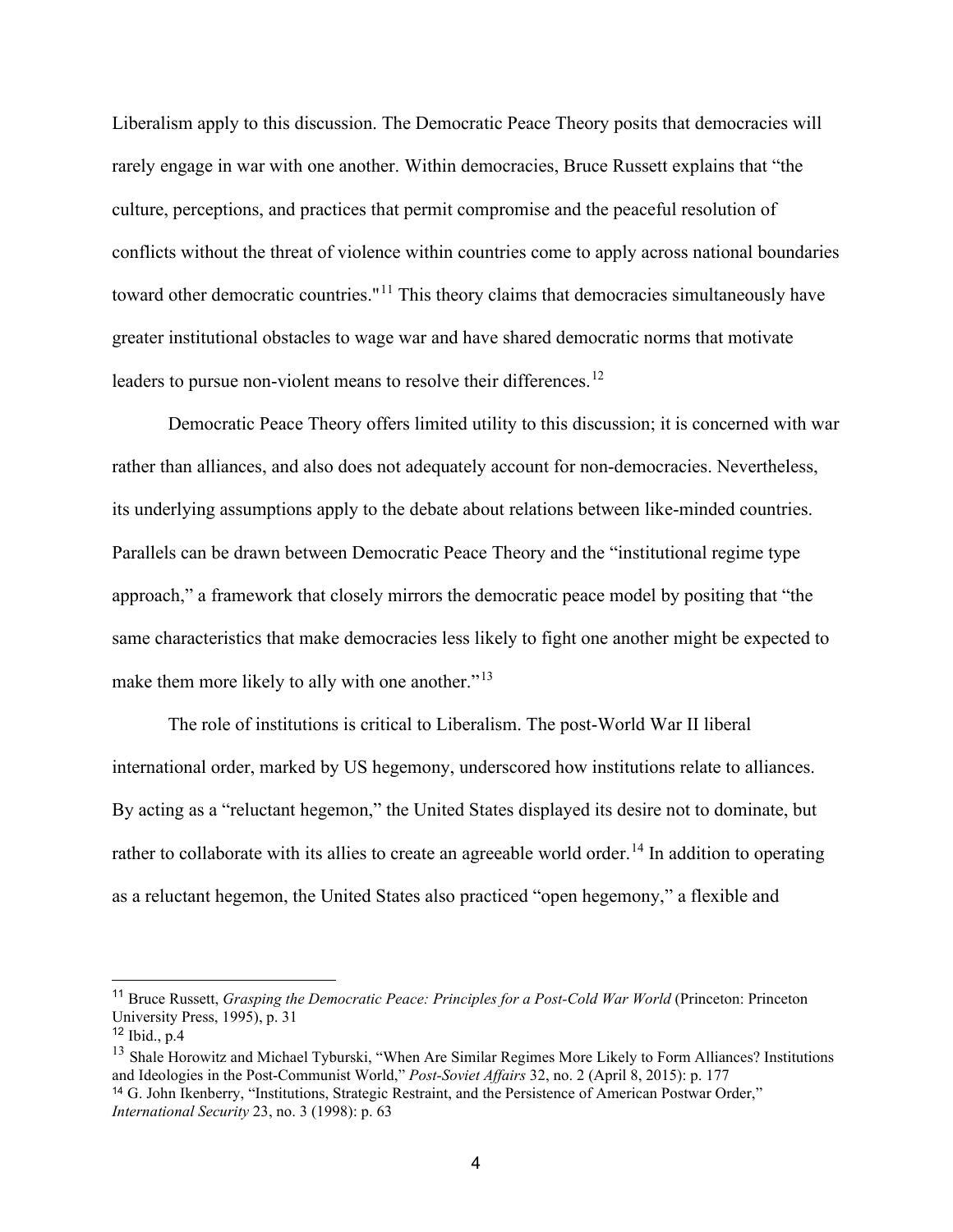"decentralized" political system that created space for other countries to express their own opinions regarding the new world order.<sup>[15](#page-9-0)</sup> Finally, the "binding institutions" of the post-war order, characterized by "long-term economic, political, and security commitments that were difficult to retract," reflected an effort to solidify alliances and uphold these shared commitments.[16](#page-9-1) The importance of institutions is apparent in alliances, which are not only created to counter external threats, but are also formed as pacts of restraint, or "mechanisms for states to manage and restrain their partners within the alliance."<sup>[17](#page-9-2)</sup>

Another model, the "ideological solidarity" framework, can apply to both democracies and non-democracies.<sup>[18](#page-9-3)</sup> Countries may align with states that are ideologically similar in an effort to preserve their mutually shared "political principles."<sup>[19](#page-9-4)</sup> In some cases common ideologies may also diminish suspicion between countries, thereby creating an avenue for a partnership. In short, this model "emphasizes the combination of political institutions with characteristic ideological values and policy objectives."[20](#page-9-5)

Nevertheless, there is robust scholarly opposition to the notion that like-minded states are more likely to align with one another. Regimes that derive their authority and ideology from a single ruler, for example, would have to compromise on their position when aligning with a similar-minded state. Stephen Walt explains that "all regimes save the one that emerges on the top will be pressed to accept the authoritative guidance of the leading power, even if that power is a foreign power."[21](#page-9-6) The myriad historical and contemporary examples of democracies

<span id="page-9-0"></span><sup>15</sup> Ibid., p. 65

<span id="page-9-1"></span><sup>16</sup> Ibid., p. 67

<span id="page-9-2"></span><sup>17</sup> Ibid., p. 68

<span id="page-9-3"></span><sup>18</sup> Stephen M. Walt, *The Origins of Alliances*, p. 34

<span id="page-9-4"></span> $19$  Ibid.

<span id="page-9-5"></span><sup>20</sup> Shale Horowitz and Michael Tyburski, "When Are Similar Regimes More Likely to Form Alliances? Institutions and Ideologies in the Post-Communist World," p. 178

<span id="page-9-6"></span><sup>21</sup> Stephen M. Walt, *The Origins of Alliances*, p. 36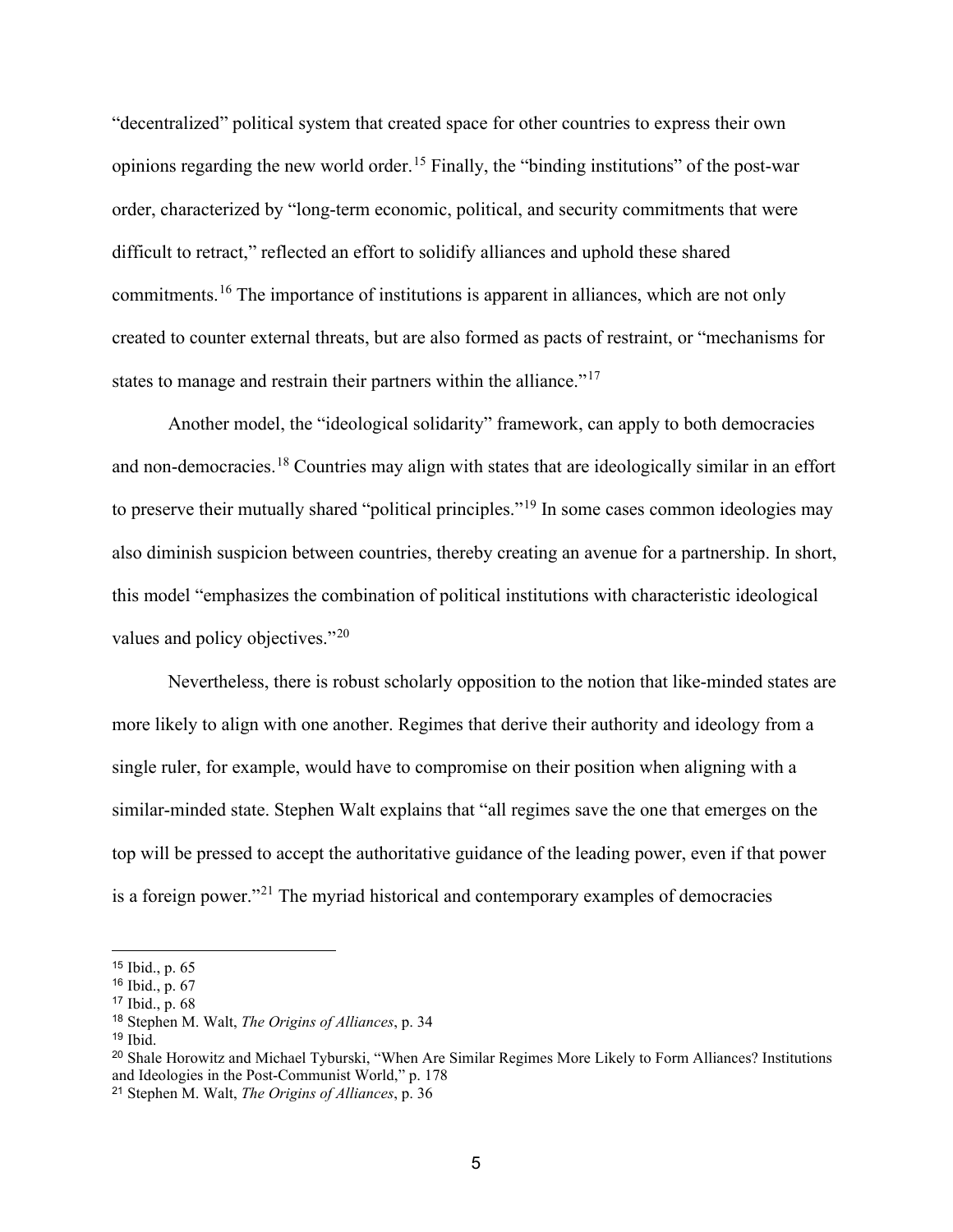maintaining alliances with non-democracies further undermine the assertion that like-minded regimes are more likely to align with one another.

# *Alliances – Balancing Against Threats*

Other seminal works, like Walt's *Origins of Alliances*, critique the balance of power framework and claims that like-minded regimes are more likely to form alliances. This school of thought also contradicts theories that foreign aid and political penetration forge alliances.<sup>[22](#page-10-0)</sup> Walt's framework, referred to here as "balance against threats," is a more nuanced outlook that incorporates domestic factors like intentions and perceptions. Proponents of this view argue that the identity and intentions of the global power in question matter; if the country is powerful but not threatening, the country will be more likely to maintain alliances and prevent other states from bandwagoning against it.<sup>[23](#page-10-1)</sup> The balancing against threats perspective also finds that ideology is *not* a strong predictor of alliance formation, undercutting assertions that similar regime types are more likely to enter into partnerships.<sup>[24](#page-10-2)</sup> Next, the following paragraphs will review the literature on digital authoritarianism and related concepts.

# *China - Making Sense of Beijing's Intentions*

Scholars and pundits are grappling with the rise of China and questioning whether Beijing is a partner, a competitor, or an adversary. China's authoritarian nature is partly responsible for simplified perceptions that Beijing and Washington are on a collision course to decide whether the future world order will be marked by democracy or authoritarianism. One

<span id="page-10-0"></span><sup>22</sup> Ibid.

<span id="page-10-1"></span><sup>23</sup> Ibid., p. 6

<span id="page-10-2"></span><sup>24</sup> Ibid., p. 5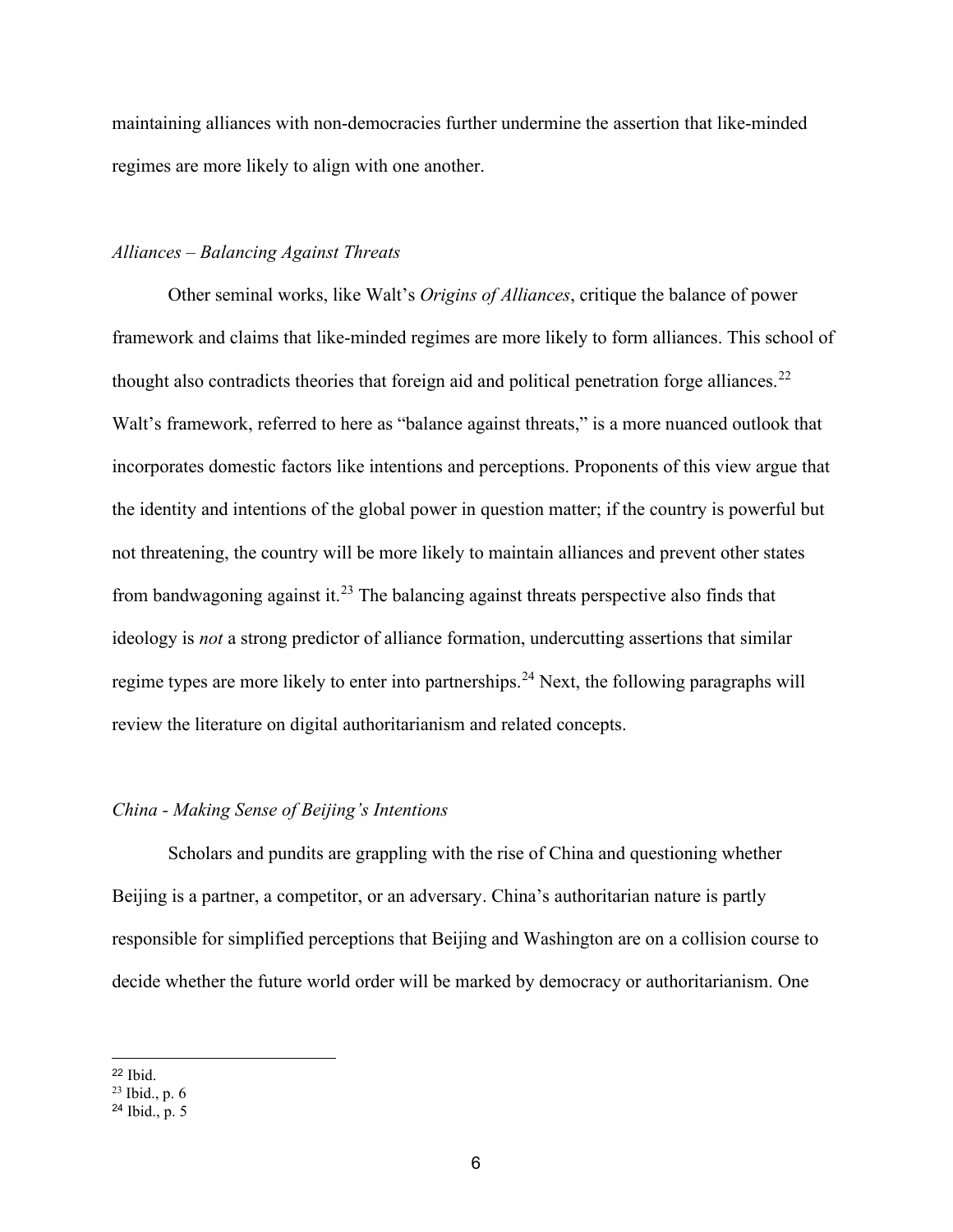example of this comes from a 2018 Global Public Policy Institute study which claimed that Chinese political influence in Europe represents a grave threat to liberal democracy.<sup>[25](#page-11-0)</sup>

Some allies of the United States have increased their ties to Beijing through business dealings with Chinese firms. These countries are importing aspects of China's digital authoritarianism, particularly surveillance technologies. The implications of this require more research. How does this development affect US alliances with these countries, and does the effect vary based on regime type? Does the import of Chinese surveillance tools by countries aligned with the United States signify a shift away from Washington and towards Beijing? Are these transactions accompanied by policy changes that threaten relations with the United States?

China's export of surveillance technologies is not necessarily threatening to the United States.<sup>[26](#page-11-1)</sup> Still, policy shifts that mimic China or reflect closer collaboration with China could have detrimental effects on US alliances. Developing a clearer understanding of the impact Chinese technologies within US-aligned countries have on US alliances can assist policy makers in gauging the risks that these partnerships may be subjected to due to the implementation of these surveillance tools.

Discussions about digital authoritarianism often intersect with two ideas: China's purported desire to spread authoritarianism and its economic ambitions. Therefore, this part of the review will begin by defining authoritarianism and explaining its potential link to economic growth, the latter of which is especially relevant to China's Belt and Road (BRI) and Digital Silk Road Initiatives (DSR). Digital authoritarianism is not necessarily connected to economic

<span id="page-11-0"></span><sup>&</sup>lt;sup>25</sup> Mareike Ohlberg et al., "Authoritarian Advance: Responding to China's Growing Political Influence in Europe," Merics, February 2, 2018[, https://merics.org/en/report/authoritarian-advance-responding-chinas-growing-political](https://merics.org/en/report/authoritarian-advance-responding-chinas-growing-political-influence-europe)[influence-europe,](https://merics.org/en/report/authoritarian-advance-responding-chinas-growing-political-influence-europe) p. 1

<span id="page-11-1"></span><sup>&</sup>lt;sup>26</sup> "The New Big Brother - China and Digital Authoritarianism," United States Senate Committee on Foreign Relations, July 21, 2020,

[https://www.foreign.senate.gov/imo/media/doc/2020%20SFRC%20Minority%20Staff%20Report%20-](https://www.foreign.senate.gov/imo/media/doc/2020%20SFRC%20Minority%20Staff%20Report%20-%20The%20New%20Big%20Brother%20-%20China%20and%20Digital%20Authoritarianism.pdf) [%20The%20New%20Big%20Brother%20-%20China%20and%20Digital%20Authoritarianism.pdf,](https://www.foreign.senate.gov/imo/media/doc/2020%20SFRC%20Minority%20Staff%20Report%20-%20The%20New%20Big%20Brother%20-%20China%20and%20Digital%20Authoritarianism.pdf) p. 30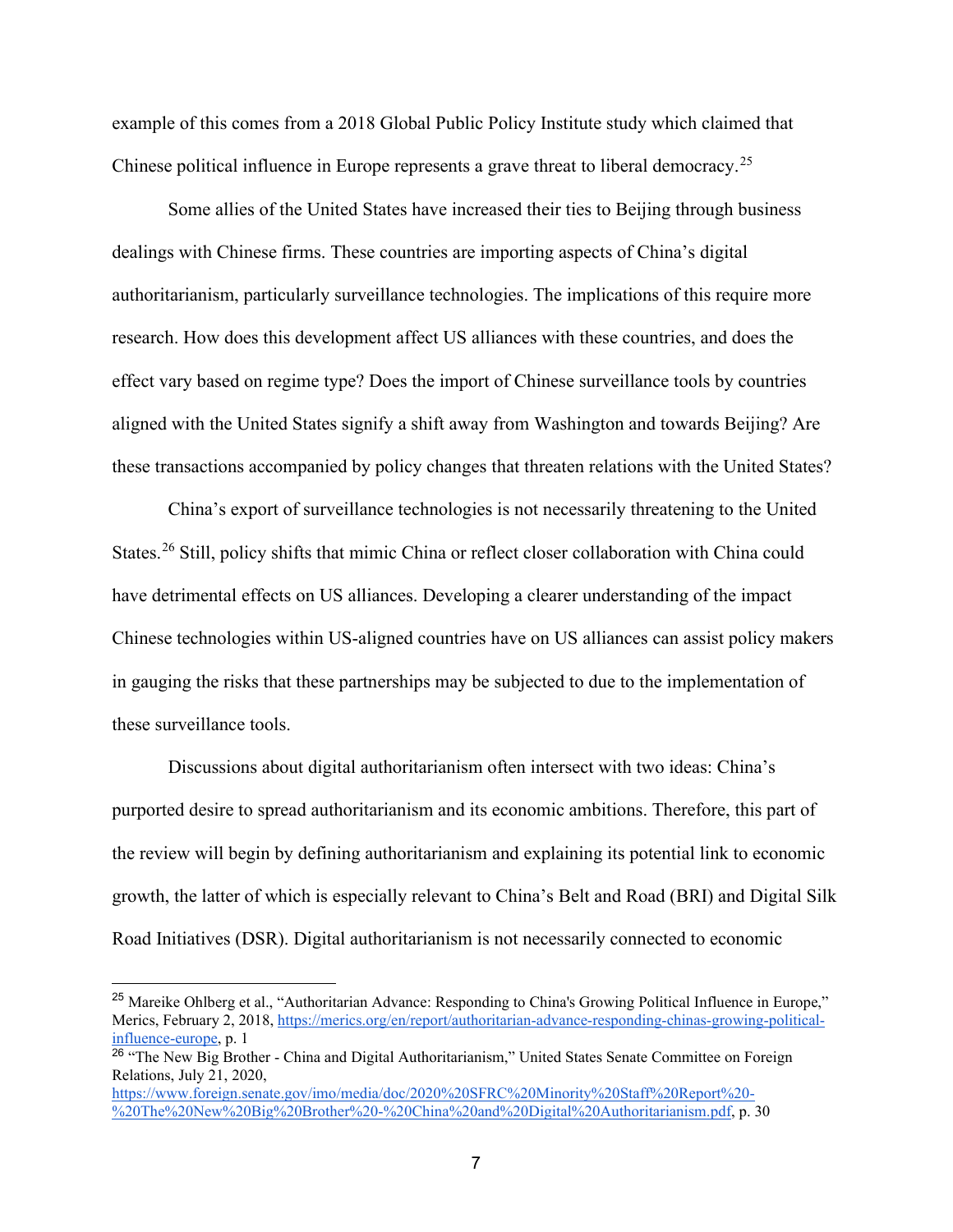growth, but the potential connection must be included since this relationship is emphasized in the scholarship. This progression will naturally pivot to a discussion of digital authoritarianism, which itself is linked to BRI and DSR. Taken together, this section will review the overarching themes covered in the literature–digital authoritarianism's potential links to economic growth and the objectives of BRI and DSR–but will also highlight a substantial gap in the scholarship, namely the impact that the spread of surveillance technologies to US aligned countries has on US democratic and authoritarian alliances. The literature's focus on these variables is understudied and largely missing. This paper seeks to add to the scholarship by studying digital authoritarianism not only in this context, but also in the broader context of the previous discussion about alliance formation across regime type.

# *Authoritarianism*

Digital authoritarianism is the extension of authoritarianism into the cyber realm. In authoritarian countries, political power is consolidated by a single ruler or party regardless of the will of the electorate.<sup>[27](#page-12-0)</sup> Whether through digital or physical means, authoritarian leaders aim to quell dissent and perpetuate their rule. Indicators of authoritarianism include a weak civil society, a historical legacy that legitimizes rule, international support in the form of military assistance or foreign direct investment, the promotion of narratives about grave threats, and the institutionalization of the coercive apparatus and executive authority.<sup>[28](#page-12-1)</sup>

<span id="page-12-1"></span><span id="page-12-0"></span><sup>&</sup>lt;sup>27</sup> Nicholas D. Wright, "Artificial Intelligence and Domestic Political Regimes: Digital Authoritarian, Digital Hybrid, and Digital Democracy," in *Artificial Intelligence, China, Russia, and the Global Order: Technological, Political, Global, and Creative Perspectives* (Maxwell Air Force Base, AL: Air University Press, 2019), p. 22 <sup>28</sup> Phyllis Dininio, "Authoritarian Literature Review," Management Systems International (USAID, June 2010), [https://msiworldwide.com/sites/default/files/additional-resources/2018-](https://msiworldwide.com/sites/default/files/additional-resources/2018-12/Authoritarian%20Literature%20Review%202010.pdf) [12/Authoritarian%20Literature%20Review%202010.pdf,](https://msiworldwide.com/sites/default/files/additional-resources/2018-12/Authoritarian%20Literature%20Review%202010.pdf) pp. 9-11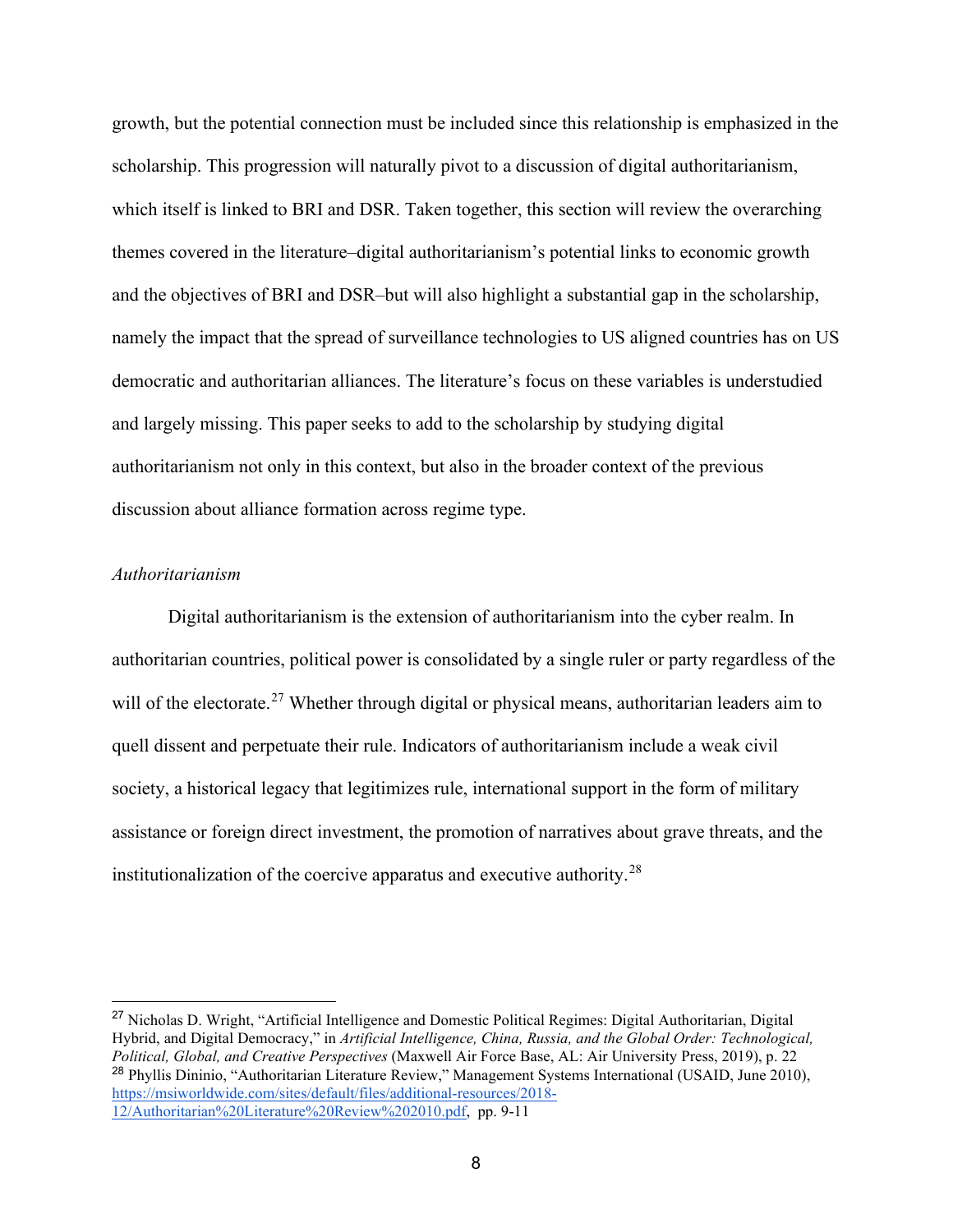Since the literature often links digital authoritarianism with economic growth, this section will focus on 'developmental authoritarianism.' This phrase refers to the idea that authoritarian states are better equipped to spark economic development than democracies are. Proponents of this view argue that certain aspects of democracies slow progress; autocrats, often unencumbered by a separation of powers or the threat of free and fair elections, have more latitude to unilaterally make decisions and quickly implement an agenda.<sup>[29](#page-13-0)</sup>

It is undoubtedly true that authoritarian leaders face fewer obstacles to implement their policies. Nevertheless, there is not a consensus either way regarding the relationship between regime type and the speed of economic development.<sup>[30](#page-13-1)</sup> In fact, Przeworksi and Limongi's 1993 study on this very issue produced inconclusive results. After studying eighteen different cases, the authors concluded that they could not definitively map the relationship between regime type and economic growth.<sup>[31](#page-13-2)</sup> More current studies similarly reach ambiguous conclusions about the relationship between regime type and economic growth and instead posit that additional factors, including the extent of "public deliberation"<sup>[32](#page-13-3)</sup> and the quality of state institutions,<sup>[33](#page-13-4)</sup> are superior indicators to predict economic development regardless of regime type.

# *Belt and Road and Digital Silk Road Initiatives*

<span id="page-13-0"></span><sup>29</sup> Lawrence Sáez and Julia Gallagher, "Authoritarianism and Development in the Third World," *The Brown Journal of World Affairs* 15, no. 2 (2009): p. 87

<span id="page-13-1"></span><sup>30</sup> Ibid., p. 92

<span id="page-13-2"></span><sup>31</sup> Adam Przeworski and Fernando Limongi, "Political Regimes and Economic Growth," Journal of Economic Perspectives 7, no. 3 (1993): p. 64

<span id="page-13-3"></span><sup>&</sup>lt;sup>32</sup> Siddharth Chandra and Nita Rudra, "Reassessing the Links between Regime Type and Economic Performance: Why Some Authoritarian Regimes Show Stable Growth and Others Do Not," *British Journal of Political Science* 45, no. 2 (2013): p. 253

<span id="page-13-4"></span><sup>&</sup>lt;sup>33</sup> Kheang Un, "Regime Types and Economic Development - CD-Center," Cambodia Development Center, January 19, 2018, [https://cd-center.org/wp-content/uploads/2018/09/P124\\_20180119\\_IS1\\_EN.pdf,](https://cd-center.org/wp-content/uploads/2018/09/P124_20180119_IS1_EN.pdf) p. 1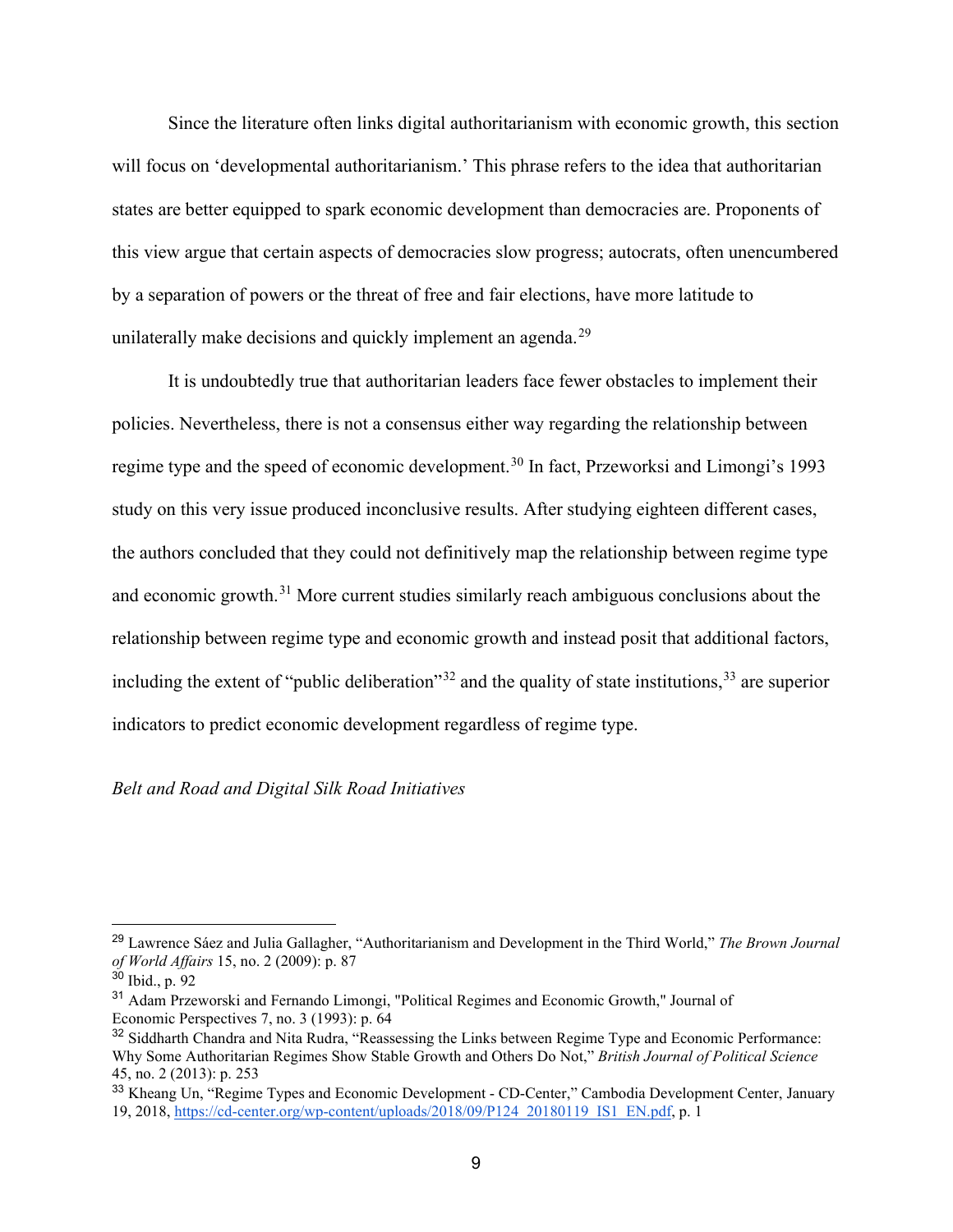BRI fundamentally aims to augment Beijing's influence by bolstering economic growth and fostering global linkages to create a more connected world.<sup>[34](#page-14-0)</sup> Xi Jinping's vision consists of five overarching priorities: "policy coordination, infrastructure connectivity, unimpeded trade, financial integration, and connecting people."<sup>[35](#page-14-1)</sup> Infrastructure investment is perhaps the linchpin of the broader initiative. Improving infrastructure across the world is a critical step in engendering economic development and resolving the gap between infrastructure needs and the institutions that are needed to fund them.<sup>[36](#page-14-2)</sup>

Overall, China's efforts to increase connectivity around the world have been successful. Currently, 140 nations are participating in BRI: 40 from Sub-Saharan Africa, 34 from Europe and Central Asia, 24 from East Asia and the Pacific, 17 from the Middle East and North Africa, 19 from Latin America and the Caribbean, and 6 from South East Asia.[37](#page-14-3) China's willingness to do business and finance significant infrastructure projects has drawn many BRI countries to China.[38](#page-14-4) Beijing's influx of capital into its financial institutions has enabled the banks to offer low borrowing costs, allowing the country's state owned enterprises to present more attractive offers for projects compared to foreign companies who have less financial leverage.<sup>[39](#page-14-5)</sup>

DSR, BRI's digital component, furthers China's interests by providing aid in the form of political support and improving "telecommunications networks, artificial intelligence capabilities, cloud computing, e-commerce and mobile payment systems, surveillance

<span id="page-14-0"></span><sup>34</sup> "How Will the Belt and Road Initiative Advance China's Interests?," ChinaPower Project, August 26, 2020, https://chinapower.csis.org/china-belt-and-road-initiative/.

<span id="page-14-1"></span><sup>&</sup>lt;sup>35</sup> "Belt and Road Initiative (BRI)," European Bank for Reconstruction and Development (EBRD), accessed September 18, 2021, https://www.ebrd.com/what-we-do/belt-and-road/overview.html.

<span id="page-14-2"></span><sup>&</sup>lt;sup>36</sup> Jennifer Hillman and David Sacks, "Introduction | China's Belt and Road: Implications for the United States," Council on Foreign Relations (Council on Foreign Relations, March 2021), https://www.cfr.org/report/chinas-beltand-road-implications-for-the-united-states/introduction.

<span id="page-14-3"></span><sup>&</sup>lt;sup>37</sup> Christoph Nedopil, "Countries of the Belt and Road Initiative (BRI)," Green Belt and Road Initiative Center, 2021, https://green-bri.org/countries-of-the-belt-and-road-initiative-bri/.

<span id="page-14-5"></span><span id="page-14-4"></span><sup>38</sup> "How Will the Belt and Road Initiative Advance China's Interests?," ChinaPower Project, August 26, 2020  $39$  Ibid.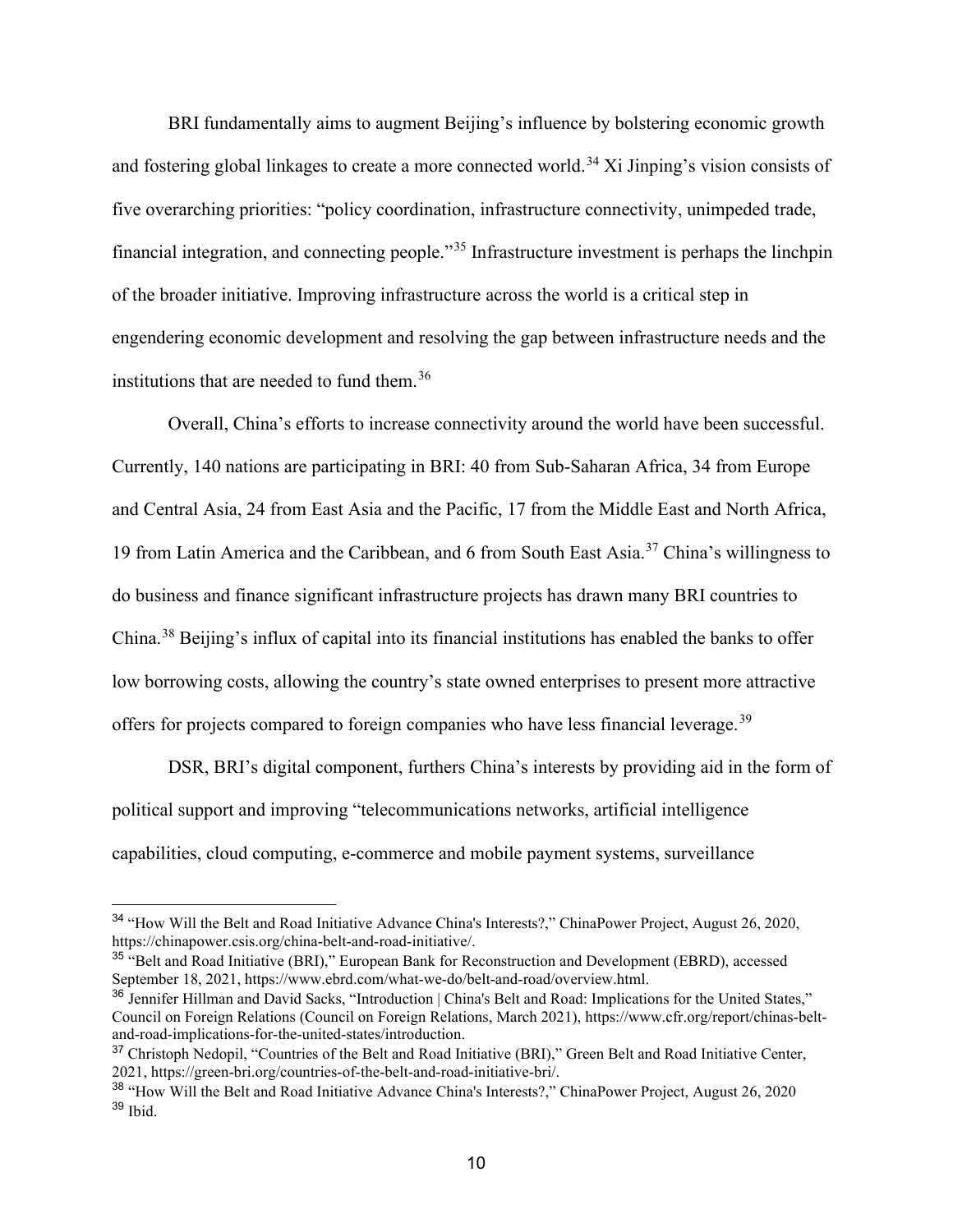technology, smart cities, and other high-tech areas."[40](#page-15-0) It is estimated that one-third of BRI countries are also participating in DSR.<sup>[41](#page-15-1)</sup> China has also implemented initiatives to increase cooperation between Chinese and non-Chinese scientists and engineers in an effort to develop and refine emerging technologies pertaining to smart cities, AI, and robotics.<sup>[42](#page-15-2)</sup>

Unsurprisingly, these developments have made some democracies uneasy. Concerns over the implementation of 5G networks and the adoption of Chinese surveillance tools and cybersecurity laws within DSR countries are commonplace.<sup>[43](#page-15-3)</sup> The effects of this can have both local and global ramifications. At home, countries can increase surveillance and exercise greater control over the internet. In a global sense, this shift threatens to undermine internet freedoms and lessen commitments to preserve an open internet.<sup>[44](#page-15-4)</sup>

# *Digital Authoritarianism*

The internet age has had a profound impact on governing systems. One area of initial debate centered around the effect the internet would have on democracy. The 'multi-stakeholder governance model' reflected the sentiment that the internet would benefit democracy. This model describes a free and open internet in which the state plays an active role in protecting user data and privacy.[45](#page-15-5)

Despite its positive aspects, the internet is often used for nefarious purposes and can embolden authoritarian regimes. Disinformation campaigns, cyberattacks, and digital

<span id="page-15-0"></span><sup>40</sup> Joshua Kurlantzick and James West, "China's Digital Aid: The Risks and Rewards," Council on Foreign Relations (Council on Foreign Relations), accessed September 21, 2021, https://www.cfr.org/china-digital-silkroad/.

<span id="page-15-1"></span><sup>41</sup> Ibid.

<span id="page-15-2"></span><sup>42</sup> Ibid.

<span id="page-15-3"></span><sup>43</sup> Ibid.

<span id="page-15-4"></span><sup>44</sup> Ibid.

<span id="page-15-5"></span><sup>45</sup> "USENIX Enigma 2019 - Digital Authoritarianism, Data Protection, and the Battle," YouTube (YouTube, February 21, 2019), https://www.youtube.com/watch?v=j1j1CGzAsVk.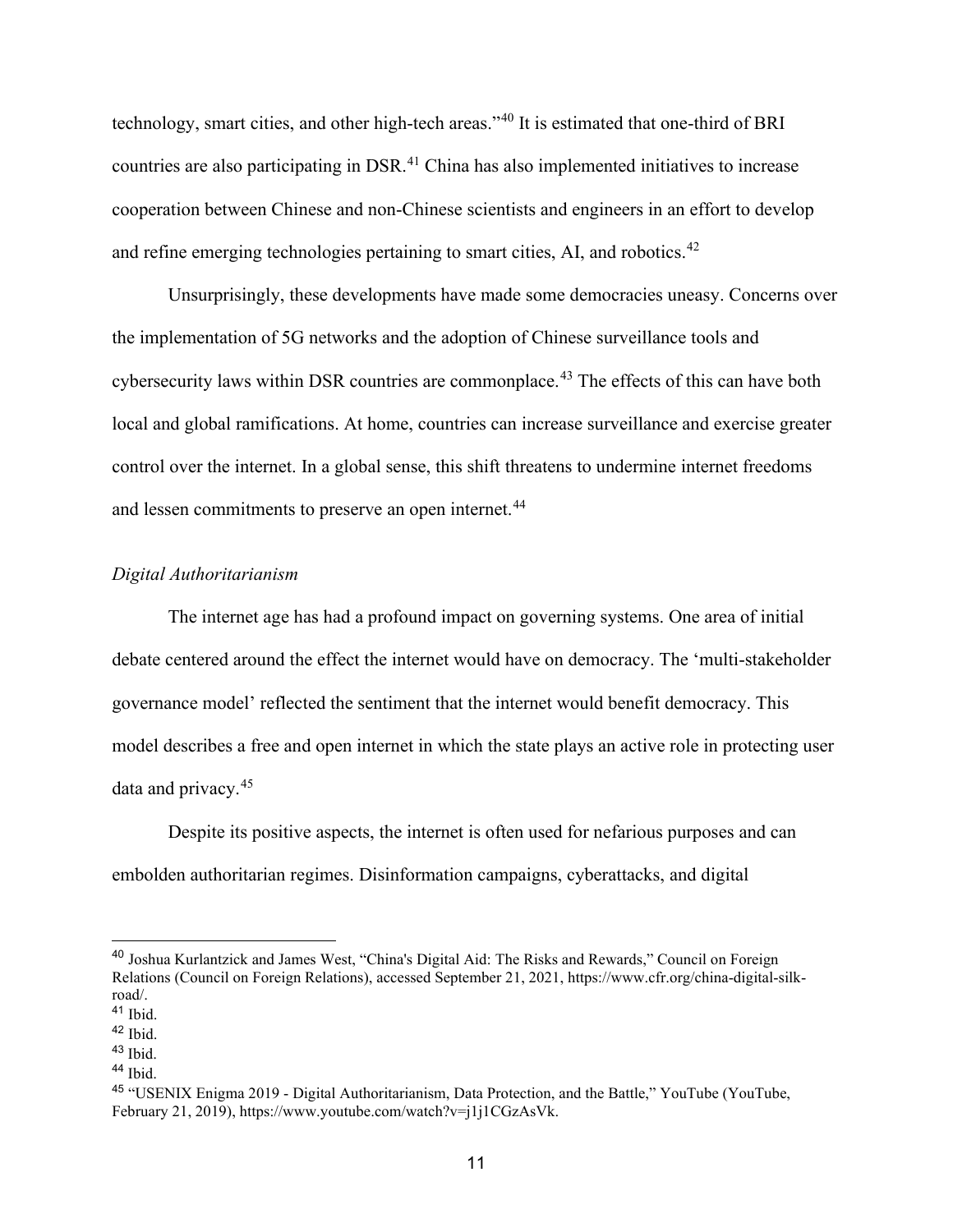surveillance are ubiquitous. Digital authoritarianism refers to the repression and surveillance of domestic and foreign populations through technological and cyber means. A 2020 CSIS report put it best by defining digital authoritarianism as "the use of the Internet and related digital technologies by leaders with authoritarian tendencies to decrease trust in public institutions, increase social and political control, and/or undermine civil liberties."[46](#page-16-0)

Digital authoritarianism consists of a range of activities, including surveillance, cyberattacks, espionage, censorship, and social manipulation.<sup>[47](#page-16-1)</sup> These tactics are not only employed within authoritarian countries, as autocratic nations are also exporting these techniques and technologies to states all over the world.<sup>[48](#page-16-2)</sup> Some democratic countries are also interested in aspects of digital authoritarianism, some of which have been adopted by political parties or private companies.[49](#page-16-3)

To date, democracies have struggled to mitigate the effects of digital authoritarianism. The aforementioned CSIS article explains that "Established democracies lack a consistent and collective strategic approach to combat authoritarian use of digital and online space, even as they often preserve and promote advantageous elements of technology."[50](#page-16-4) This gap in capability is especially concerning considering the success that authoritarian states have had in developing and exporting their models of digital control. China, perhaps the biggest culprit of digital authoritarianism, employs a framework called the 'China model' that is characterized by high-

<span id="page-16-0"></span><sup>46</sup> Erol Yayboke and Sam Brannen, "Promote and Build: A Strategic Approach to Digital Authoritarianism," Promote and Build: A Strategic Approach to Digital Authoritarianism | Center for Strategic and International Studies, October 2020, [https://csis-website-prod.s3.amazonaws.com/s3fs](https://csis-website-prod.s3.amazonaws.com/s3fs-public/publication/201015_Yayboke_Brannen_PromoteAndBuild_Brief.pdf)[public/publication/201015\\_Yayboke\\_Brannen\\_PromoteAndBuild\\_Brief.pdf.](https://csis-website-prod.s3.amazonaws.com/s3fs-public/publication/201015_Yayboke_Brannen_PromoteAndBuild_Brief.pdf), p. 2

<span id="page-16-1"></span> $47$  Ibid., pp. 3-4

<span id="page-16-2"></span><sup>48</sup> Ibid., p. 2

<span id="page-16-3"></span> $49$  Ibid.

<span id="page-16-4"></span><sup>50</sup> Ibid., pp. 1-2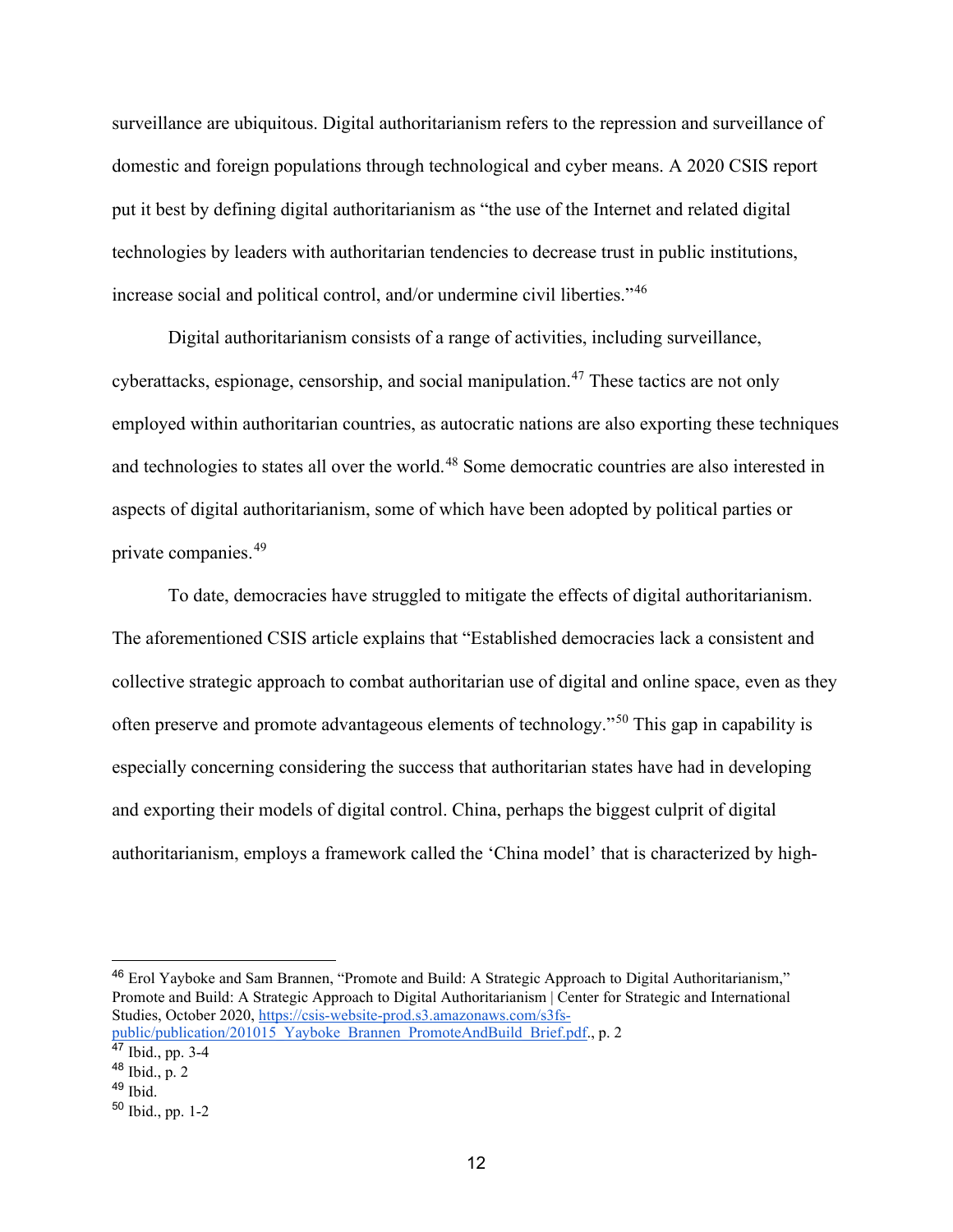tech innovation.[51](#page-17-0) The Chinese government maintains that digital technology is an essential ingredient of economic development that can also expand its political control inside and outside of China.<sup>[52](#page-17-1)</sup>

A 2018 Freedom House analysis reported that China was the "worst abuser of internet freedom" in that year.[53](#page-17-2) New cybersecurity laws consolidated internet policy within the Cyberspace Administration of China, imposed requirements on domestic and foreign companies to stem the spread of banned content, and mandated that all data about Chinese citizens be stored within the country.<sup>[54](#page-17-3)</sup> In addition to these stricter regulations, China has implemented more domestic surveillance. The most topical example of this is the surveillance and detention of the Uyghur population in Xinjiang.

The injustice of the Uyghur case relates to a broader Chinese effort to rate citizens' allegiance to the state. China's Social Credit System fuses online data with offline behavior to gauge trustworthiness of individual citizens.<sup>[55](#page-17-4)</sup> This invasive system is sending chills down the spines of Chinese activists, many of which have reported that their freedoms have been curtailed due to their beliefs.<sup>[56](#page-17-5)</sup> A database stores all of this data and holds up-to-date information on citizens' standing, pointing specifically to whether individuals have been banned from certain modes of transportation.[57](#page-17-6)

<span id="page-17-0"></span><sup>51</sup> Alina Polyakova and Chris Meserole, "Exporting Digital Authoritarianism: The Russian and Chinese Models," Brookings, August 2019, https://www.brookings.edu/wp-

<span id="page-17-1"></span>content/uploads/2019/08/FP\_20190827\_digital\_authoritarianism\_polyakova\_meserole.pdf. <sup>52</sup> Ibid., p. 2

<span id="page-17-2"></span><sup>53</sup> Adrian Shahbaz, "The Rise of Digital Authoritarianism," Freedom House, 2018, https://freedomhouse.org/report/freedom-net/2018/rise-digital-authoritarianism.

<span id="page-17-3"></span><sup>54</sup> Ibid.

<span id="page-17-4"></span><sup>55</sup> Ibid.

<span id="page-17-5"></span><sup>56</sup> Ibid.

<span id="page-17-6"></span><sup>57</sup> Ibid.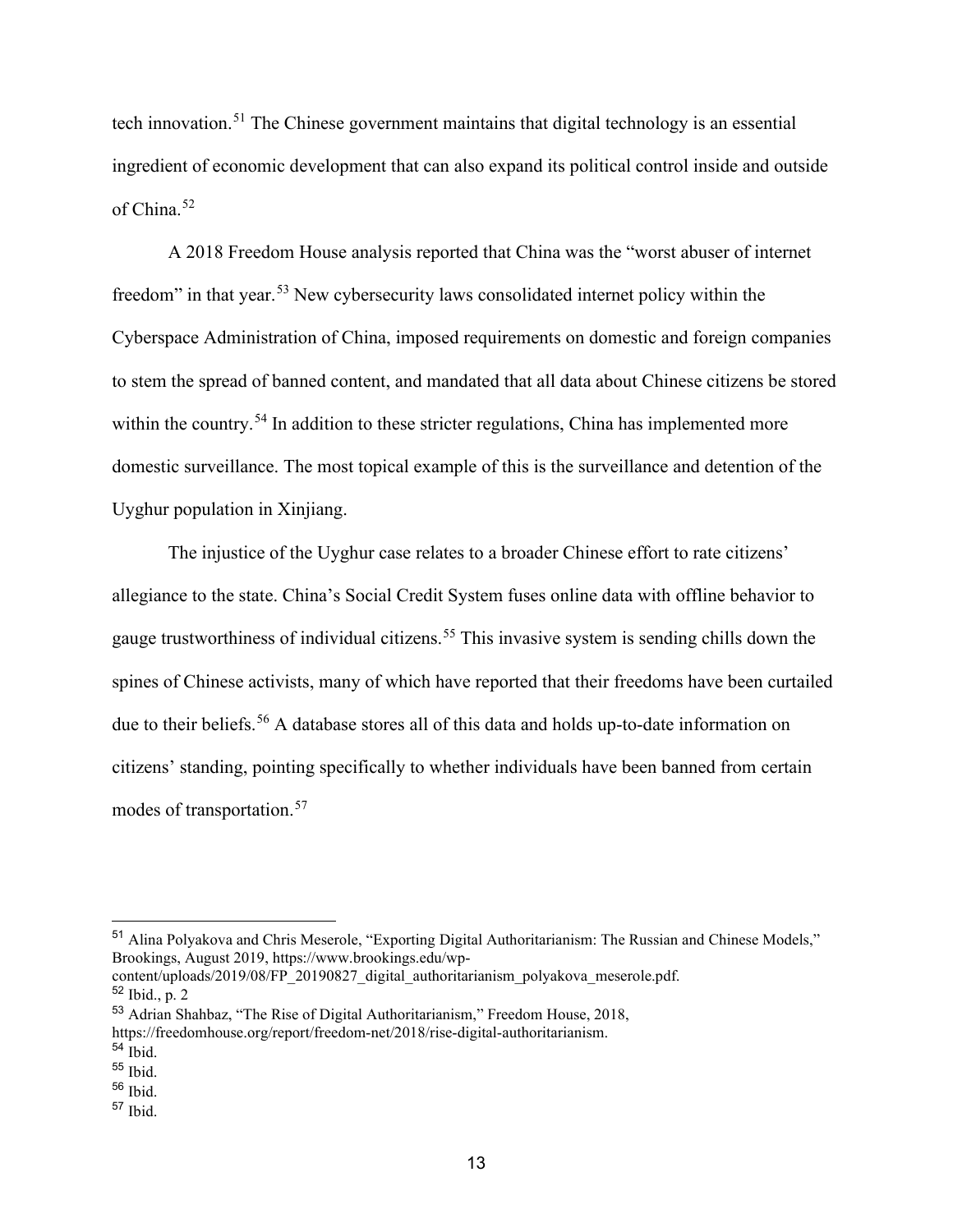China's use of surveillance technologies has piqued the interest of other states.<sup>[58](#page-18-0)</sup> Beijing has previously invited foreign government officials and media staff to tour surveillance company headquarters and also to participate in conferences about cybersecurity law that promoted the China model.[59](#page-18-1) Instances like this demonstrate why the literature is careful to distinguish Beijing's digital authoritarianism from its economic agenda. The two are not necessarily related. A 2020 Senate Foreign Relations Committee report explained that competition in the technological realm is not inherently a threat to US national security interests; rather, "what does raise critical national security concerns is when China's digital efforts erode democratic values and enable the rise of digital authoritarianism around the world."<sup>[60](#page-18-2)</sup>

There is disagreement, however, about China's ultimate objectives in cyberspace. Some experts argue that China's digital authoritarianism lacks a "grand strategy" and that Beijing is not making an "intentional effort to remake other governments in China's image."[61](#page-18-3) Proponents of this perspective claim that Beijing does not have a broad agenda and that its interactions with other nations vary depending on the specific factors and interests of specific countries. Meanwhile, other experts argue that China is making a concerted effort to export its developmental model and spread a "variant of authoritarian capitalism."[62](#page-18-4) China's promotion of its technologies and legal and institutional frameworks geared towards enhancing control certainly contradicts the notion that Xi Jinping does not have a greater overarching strategy at play.

<span id="page-18-0"></span><sup>58</sup> "The New Big Brother - China and Digital Authoritarianism," p. 26

<span id="page-18-1"></span><sup>59</sup> Adrian Shahbaz, "The Rise of Digital Authoritarianism"

<span id="page-18-2"></span><sup>60</sup> "The New Big Brother - China and Digital Authoritarianism," p. 26

<span id="page-18-3"></span><sup>61</sup> Steven Feldstein, "When It Comes to Digital Authoritarianism, China Is a Challenge - But Not the Only Challenge," War on the Rocks, February 12, 2020, https://warontherocks.com/2020/02/when-it-comes-to-digitalauthoritarianism-china-is-a-challenge-but-not-the-only-challenge/.

<span id="page-18-4"></span><sup>62</sup> Elizabeth C. Economy, "Yes, Virginia, China Is Exporting Its Model," Council on Foreign Relations (Council on Foreign Relations, December 11, 2019), https://www.cfr.org/blog/yes-virginia-china-exporting-its-model.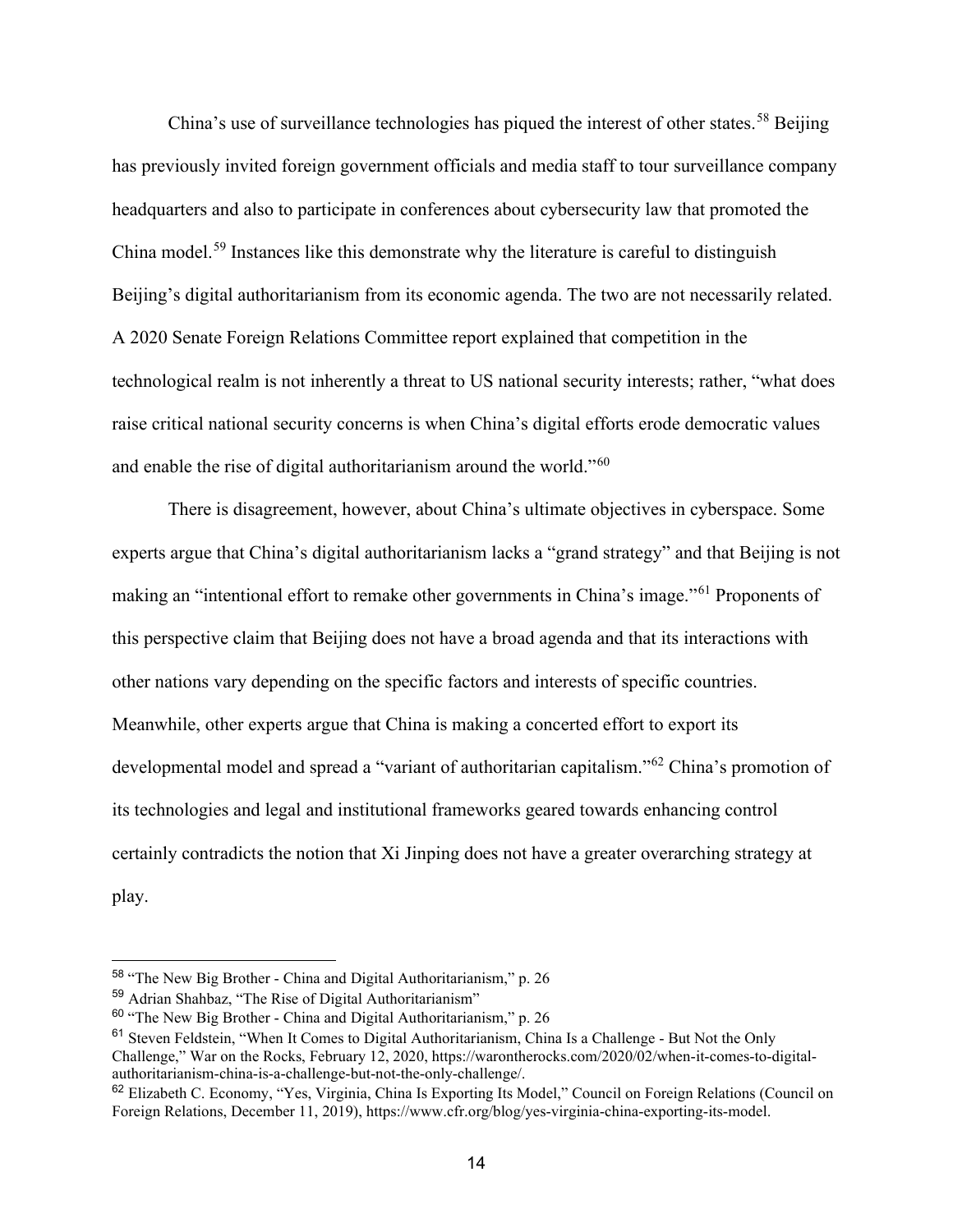# *Looking Ahead: Identifying the Lacuna in the Literature*

Digital authoritarianism, BRI, and DSR have rightfully garnered attention from the West. Still, questions persist about the relationship between these developments and China's intentions. Most agree that China's initiatives are intended to engender economic development and increase connectivity. But while some are convinced that DSR is evidence of China's desire to spread authoritarianism globally, there certainly is not agreement.<sup>[63](#page-19-0)</sup> Empirical evidence of China exporting surveillance tools abroad is insufficient to decisively prove that Beijing is not merely conducting business but is rather making a concerted effort to spread a grand strategy centered around spreading authoritarianism through digital means.

The dominant themes of this section–China's role in the spread of digital authoritarianism and its connection to economic growth–illustrate aspects of this phenomenon that have been scrutinized the most. Considered in the context of the scholarship on alliances, the fixation on China within debates about digital authoritarian reveals a significant lacuna in the literature, namely the dearth of commentary about the concrete effect that Chinese surveillance technologies are having within US-aligned countries and whether this impact varies across regime type. Academic reports and contemporary journalism have documented that digital authoritarianism has spread to other countries, but there is a lack of scholarship that takes the next step and analyzes the tangible effects of this within democracies and authoritarian countries.

Indeed, many sources tend to speculate about what the spread of digital authoritarianism might mean or lead to, but do not study what the spread has actually led to. The tendency to engage in conjecture on such a broad topic has also overshadowed important nuances, namely

<span id="page-19-0"></span><sup>63</sup> Amar Bhattacharya et al., "China's Belt and Road: The New Geopolitics of Global Infrastructure Development," Brookings (Brookings, April 1, 2021), [https://www.brookings.edu/research/chinas-belt-and-road-the-new](https://www.brookings.edu/research/chinas-belt-and-road-the-new-geopolitics-of-global-infrastructure-development/)[geopolitics-of-global-infrastructure-development/,](https://www.brookings.edu/research/chinas-belt-and-road-the-new-geopolitics-of-global-infrastructure-development/) p. 13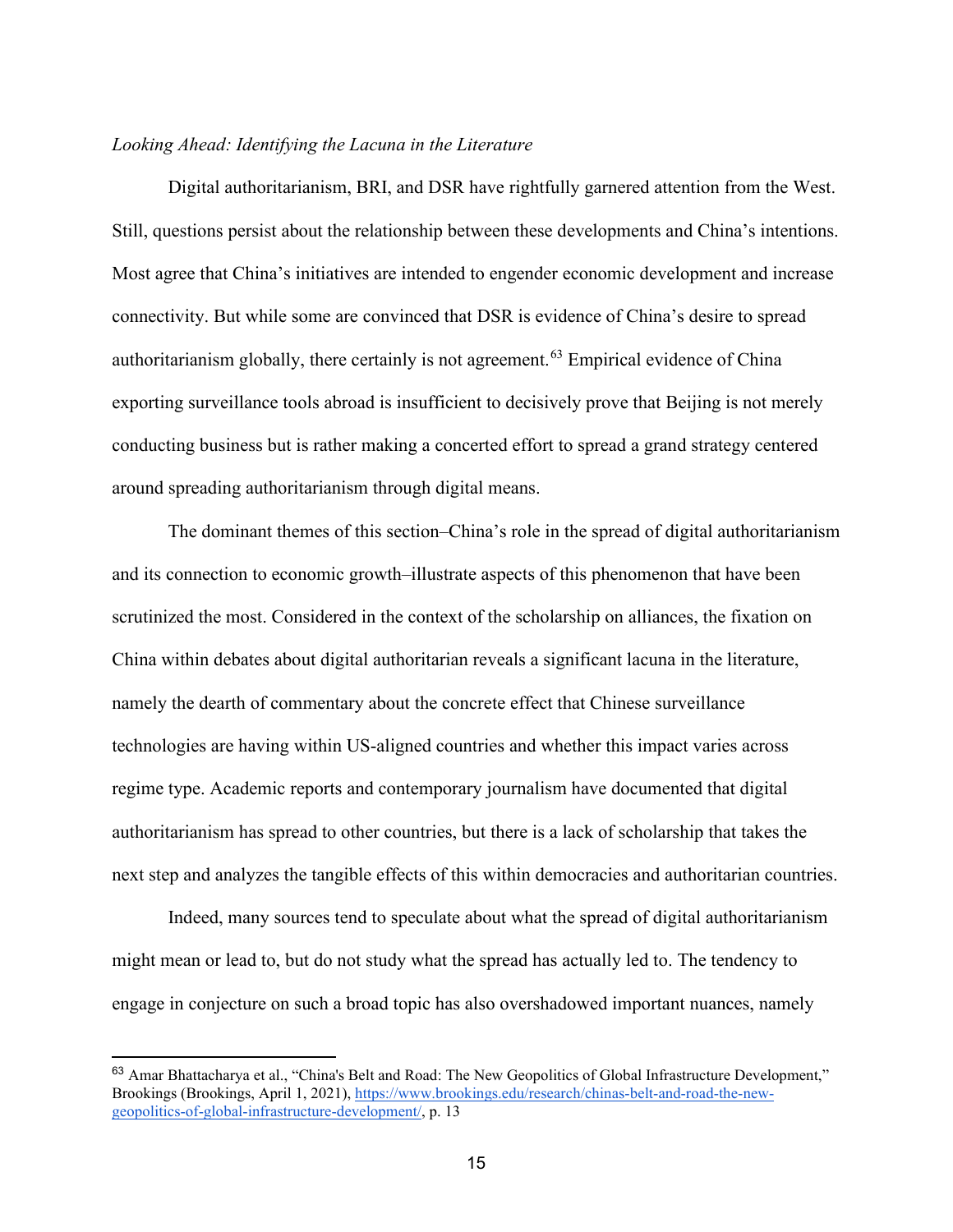the different aspects of digital authoritarianism and the different ways in which this phenomenon presents a threat. Various sources have questioned how internet freedom, cybersecurity norms, or civil liberties may be impacted by the import of the China model. However, these metrics are insufficient to study the state of US alliances, since the United States has many allies that engage in unsavory, undemocratic processes. This very gap in the literature will set the stage for the focus of this research paper, which will focus not on China, but on the status of US alliances with democratic and authoritarian countries that have imported Chinese digital surveillance technologies.

# **Hypothesis and Methods**

This paper seeks to analyze the relationship between Chinese surveillance technologies and US alliances across regime type. Surveillance technology is a foundational feature of digital authoritarianism. Studying this specific aspect offers a more concrete way to measure digital authoritarianism than disinformation techniques or other nebulous aspects of this phenomenon. Does the import of Chinese digital tools by countries aligned with the United States signify a shift away from Washington and towards Beijing? Moreover, does the implementation of these tools suggest an imitation of China–merely the adoption of similar practices–or a pivot to China through deeper collaboration?

This question will be analyzed in the context of regime type. Governance models ranging from authoritarianism to liberal democracy have imported aspects of China's digital authoritarianism. Therefore, it is necessary to account for authoritarian *and* democratic states in this analysis to better understand the relationship between the fundamental variables at play. Merely studying the viability of US alliances with other democracies that import surveillance tools would be insufficient, since authoritarian countries that have alliances with the United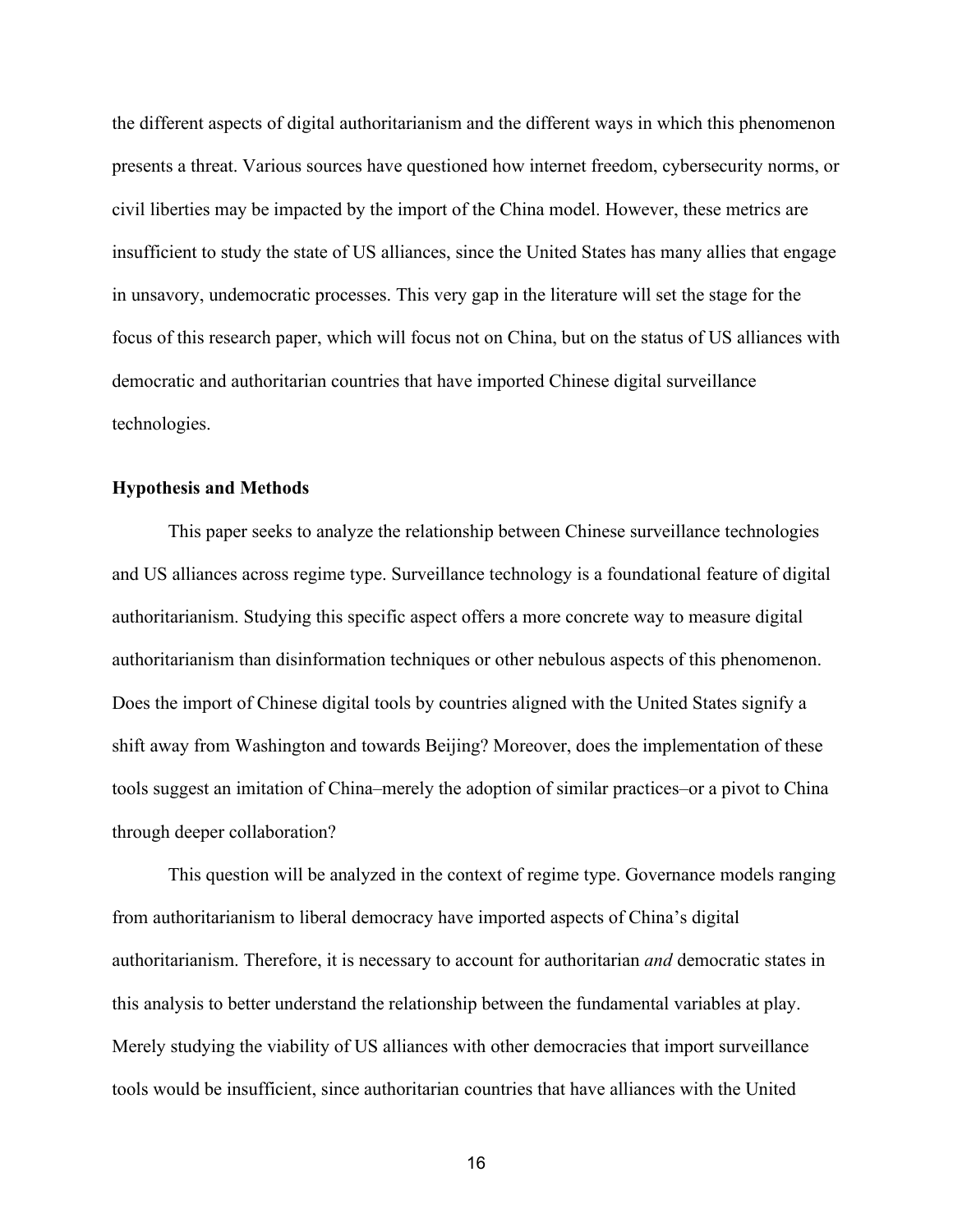States also purchase this technology. Moreover, incorporating regime types, an intervening variable, introduces variation and better enables this study to analyze how the acquisition of Chinese surveillance technologies affects US alliances across different cases.

# *Hypotheses*

My hypotheses are as follows:

- 1) The import of Chinese surveillance technologies by US-aligned democracies is indicative of an imitation of China rather than a shift towards China.
- 2) The import of Chinese surveillance technologies by US-aligned authoritarian countries is indicative of a shift towards China rather than a mere imitation of China.

US alliances with democracies will not be threatened due to the long-lasting relationships that the United States enjoys with these countries. Common values and enduring economic, security, and political ties ensure that democracies will stay firmly in Washington's camp regardless of the import of surveillance tools. It is true that digital surveillance is ubiquitous in the United States and that these practices, when abused, undercut democratic values. But there are still legal guardrails–privacy rights and civil liberties–that restrict the full potential of these technologies in democratic countries. While the growing surveillance state within democracies and abuse of digital tools is a growing concern, these developments ultimately will not threaten US democratic alliances, since the United States and its allies both engage in these activities already.

Authoritarian states, meanwhile, are less likely to be concerned with straying away from the United States. Regarding rule of law and surveillance, authoritarian states are more predisposed to act like China than a democracy like the United States. Therefore, the import of Chinese surveillance technologies may provide an impetus for the enhancement of relations with China, which could undercut relations with the United States.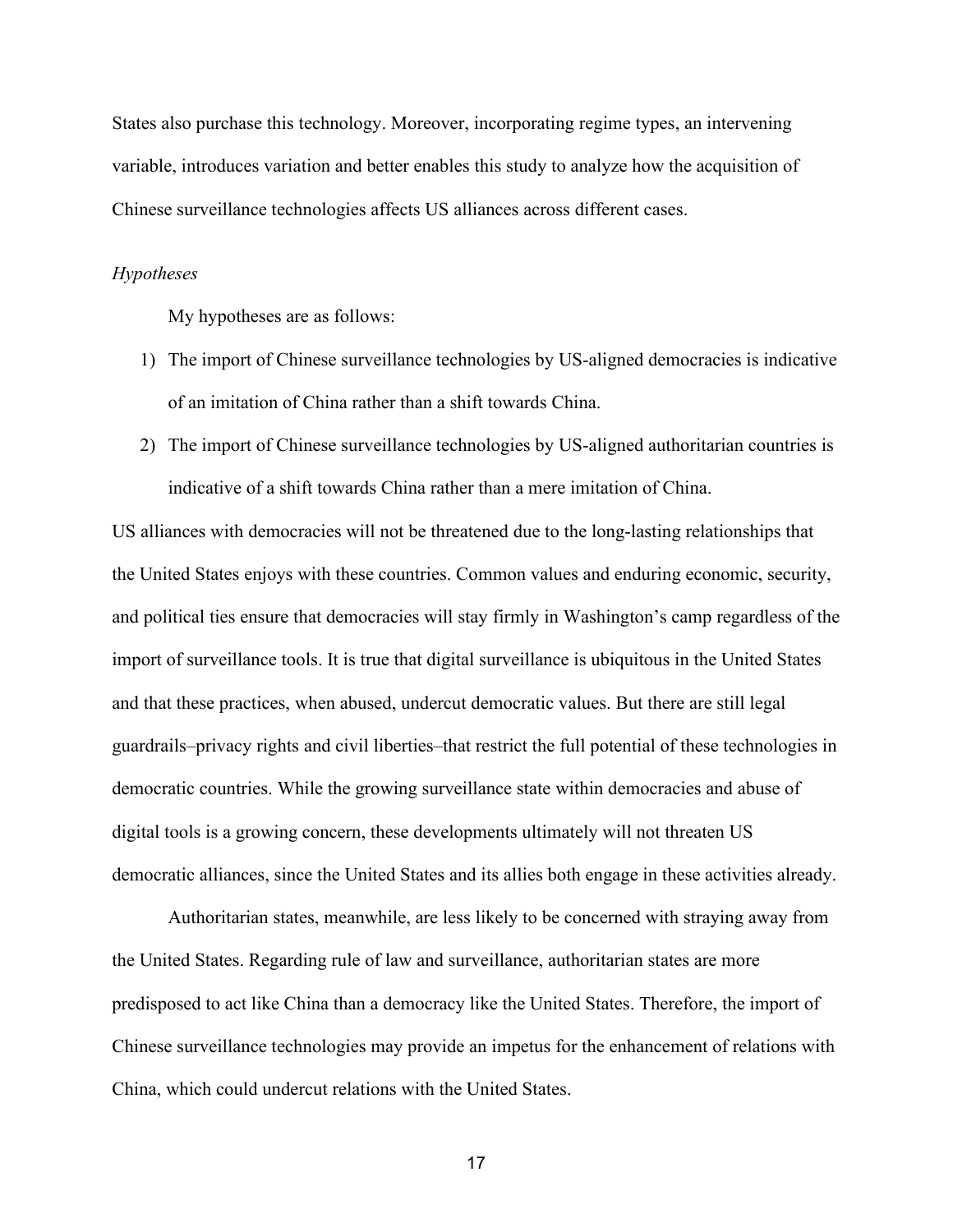#### *Methods*

A comparative case study analysis is the most appropriate method of analysis for this project. Case studies require collection of data from a broad range of sources, ranging from scholarly articles, to journalistic accounts, to databases containing specific information about relevant variables. The forthcoming data section will contain information from all of these sources.

China has exported its digital authoritarianism to many countries around the world, but this study will focus on four particular cases: France, Germany, Egypt, and Saudi Arabia. These countries meet the appropriate selection criteria. First, they are all US allies, albeit to varying degrees. Second, all four countries have imported Chinese surveillance technologies. Third, these cases are split between democracies–France and Germany–and authoritarian states–Egypt and Saudi Arabia. This contrast will test whether regime type affects US alliances with countries that import Chinese surveillance tools.

These countries were also selected due to their importance to the United States. Paris and Berlin have long-standing relationships with Washington. France and the United States have a series of security agreements; France is a strong NATO ally that also assists the United States in its counterterrorism mission.[64](#page-22-0) The two countries have deep economic ties, with France being the United States' third largest trading partner in Europe.<sup>[65](#page-22-1)</sup>

<span id="page-22-1"></span><span id="page-22-0"></span><sup>&</sup>lt;sup>64</sup> "The United States and France: Allies, Partners, and Friends - United States Department of State," U.S. Department of State (U.S. Department of State, June 24, 2021), https://www.state.gov/the-united-states-and-franceallies-partners-and-friends/.  $65$  Ibid.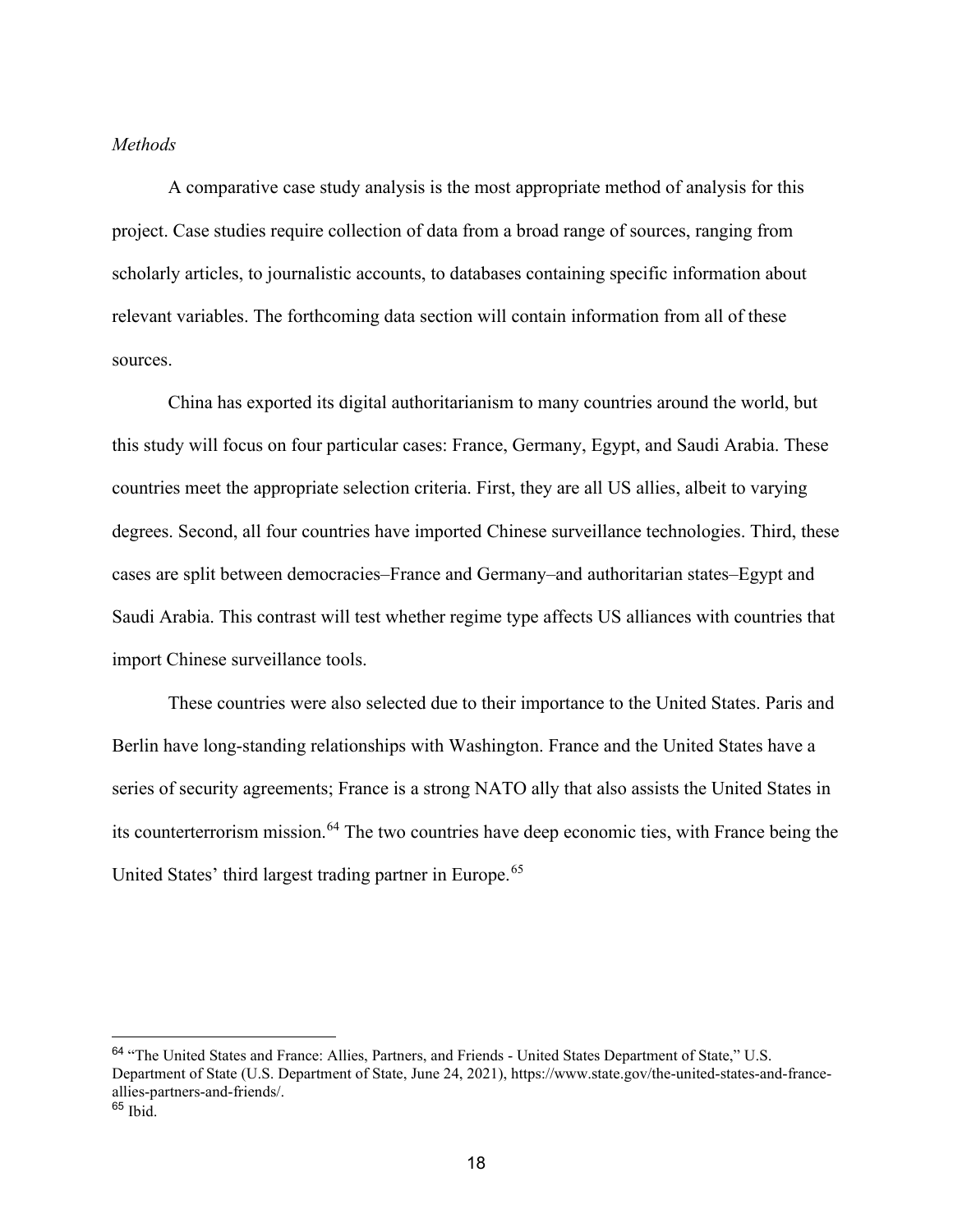Similarly, Germany is a key US ally in Europe and has prominent roles in NATO, the G-7, the G-20, and the Organization on Security and Cooperation in Europe.<sup>[66](#page-23-0)</sup> The US and Germany also enjoy extensive economic cooperation. Total trade between Washington and Berlin reached almost \$260 billion in 2016, and the US and Germany invested roughly \$148 billion and \$522 billion in foreign direct investment in each other's countries, respectively.<sup>[67](#page-23-1)</sup> In addition to economic ties, mutual values ranging from democracy, to human rights, to security explain why France and Germany are core allies of the United States.

The nature of the US' relationships with Egypt and Saudi Arabia are centered on mutual interests more so than on mutual values. Neither country is democratic and both have poor human rights records. In 2021, Freedom House labeled Egypt as 'not free,' assigning the country a 6/40 score for political rights, a 12/60 score for civil liberties, an 18/100 on its 'Global Freedom Score' and a 26/100 on its 'Internet Freedom Score.'[68](#page-23-2) Saudi Arabia fared even worse, scoring a 1/40 score for political rights, a 6/60 score for civil liberties, a 7/100 on its 'Global Freedom Score' and a 24/100 on its 'Internet Freedom Score.'[69](#page-23-3)

Nevertheless, the United States still provides significant economic and military assistance to Egypt, and US firms are involved in various sectors of Egypt's economy, including oil and gas, manufacturing, and information technology. [70](#page-23-4) Saudi Arabia and the United States are also strong economic partners. Saudi Arabia is one of the US' largest trading partners in the Middle

<span id="page-23-0"></span><sup>66</sup> "U.S. Relations with Germany - United States Department of State," U.S. Department of State (U.S. Department of State, June 23, 2021), https://www.state.gov/u-s-relations-with-germany/.

<span id="page-23-1"></span> $67$  Ibid.

<span id="page-23-2"></span><sup>68</sup> "Egypt: Freedom in the World 2021 Country Report," Freedom House, accessed October 1, 2021, https://freedomhouse.org/country/egypt/freedom-world/2021.

<span id="page-23-3"></span><sup>&</sup>lt;sup>69</sup> "Saudi Arabia: Freedom in the World 2021 Country Report," Freedom House, accessed October 1, 2021, https://freedomhouse.org/country/saudi-arabia/freedom-world/2021.

<span id="page-23-4"></span><sup>70</sup> "U.S. Relations with Egypt - United States Department of State," U.S. Department of State (U.S. Department of State, May 24, 2021), https://www.state.gov/u-s-relations-with-egypt/.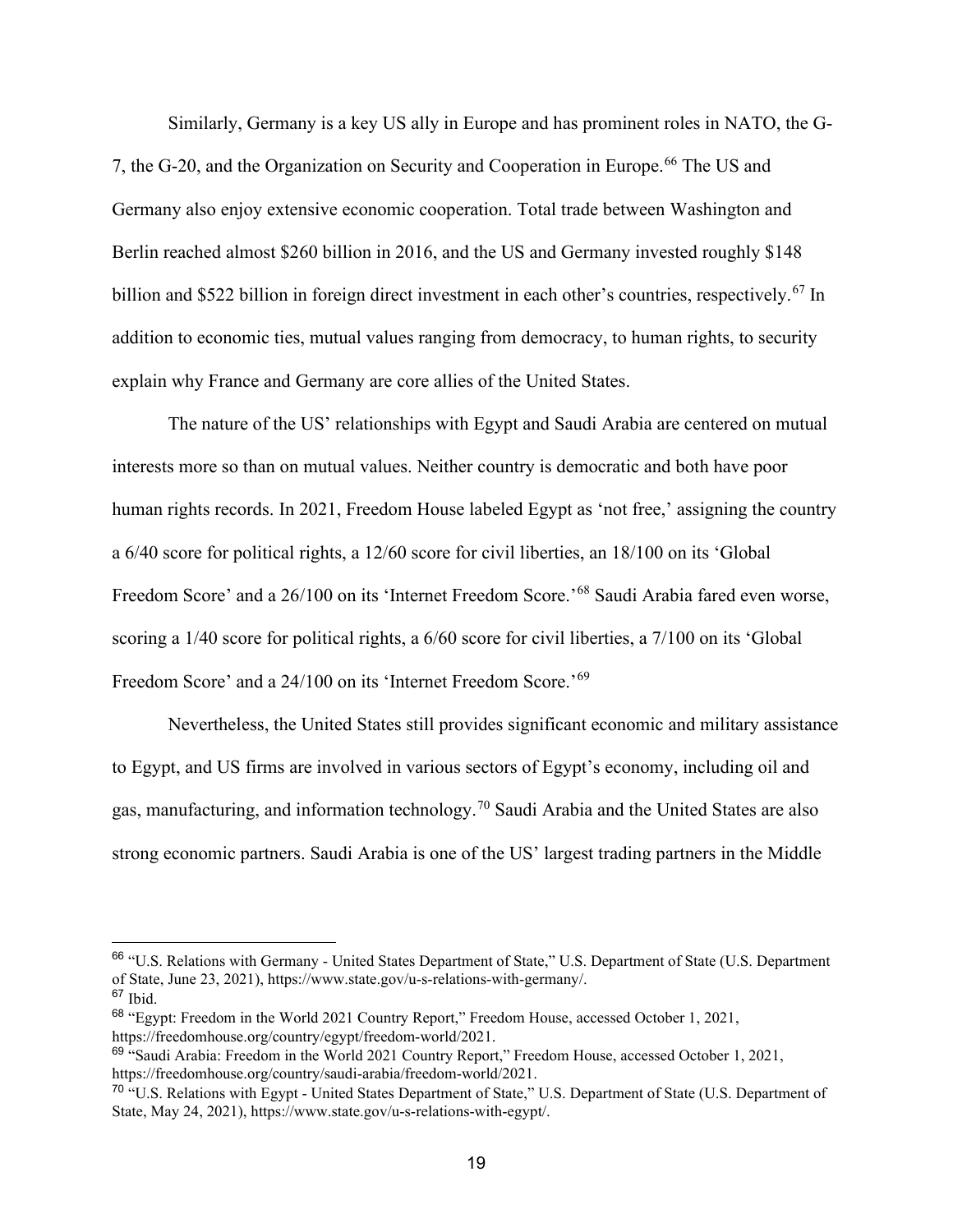East, and the United States is Saudi Arabia's second biggest trading partner.<sup>[71](#page-24-0)</sup> Egypt and Saudi Arabia also share security agreements with the United States. Egypt and the United States aim to promote regional stability<sup>72</sup>, and Saudi Arabia is the leading "foreign military sales customer" of the United States.[73](#page-24-2)

Studying democracies and authoritarian states produces a comparative case study that better accounts for the relationship between the variables of interest. Regime type serves as the key intervening variable that will test whether alliance strength is impacted differently in democracies and authoritarian countries due to the import of digital tools. The dependent variable will be US alliances, specifically the strength of them. The independent variable will be the import of Chinese surveillance tools. US alliances will be measured using three main indicators: economic cooperation, security cooperation, and polling data indicating attitudes towards the United States and China. However, it is important to note that security cooperation with China will not be discussed with France and Germany, since cooperation on this front is so minimal. The extent to which these indicators have changed over time since the import of surveillance technologies should provide insights into the research question. While these measures will provide insights into the research question, they are imperfect indicators; their pitfalls will be explained within the limitations section. Surveillance tools will be measured by the purchase of such technology and its implementation within the countries of interest.

If the first hypothesis is correct, I expect to see economic, military, and public opinion towards China and the United States remain relatively constant following the institutionalization of Chinese surveillance technologies in democratic states. This outcome would suggest that

<span id="page-24-0"></span><sup>71</sup> "U.S. Relations with Saudi Arabia - United States Department of State," U.S. Department of State (U.S. Department of State, January 15, 2021), https://www.state.gov/u-s-relations-with-saudi-arabia/. <sup>72</sup> "U.S. Relations with Egypt - United States Department of State"

<span id="page-24-1"></span>

<span id="page-24-2"></span><sup>&</sup>lt;sup>73</sup> "U.S. Relations with Saudi Arabia - United States Department of State"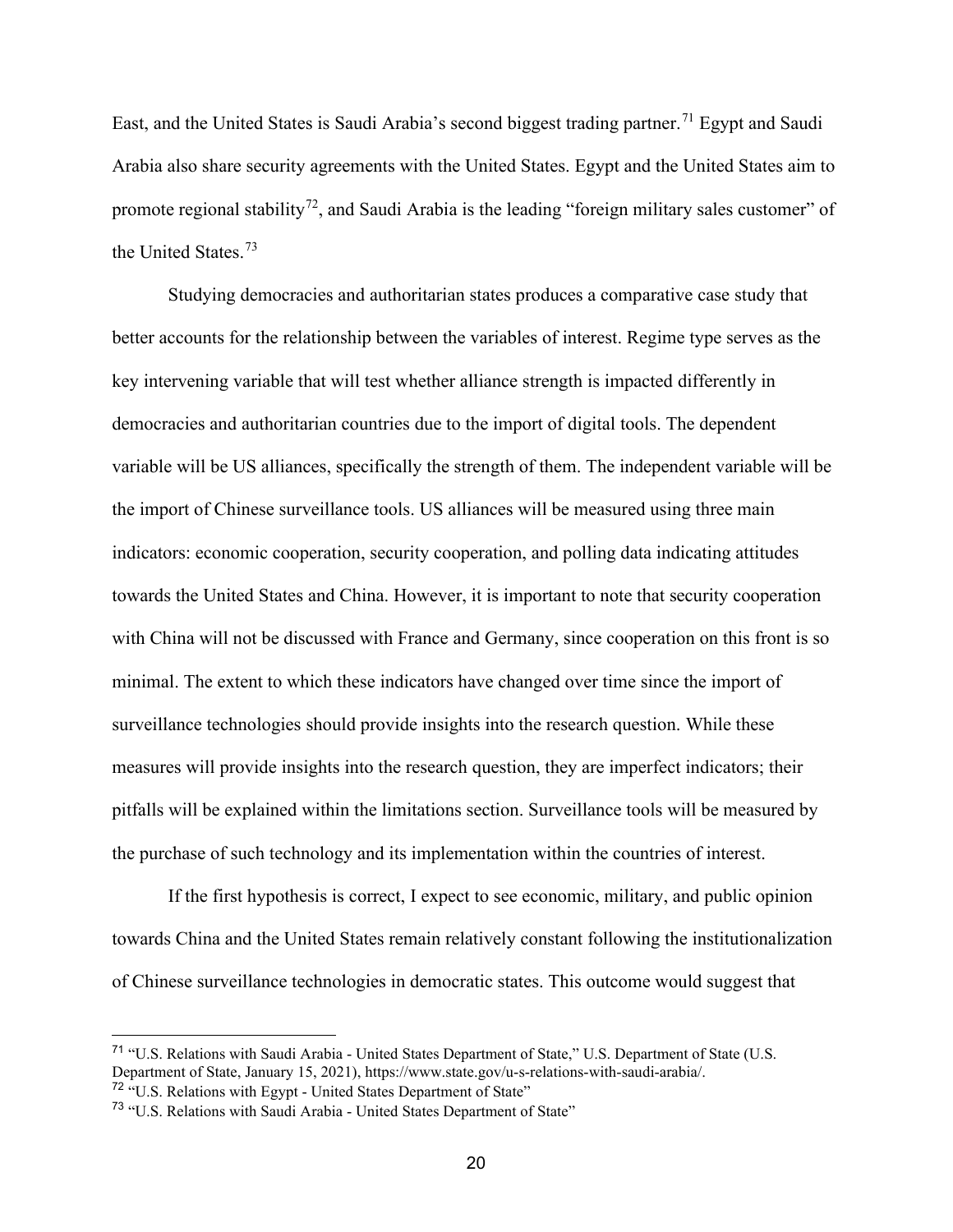countries like France and Germany are copying aspects of China's digital authoritarianism for their own purposes but are not interested in pivoting towards China by deepening economic and security cooperation. Changes in the US alliances–diplomatic obstacles, decreased trade, lowered public opinion–and increased cooperation with China would suggest that the first hypothesis is incorrect.

I will assess the second hypothesis in a similar way. If US alliances have suffered following the import of Chinese surveillance technologies in authoritarian states, that would suggest that these countries are pivoting towards China. Again, diplomatic obstacles, decreased trade, and disrupted military cooperation with the United States and subsequent collaboration with China would be evidence of this. This hypothesis is likely wrong if the nature of the US alliance remains unchanged across those indicators following the incorporation of Chinese surveillance tools into their societies.

#### **Data**

#### Case Study: France

France's dealings with Chinese technology and telecommunications company ZTE are one area in which China's surveillance model has penetrated France. ZTE has been involved with France for over a decade. One of its most noteworthy projects was the "Big Data of Public Tranquility" project that began in 2016.<sup>[74](#page-25-0)</sup> Located in Marseille, this initiative intends to reduce crime in the city by increasing the surveillance powers of law enforcement. Specifically, this plan includes a "vast public surveillance network featuring an intelligence operations center and

<span id="page-25-0"></span><sup>74</sup> Álvaro Artigas, "Surveillance, Smart Technologies and the Development of Safe City Solutions: the Case of Chinese ICT Firms and Their International Expansion to Emerging Markets," 2017, [https://www.ibei.org/surveillance-smart-technologies-and-the-development-of-safe-city-solutions-the-case-of](https://www.ibei.org/surveillance-smart-technologies-and-the-development-of-safe-city-solutions-the-case-of-chinese-ict-firms-and-their-international-expansion-to-emerging-markets_112561.pdf)[chinese-ict-firms-and-their-international-expansion-to-emerging-markets\\_112561.pdf,](https://www.ibei.org/surveillance-smart-technologies-and-the-development-of-safe-city-solutions-the-case-of-chinese-ict-firms-and-their-international-expansion-to-emerging-markets_112561.pdf) p. 33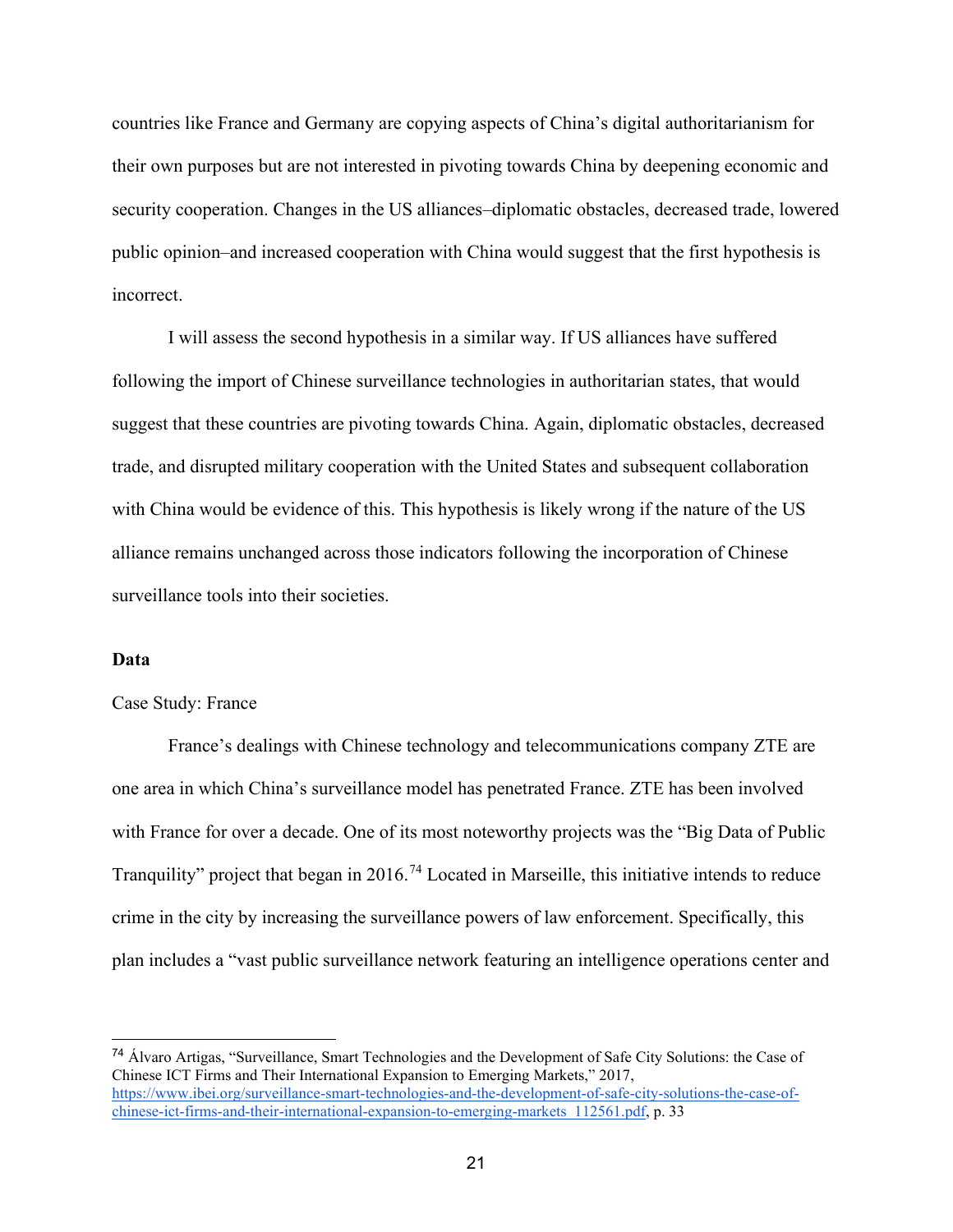nearly 1,000 intelligent closed-circuit television (CCTV) cameras;" the number of cameras was projected to double to 2000 by 2020.[75](#page-26-0) This "predictive policing project" seeks to identify trends in the data it collects to better inform police about future criminal acts.<sup>[76](#page-26-1)</sup>

# *Economic Indicators*

Have ZTE projects, including the "Big Data of Public Tranquility," resulted in a closer partnership between China and France and a strained relationship between France and the United States? Economic data can provide relevant insights. According to the Observatory of Economic Complexity (OEC), exports from China to France and from France to China increased each year from 2016 to the present.<sup>[77](#page-26-2)</sup> French exports to China totaled \$17.7 billion in 2016 and rose steadily to \$23.6 billion in 2019.<sup>[78](#page-26-3)</sup> Meanwhile, Chinese exports to France totaled \$37.1 billion in 2016 and increased to \$45.2 billion in 2019.<sup>[79](#page-26-4)</sup> The OEC reports that year-by-year exports have continued to grow between the two countries up to the present.<sup>[80](#page-26-5)</sup> In 2016, the total stock of Chinese foreign direct investment into France equaled \$5.12 billion and grew modestly to \$5.95 billion in 2019.<sup>[81](#page-26-6)</sup> Still, overall trade between the United States and France outpaces these figures. Total trade in goods and services in 2019 demonstrates this point, as this figure totaled \$139 billion.<sup>[82](#page-26-7)</sup> And although exports from the United States to France decreased slightly from \$29.2

<span id="page-26-0"></span><sup>75</sup> Lisa Vaas, "Report: Use of AI Surveillance Is Growing around the World," Naked Security, September 20, 2019, https://nakedsecurity.sophos.com/2019/09/20/report-use-of-ai-surveillance-is-growing-around-the-world/.

<span id="page-26-1"></span><sup>76</sup> Morgan Meaker, "Marseille's Fight against AI Surveillance," Coda Story, November 9, 2020,

https://www.codastory.com/authoritarian-tech/ai-surveillance-france-crime/.

<span id="page-26-2"></span><sup>77</sup> "China (CHN) and France (FRA) Trade," OEC, accessed October 2, 2021, https://oec.world/en/profile/bilateralcountry/chn/partner/fra.

<span id="page-26-3"></span><sup>78</sup> Ibid.

<span id="page-26-4"></span> $79$  Ibid.

<span id="page-26-5"></span><sup>80</sup> Ibid.

<span id="page-26-6"></span><sup>81</sup> "China: Outward FDI Stock in France," Statista, April 19, 2021,

https://www.statista.com/statistics/721882/outward-fdi-stock-from-china-to-france/.

<span id="page-26-7"></span><sup>82</sup> Bruno Le Maire, "The United States & France 2019 - Economic Report," frenchtreasuryintheus.org (Embassy of France in the United States - Economic Department), accessed October 1, 2021,

https://frenchtreasuryintheus.org/wp-content/uploads/2019/09/2019-France-U.S.-economic\_full-report.pdf.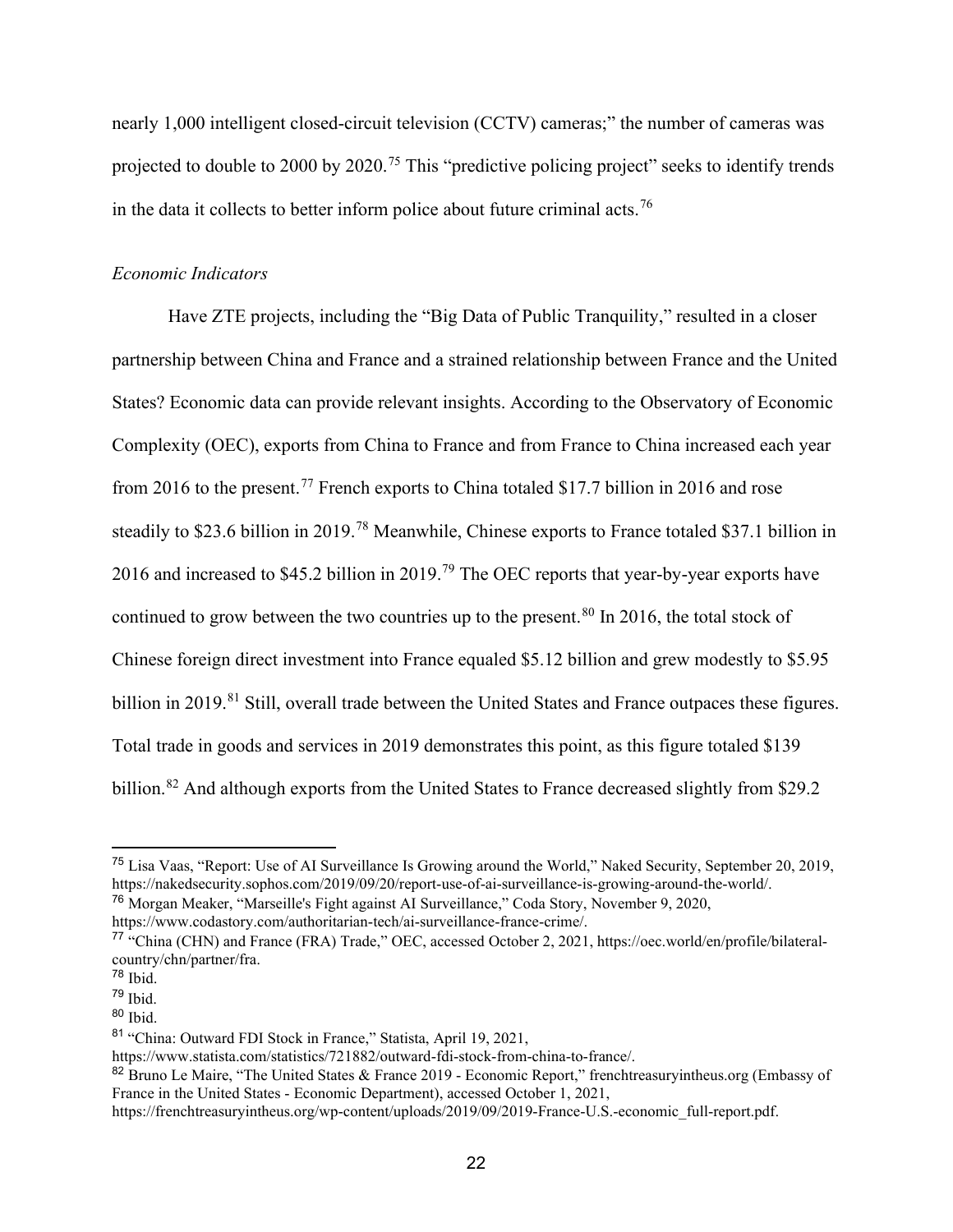billion in 2016 to \$28.6 billion in 2019, exports from France to the United States increased from \$36.9 billion in 2016 to \$47.4 billion in 2019.<sup>[83](#page-27-0)</sup>

This overall increase has occurred in the context of Xi Jinping courting Emmanuel Macron to join BRI. France has not officially signed a Memorandum of Understanding for the Initiative. Instead, Macron is interested in securing "cooperation on a project-by-project basis."[84](#page-27-1) French authorities have also expressed concern about the potential for asymmetric advantages for Chinese companies in forthcoming joint projects and also have concerns about falling into a "debt trap."[85](#page-27-2)

# *Public Opinion*

Public sentiment towards China and the United States is another indicator that can provide insight into shifting perceptions towards both countries. Contemporary polls suggest that a majority of French respondents hold negative views of China. A 2020 poll produced by the French think tank IFRI found that China is the second most "negatively-perceived" country in France behind North Korea, that 62% of the French public have a negative opinion of China, and that for the majority of respondents–52.60%–these negative sentiments have worsened in the last three years.<sup>[86](#page-27-3)</sup> Overall trends from a Pew poll tracking yearly favorability ratings towards China corroborate these findings, documenting 49% of French respondents having an unfavorable view of China in 2015, and a 70% unfavorability rating in 2020.<sup>[87](#page-27-4)</sup> Moreover, a 2021 poll conducted

<span id="page-27-0"></span><sup>83</sup> "United States (USA) and France (FRA) Trade," OEC, accessed October 7, 2021,

https://oec.world/en/profile/bilateral-country/usa/partner/fra.

<span id="page-27-1"></span><sup>&</sup>lt;sup>84</sup> Françoise Nicolas, "France and China's Belt and Road Initiative," Afficher la page d'accueil du site, April 8, 2019, https://www.ifri.org/en/publications/publications-ifri/articles-ifri/france-and-chinas-belt-and-road-initiative. <sup>85</sup> Ibid.

<span id="page-27-3"></span><span id="page-27-2"></span><sup>86</sup> Marc Julienne et al., "French Public Opinion on China in the Age of Covid-19," IFRI, accessed October 2, 2021, [https://www.ifri.org/sites/default/files/atoms/files/fr\\_poll\\_report.pdf,](https://www.ifri.org/sites/default/files/atoms/files/fr_poll_report.pdf) p. 2

<span id="page-27-4"></span><sup>&</sup>lt;sup>87</sup> Laura Silver, Kat Devlin, and Christine Huang, "Unfavorable Views of China Reach Historic Highs in Many Countries," Pew Research Center's Global Attitudes Project (Pew Research Center, May 10, 2021),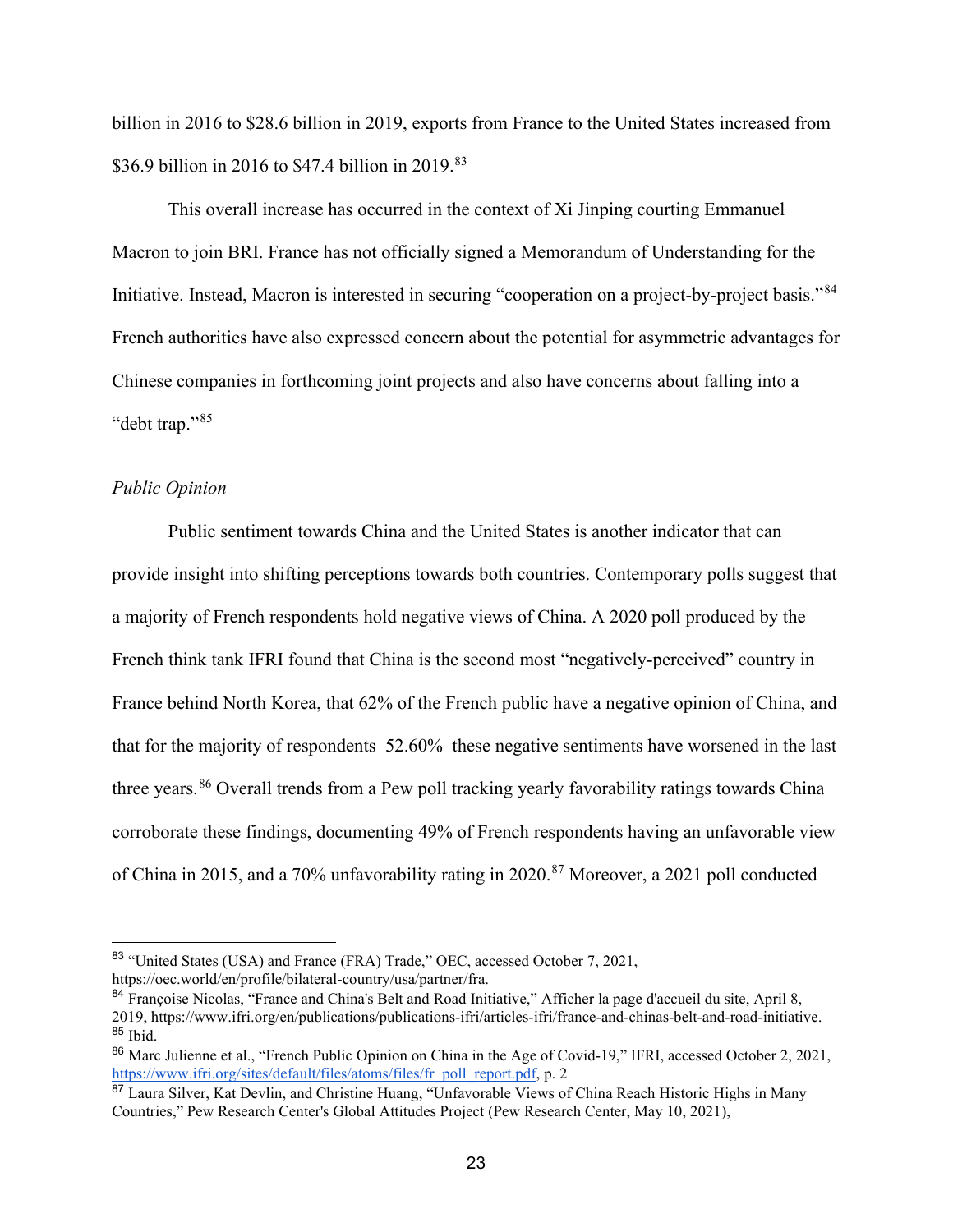by the German Marshall Fund demonstrated similar results, finding that the majority of French respondents believe that France should "adopt a tougher stance on trade" and protest "questionable" Chinese policies.<sup>[88](#page-28-0)</sup> Meanwhile, another 2020 Pew poll comparing the favorability of the United States and China found that 31% of French respondents reported a favorable view of the United States while only 26% indicated their approval of China.<sup>[89](#page-28-1)</sup> Macron's own reservations about China's BRI suggest that the French government understands the potential pitfalls of deepening economic cooperation with China.

#### Case Study: Germany

Chinese companies have extensive ties to Germany and have exported information and communications technology (ICT) and surveillance tools to numerous German cities.<sup>[90](#page-28-2)</sup> This partnership began in 2013 after Germany and China signed the "Sino-German Urbanization Partnership" program that intended to grow German and Chinese cities through mutual cooperation.[91](#page-28-3) As a result of these partnerships, ZTE and Huawei signed agreements to construct "smart cities" in German towns. Huawei signed contracts in 2018 and 2019 that authorized it to implement ICT and other 'smart city solutions' within the smart cities it was constructing.  $92$ Meanwhile, ZTE won contracts to implement "Smart Street 2.0," a program that compiles data

<span id="page-28-1"></span><sup>89</sup> Laura Silver, Kat Devlin, and Christine Huang, "Negative Views of Both U.S. and China Abound across Advanced Economies amid Covid-19," Pew Research Center (Pew Research Center, April 28, 2021), https://www.pewresearch.org/fact-tank/2020/10/06/negative-views-of-both-us-and-china-amid-covid-19/.

<span id="page-28-2"></span><sup>90</sup> Katherine Atha et al., "China Smart Cities Development Report - Research Report Prepared on Behalf of the U.S.-China Economic and Security Review Commission ," U.S.-China Economic and Security Review Commission, January 2020, [https://www.uscc.gov/sites/default/files/2020-](https://www.uscc.gov/sites/default/files/2020-04/China_Smart_Cities_Development.pdf) [04/China\\_Smart\\_Cities\\_Development.pdf,](https://www.uscc.gov/sites/default/files/2020-04/China_Smart_Cities_Development.pdf) p. 71

https://www.pewresearch.org/global/2020/10/06/unfavorable-views-of-china-reach-historic-highs-in-manycountries/.

<span id="page-28-0"></span><sup>88</sup> Bonnie S. Glaser and Garima Mohan, "Poll Shows Increasing Transatlantic Convergence on China," – The Diplomat (for The Diplomat, June 17, 2021), https://thediplomat.com/2021/06/poll-shows-increasing-transatlanticconvergence-on-china/.

<span id="page-28-3"></span> $91$  Ibid.

<span id="page-28-4"></span><sup>92</sup> Ibid., p. 72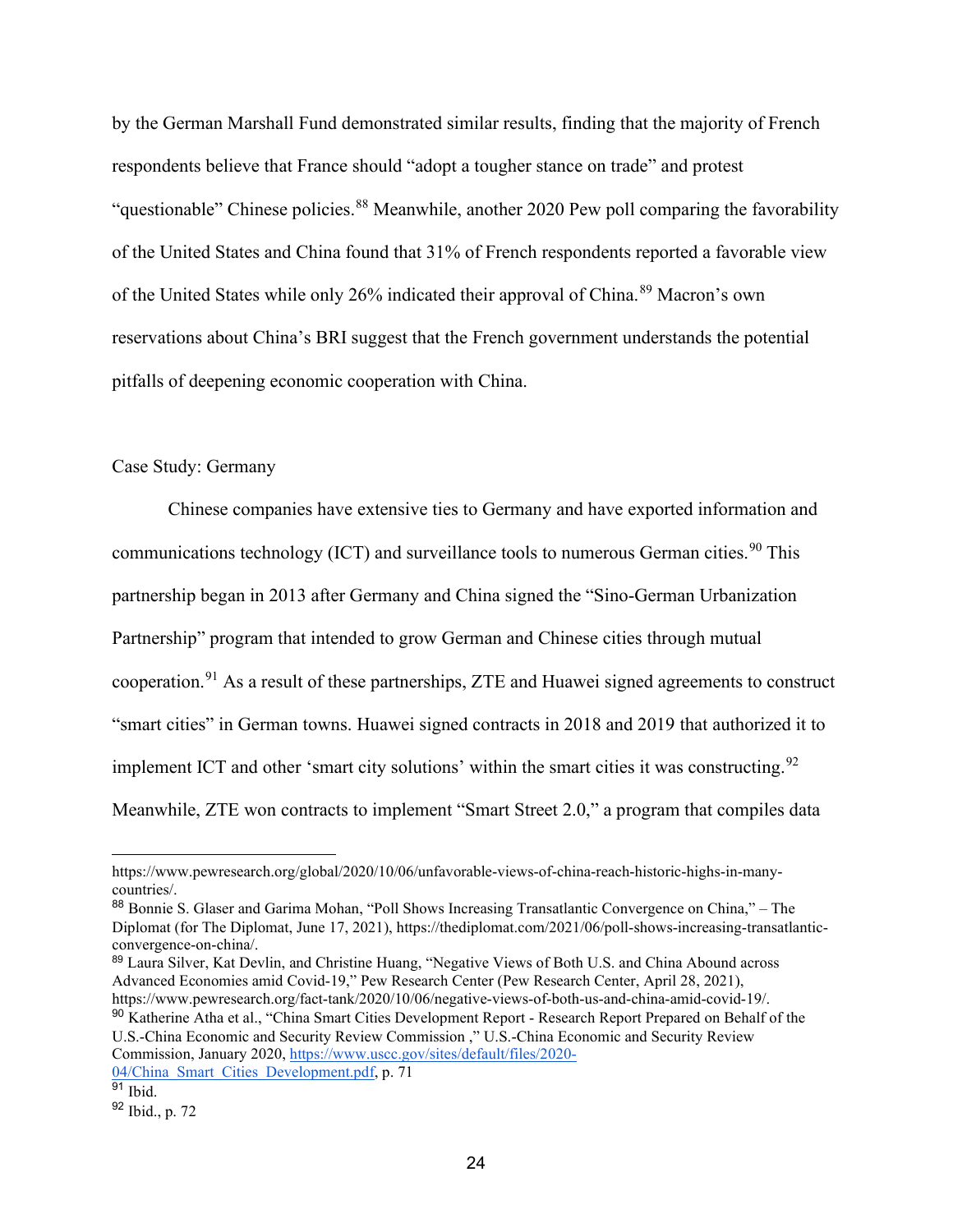about open parking spots, traffic, trash disposal, and other factors.<sup>93</sup> In total, ZTE, Huawei, Hikvision, CASIC, Gosuncn, and TelChina have signed contracts to install data centers, 5G infrastructure, smart cars, e-government surveillance, traffic control, smart parking, smart waste management, smart streetlamps, smart waste management, IP cameras, and cloud infrastructure across Germany.[94](#page-29-1)

# *Economic Indicators*

OEC data reveals that exports between China and Germany increased during the present era of Sino-German cooperation on ICT and surveillance projects. In 2013, the same year of the Sino-German Urbanization Partnership, German exports to China and Chinese exports to Germany totaled \$87.4 billion and \$80.7 billion, respectively.<sup>[95](#page-29-2)</sup> In 2019, the year in which Huawei's smart city projects ramped up, these figures equaled \$107 billion and \$96.9 billion, respectively.[96](#page-29-3) The total stock of Chinese FDI into Germany has also grown during this time, increasing from \$3.98 billion in 2013 to \$14.23 billion in 2019.<sup>[97](#page-29-4)</sup> Germany, China's most important trading partner in Europe, invested a modest \$3.68 billion in FDI to China in 2018.<sup>[98](#page-29-5)</sup> Despite these trends, US-German economic relations have not been weakened. According to the German Federal Foreign Office, "the United States was the biggest buyer of German exports in 2020, and Germany is the United States' most important trading partner in Europe."[99](#page-29-6) Exports

<span id="page-29-0"></span> $93$  Ibid.

<span id="page-29-1"></span> $94$  Ibid.

<span id="page-29-2"></span><sup>95</sup> "China (CHN) and Germany (DEU) Trade," OEC, accessed October 2, 2021,

https://oec.world/en/profile/bilateral-country/chn/partner/deu.

<span id="page-29-3"></span><sup>96</sup> Ibid.

<span id="page-29-4"></span><sup>97</sup> "China: Outward FDI Stock in Germany," Statista, April 19, 2021,

https://www.statista.com/statistics/721888/outward-fdi-stock-from-china-to-germany/.

<span id="page-29-5"></span><sup>98 &</sup>quot;FDI Center Releases Study on Foreign Direct Investment to China," FDI Center, April 2, 2019, [https://fdi](https://fdi-center.com/fdi-center-releases-study-on-foreign-direct-investment-to-china/)[center.com/fdi-center-releases-study-on-foreign-direct-investment-to-china/,](https://fdi-center.com/fdi-center-releases-study-on-foreign-direct-investment-to-china/) p. 2

<span id="page-29-6"></span><sup>99 &</sup>quot;United States of America: Bilateral Relations to Germany," German Federal Foreign Office, accessed October 2, 2021, https://www.auswaertiges-amt.de/en/aussenpolitik/unitedstatesofamerica/218718.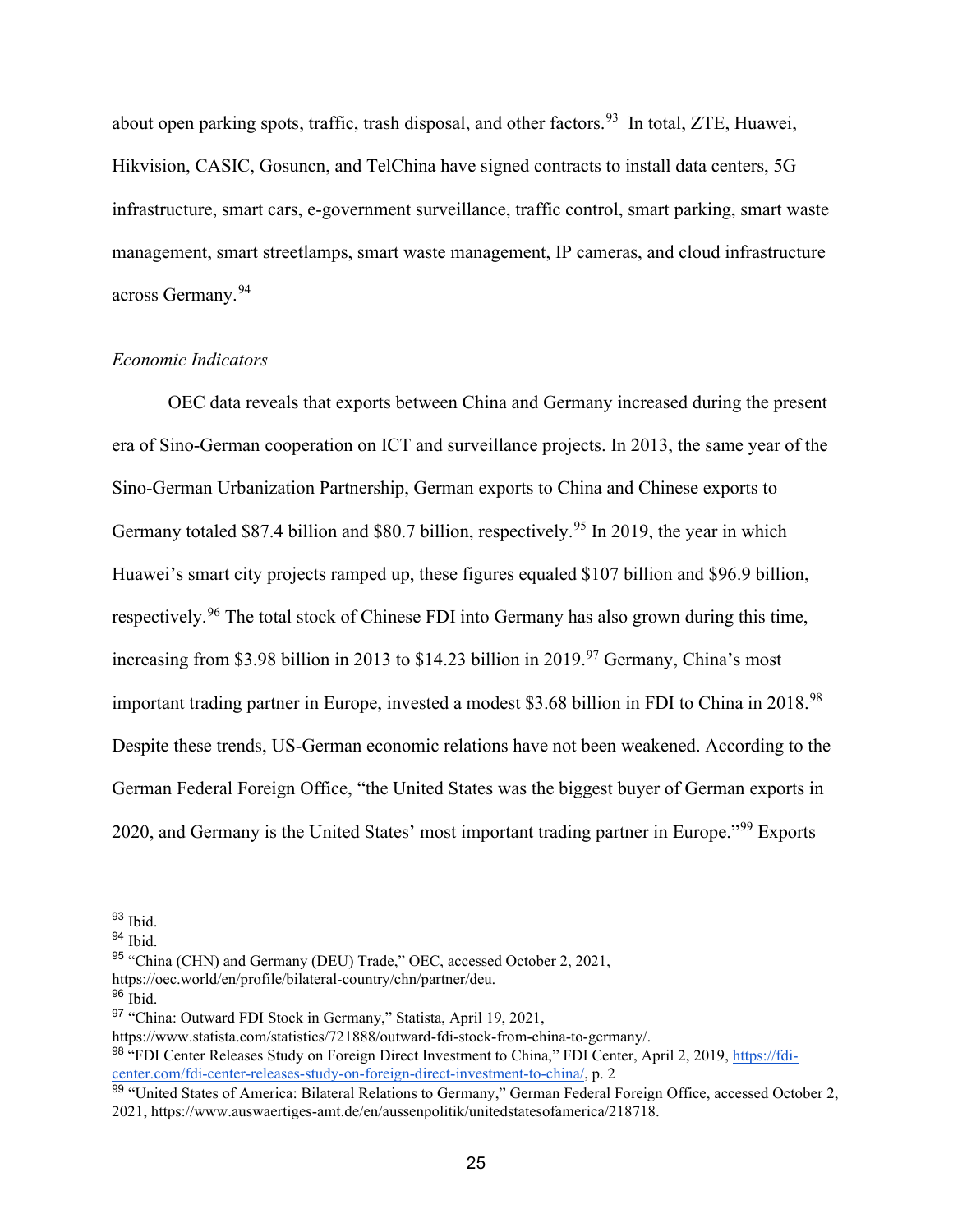between both countries have also increased, with US exports to Germany rising from \$49.8 billion in 2016 to \$59.8 billion in 2019; German exports to the US increased from \$117 billion in 2016 to \$131 billion in 2019.[100](#page-30-0)

Similar to France, the German government's skepticism over aspects of China's BRI has discouraged Angela Merkel from signing bilateral agreements with China. Understanding BRI's economic benefits, Merkel has expressed her interest in the Initiative but has stressed that BRI "must lead to a certain reciprocity."<sup>[101](#page-30-1)</sup> In fact, Germany has leveraged its elevated status in Europe to caution other EU states about signing bilateral agreements with China through BRI. In 2019, German Economy Minister Peter Altmaier encouraged the EU to assume a shared position vis-a-vis China rather than individual ones that could put the greater EU at risk.<sup>[102](#page-30-2)</sup>

# *Public Opinion*

Public opinion polls in Germany have also pointed to skepticism of China. A Pew poll tracking yearly favorability ratings towards China showed an increase in unfavorability in Germany in 2020. In 2013, 64% of German respondents reported having an unfavorable view of China; this figure fluctuated in subsequent years and dropped as low as 53% in 2017.[103](#page-30-3) But in the Summer of 2020, China's unfavorability among German respondents reached a high point at 71%.[104](#page-30-4) An increase in negative perceptions of China can in part be traced to its role in the

<span id="page-30-0"></span><sup>100</sup> "United States (USA) and Germany (DEU) Trade," OEC, accessed October 7, 2021, https://oec.world/en/profile/bilateral-country/usa/partner/deu.

<span id="page-30-1"></span><sup>101</sup> Wang Jiamei, "German Business Enthusiasm for Belt and Road Initiative to Prompt Pragmatism from Berlin," Global Times, April 2, 2019, https://www.globaltimes.cn/content/1144461.shtml.

<span id="page-30-2"></span><sup>102</sup> Tom Daly, "Europe Wants to Deal with China as a Group: German Minister," Reuters (Thomson Reuters, April 26, 2019), https://www.reuters.com/article/us-china-silkroad-germany/europe-wants-to-deal-with-china-as-a-groupgerman-minister-idUSKCN1S20R3.

<span id="page-30-3"></span><sup>&</sup>lt;sup>103</sup> Laura Silver, Kat Devlin, and Christine Huang, "Unfavorable Views of China Reach Historic Highs in Many Countries"

<span id="page-30-4"></span> $104$  Ibid.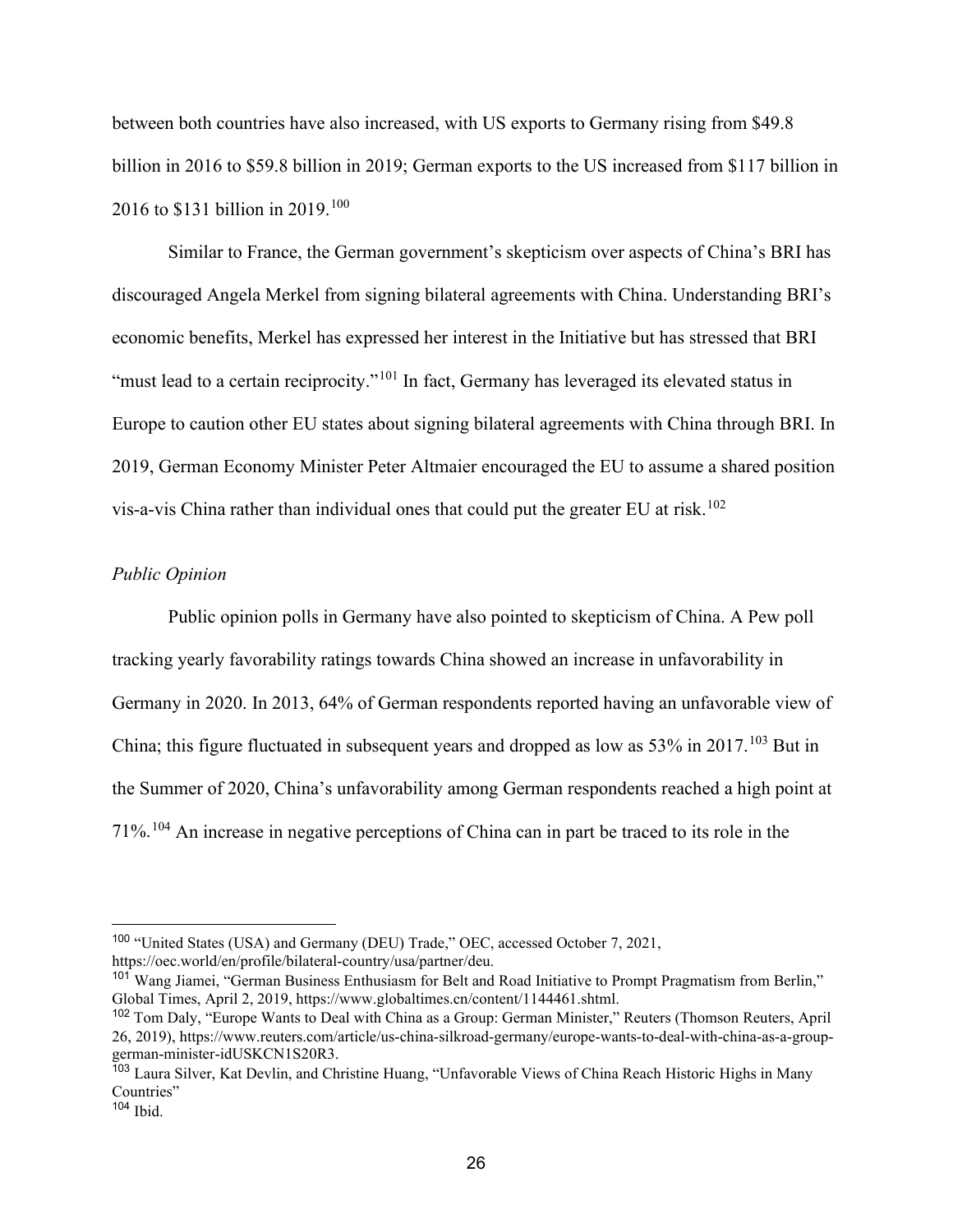COVID-19 pandemic.<sup>[105](#page-31-0)</sup> The aforementioned 2020 Pew poll comparing the United States and China found that 26% of respondents viewed the United States favorably, compared to 25% of respondents who reported favorable sentiments towards China.<sup>[106](#page-31-1)</sup>

# Case Study - Egypt

Sino-Egypt relations deepened in 2014 after President Abdel Fattah el-Sisi, desperate to improve Egypt's economy, traveled to Beijing to meet with President Xi.<sup>[107](#page-31-2)</sup> Later that year, the two heads of state agreed to a "Comprehensive Strategic Partnership" which set the stage for the signing of at least twenty-five bilateral agreements.<sup>[108](#page-31-3)</sup> In the ICT sector, China has made noteworthy inroads into Egypt. Huawei's "Seeds for the Future" initiative, an educational program catered towards students studying ICT, runs in 126 countries, including Egypt.<sup>[109](#page-31-4)</sup> According to a 2021 Middle East Institute report, 5,000 Egyptian ICT officials received training from Huawei; moreover, the company has constructed multiple training centers and facilities dedicated to developing "smart city solutions."[110](#page-31-5) These efforts align with the 2018

<span id="page-31-0"></span><sup>105</sup> Ibid.

<span id="page-31-1"></span><sup>106</sup> Laura Silver, Kat Devlin, and Christine Huang, "Unfavorable Views of China Reach Historic Highs in Many Countries"

<span id="page-31-2"></span><sup>107</sup> Intissar Fakir, Riccardo Fabiani, and Rachid Aourraz, "Towering Ambitions: Egypt and China Building for the Future," Middle East Institute, September 30, 2021, https://www.mei.edu/publications/towering-ambitions-egyptand-china-building-future.

<span id="page-31-3"></span><sup>108</sup> Mohamed El Dahshan , "Egyptian Exceptionalism in a Chinese-Led World," Chatham House – International Affairs Think Tank, July 7, 2021, https://www.chathamhouse.org/2021/02/egyptian-exceptionalism-chinese-ledworld.

<span id="page-31-4"></span><sup>109</sup> Aurel Constantin, "Huawei's 8th Edition of the Seeds for the Future Program for Students Passionate about Technology Has Been Launched," Business Review (Business Review, August 13, 2021), https://businessreview.eu/tech/huaweis-8th-edition-of-the-seeds-for-the-future-program-for-students-passionate-about-technologyhas-been-launched-222342.

<span id="page-31-5"></span><sup>110</sup> Thomas Blaubach, "Chinese Technology in the Middle East: A Threat to Sovereignty or an Economic Opportunity?," Middle East Institute , March 2021[, https://mei.edu/sites/default/files/2021-03/Chinese-Tech.pdf,](https://mei.edu/sites/default/files/2021-03/Chinese-Tech.pdf) p.  $\Omega$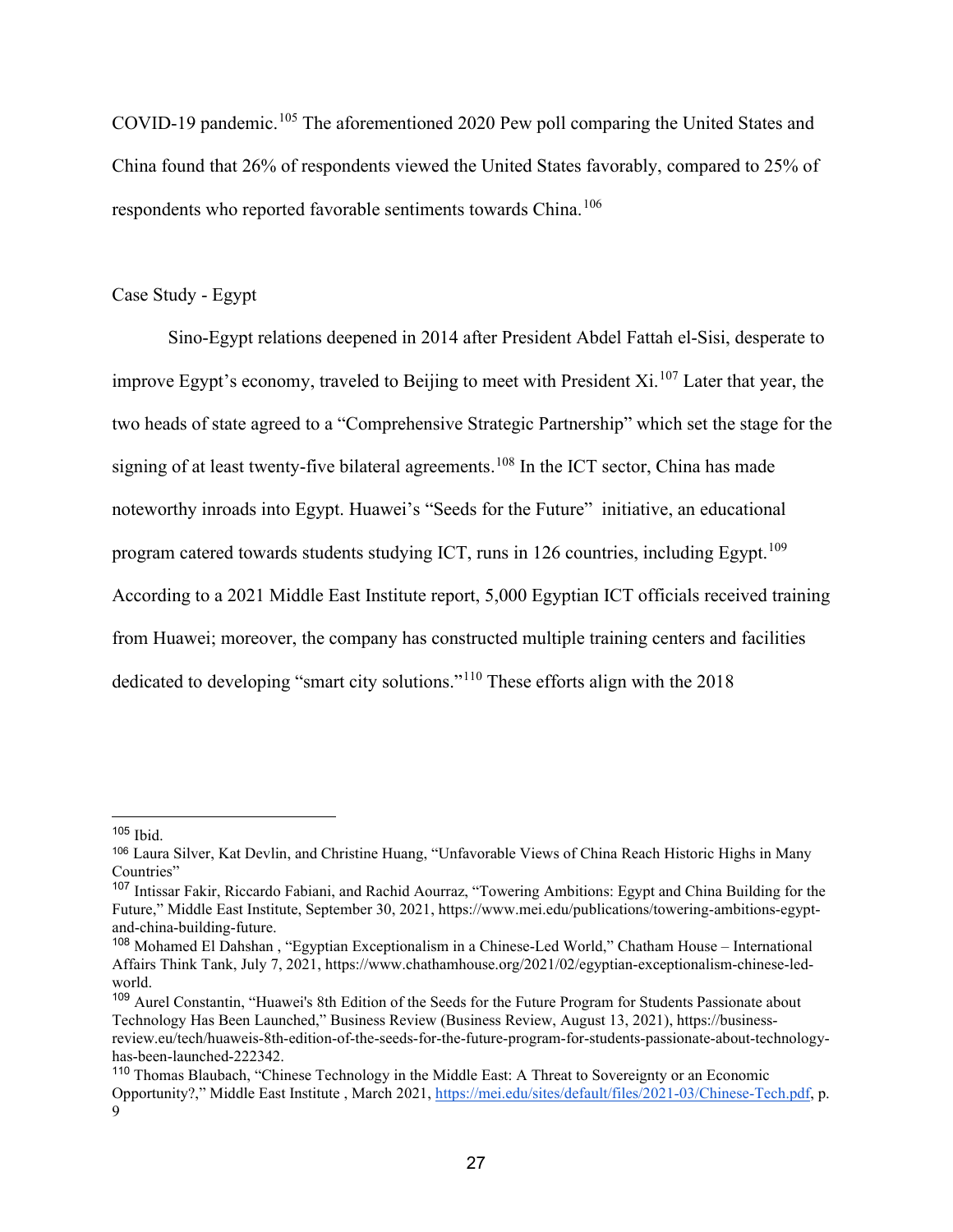memorandum between Huawei and Telecom Egypt to construct a multi-million dollar cloud computing data center.<sup>[111](#page-32-0)</sup>

#### *Security Cooperation*

Closer security coordination between China and countries that import its surveillance tools is another indicator that could provide insights into the direction of their relations. For the authoritarian cases, this indicator will be discussed first since it is the strongest measure of the three. The other two-economic indicators and public opinion-offer interesting insights but are ultimately flawed. Their shortcomings will be discussed in the limitations section. Therefore, these two metrics should be understood as supplemental indicators.

In Egypt's case, President Sisi has indicated his commitment to strengthen defense cooperation with China. Following a meeting with the Chinese State Councilor and Minister of National Defense Wei Fenghe, Sisi announced his intention to "further enhance defense cooperation and conduct more cooperation in the fields of counter terrorism, joint military drills, armed forces buildup as well as defense industry."<sup>[112](#page-32-1)</sup> Wei endorsed these remarks and conveyed China's willingness to collaborate with Egypt's armed forces and develop common goals that drive future relations.<sup>[113](#page-32-2)</sup>

The United States has a long history of supporting Egypt's military and has spent over \$50 billion in military aid since 1978.<sup>[114](#page-32-3)</sup> Despite this long history, Egypt in recent years has sought to diversify its sources of weapons by striking deals with other countries. This past May,

<span id="page-32-0"></span><sup>111</sup> Ibid.

<span id="page-32-1"></span><sup>112</sup> Yang Yi, ed., "China, Egypt to Further Enhance Defense Cooperation," Xinhua, March 26, 2019, http://www.xinhuanet.com/english/2019-03/26/c\_137922937.htm.

<span id="page-32-2"></span> $113$  Ibid.

<span id="page-32-3"></span><sup>&</sup>lt;sup>114</sup> "U.S. Relations with Egypt - United States Department of State"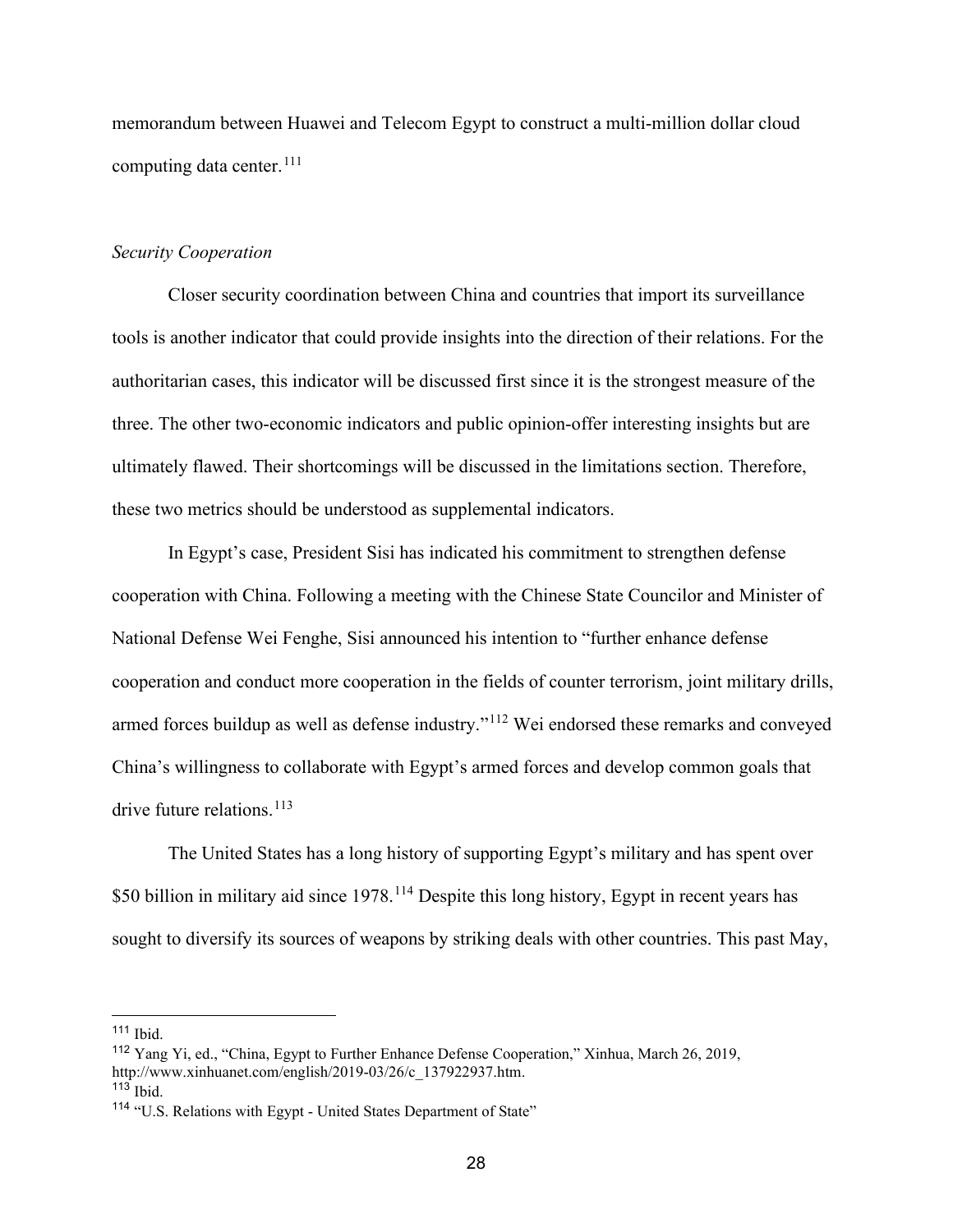Egypt announced a \$5 billion weapons deal with France; Sisi's regime has also acquired attack helicopters and air defense systems from Russia.<sup>[115](#page-33-0)</sup>

Nevertheless, US security assistance to Egypt has continued in light of these agreements. This September, representatives from both countries convened for the 32nd US-Egypt Military Cooperation Committee (MCC) to discuss military cooperation and common security goals.<sup>[116](#page-33-1)</sup> Moreover, the Biden Administration has released \$170 million in military assistance to Egypt, even as it withholds an additional \$130 million in response to its concerns over human rights abuses.[117](#page-33-2) From the perspective of the United States, the provision of this aid reflects the importance of maintaining robust US-Egyptian relations and working together to promote regional stability and combat nuclear proliferation and terrorism.<sup>[118](#page-33-3)</sup>

# *Economic Indicators*

Since 2014–when Egypt and China signed their Comprehensive Strategic Partnership– trade between the two countries has increased modestly over the years. Exports from China to Egypt and from Egypt to China totaled \$10.5 billion and \$661 million in 2014 and \$12.5 billion and \$733 million in 2019, respectively. Compared to China, the United States exports less goods to Egypt, but Egypt also exports more goods to the United States than it does to China. Using the same timeframe as a reference, US exports and Egyptian exports equaled \$6.65 billion and \$1.59

<span id="page-33-0"></span><sup>115</sup> Bradley Bowman, Jared Thompson, and Ryan Brobst, "Egypt's Transition Away from American Weapons Is a National Security Issue," Defense News (Defense News, June 3, 2021),

https://www.defensenews.com/opinion/commentary/2021/05/25/egypts-transition-away-from-american-weapons-isa-national-security-issue/.

<span id="page-33-1"></span><sup>116</sup> "U.S.-Egypt Military Cooperation Committee ," U.S. Embassy in Egypt, September 22, 2021, https://eg.usembassy.gov/u-s-egypt-military-cooperation-committee/.

<span id="page-33-2"></span><sup>117</sup> Matthew Lee, "US Military Aid to Egypt Released despite Rights Concerns," AP NEWS (Associated Press, September 14, 2021), https://apnews.com/article/middle-east-africa-egypt-antony-blinken-37f682d24b006766698ed10b1c22d4a7.

<span id="page-33-3"></span> $118$  Ibid.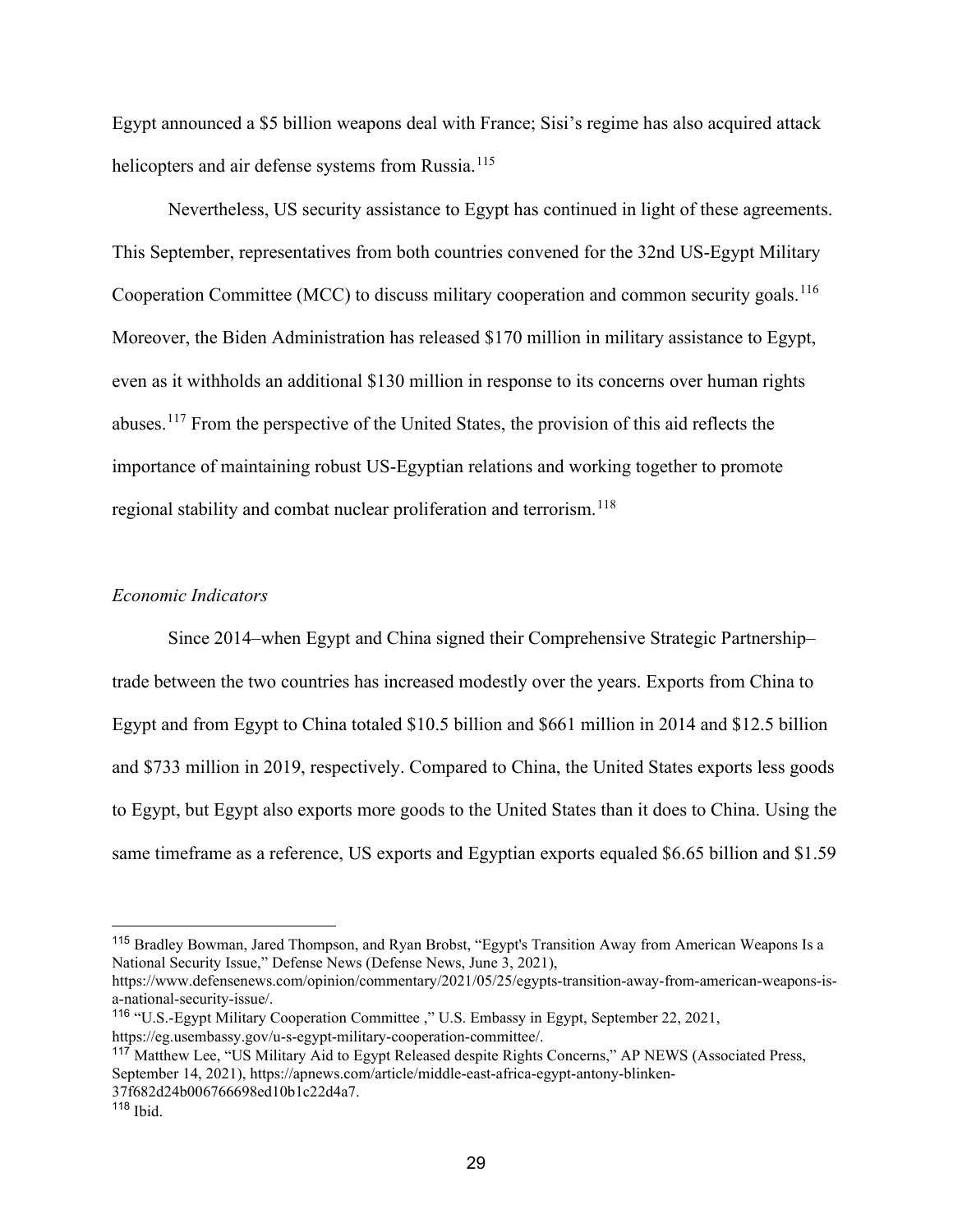billion in 2014, respectively; US exports dropped to \$5.06 billion in 2019 but Egyptian exports gradually increased to \$3.24 billion that same year.<sup>[119](#page-34-0)</sup>

As a member state of BRI, Egypt has demonstrated its interest in signing additional agreements with China to bolster its bilateral relations. Egypt officially joined BRI after signing a Memorandum of Understanding with China to join the Initiative in  $2016$ .<sup>[120](#page-34-1)</sup> Upon signing the agreement, China announced that it would infuse \$1 billion into Egypt's central bank and \$700 million worth of loans to the National Bank of Egypt.<sup>[121](#page-34-2)</sup>

This past summer, Egyptian and Chinese officials established an "intergovernmental cooperation committee" that aims to better align economic priorities.<sup>[122](#page-34-3)</sup> One significant area of cooperation exists in the Suez Canal Economic Zone, which aims to transform the Canal into an even greater trading hub that attracts businesses and investors from all over the world.<sup>[123](#page-34-4)</sup> Egypt's cooperation is particularly important for the feasibility of China's Maritime Silk Road, of which the Suez Canal is a critical component.<sup>[124](#page-34-5)</sup>

# *Public Opinion*

Public opinion polls are not always available in authoritarian states, but the Washington Institute for Near East Policy, in partnership with an Egyptian commercial research firm,

<span id="page-34-1"></span><sup>120</sup> "Belt and Road Countries --- Egypt," Xinhua Silk Road - Belt and Road Portal, China's silk road economic belt and 21st Century Maritime Silk Road Website, January 17, 2017, https://en.imsilkroad.com/p/310633.html. <sup>121</sup> Shannon Tiezzi, "Xi's Visit Cements Egypt's Place on the 'Belt and Road'," – The Diplomat (for The Diplomat, January 22, 2016), https://thediplomat.com/2016/01/xis-visit-cements-egypts-place-on-the-belt-and-road/.

<span id="page-34-0"></span><sup>119</sup> "United States (USA) and Egypt (EGY) Trade," OEC, accessed October 3, 2021, https://oec.world/en/profile/bilateral-country/usa/partner/egy.

<span id="page-34-3"></span><span id="page-34-2"></span><sup>122</sup> Chris Devonshire-Ellis, "China & Egypt Strengthen Belt and Road Collaborations Including the Suez Canal International Logistics Zone," Silk Road Briefing, July 23, 2021,

https://www.silkroadbriefing.com/news/2021/07/23/china-egypt-strengthen-belt-and-road-collaborations-includingthe-suez-canal-international-logistics-zone/.

<span id="page-34-4"></span><sup>123</sup> "About Us," SCZone, accessed October 3, 2021, https://sczone.eg/about-us/.

<span id="page-34-5"></span><sup>124</sup> Shannon Tiezzi, "Xi's Visit Cements Egypt's Place on the 'Belt and Road'"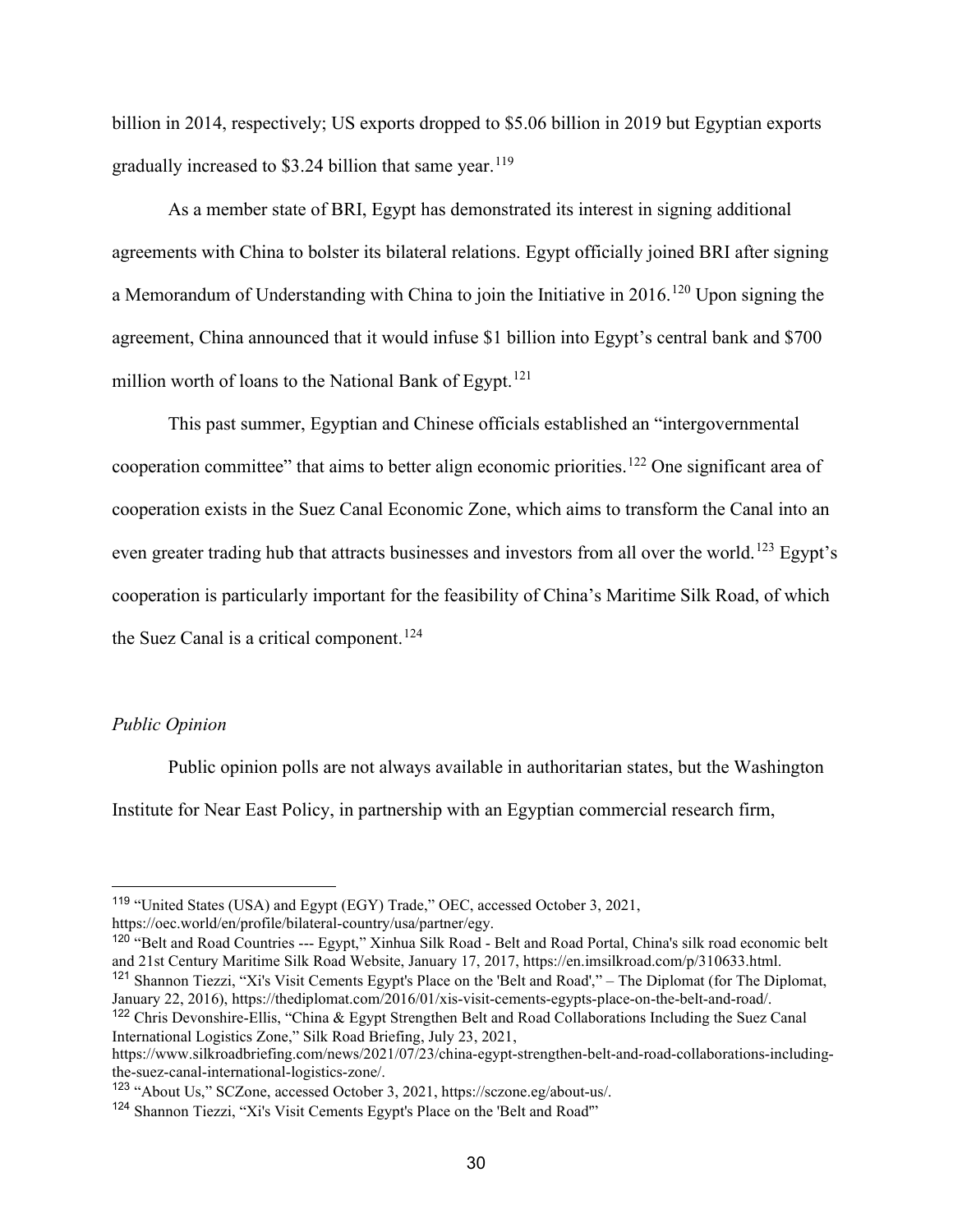managed to conduct a poll on a range of issues in Egypt this past January. The results demonstrate that the respondents have very similar outlooks towards China and the United States. 52% of those polled believe that maintaining relations with the United States is either very important or somewhat important, while 55% report this same sentiment for China.<sup>[125](#page-35-0)</sup> It would be wrong to draw definitive conclusions or generalizations from a single poll, especially considering that this poll does not track changes in this question over time. The near-identical scores given to the importance of maintaining relations with the United States and China, however, is *not* evidence that there has been a correlation between the import of surveillance tools and sentiments towards the United States and China.

#### Case Study - Saudi Arabia

Like Egypt, Saudi Arabia in 2017 also signed on to China's Digital Silk Road Initiative that aims to "improve broadband access, promote digital technologies...develop e-commerce capabilities, [and] promote cooperation of international standards."[126](#page-35-1) Huawei is at the center of various projects in Saudi Arabia. The Kingdom's cooperation with China is partly explained by its pursuit of its "Vision 2030" program that intends to transform its economy by making it less reliant on oil.[127](#page-35-2) Saudi Arabia's National Center for Artificial Intelligence (NCAI), the Alibaba

<span id="page-35-0"></span><sup>125</sup> Mohamed Abdelaziz and David Pollock, "Half of Egyptians Value U.S. Ties, but Few Want Normalization with Israel," The Washington Institute, January 15, 2021, https://www.washingtoninstitute.org/policy-analysis/halfegyptians-value-us-ties-few-want-normalization-israel.

<span id="page-35-1"></span><sup>126</sup> Paul Triolo et al., "The Digital Silk Road: Expanding China's Digital Footprint" (Eurasia Group, April 8, 2020), [https://www.eurasiagroup.net/files/upload/Digital-Silk-Road-Expanding-China-Digital-Footprint-1.pdf,](https://www.eurasiagroup.net/files/upload/Digital-Silk-Road-Expanding-China-Digital-Footprint-1.pdf) p.4

<span id="page-35-2"></span><sup>&</sup>lt;sup>127</sup> Karl Flinders, "Saudi Arabian Authorities Work with Chinese IT Giants on Digital Goals," ComputerWeekly.com (ComputerWeekly.com, October 22, 2020),

https://www.computerweekly.com/news/252490964/Saudi-Arabian-authorities-work-with-Chinese-IT-giants-ondigital-goals.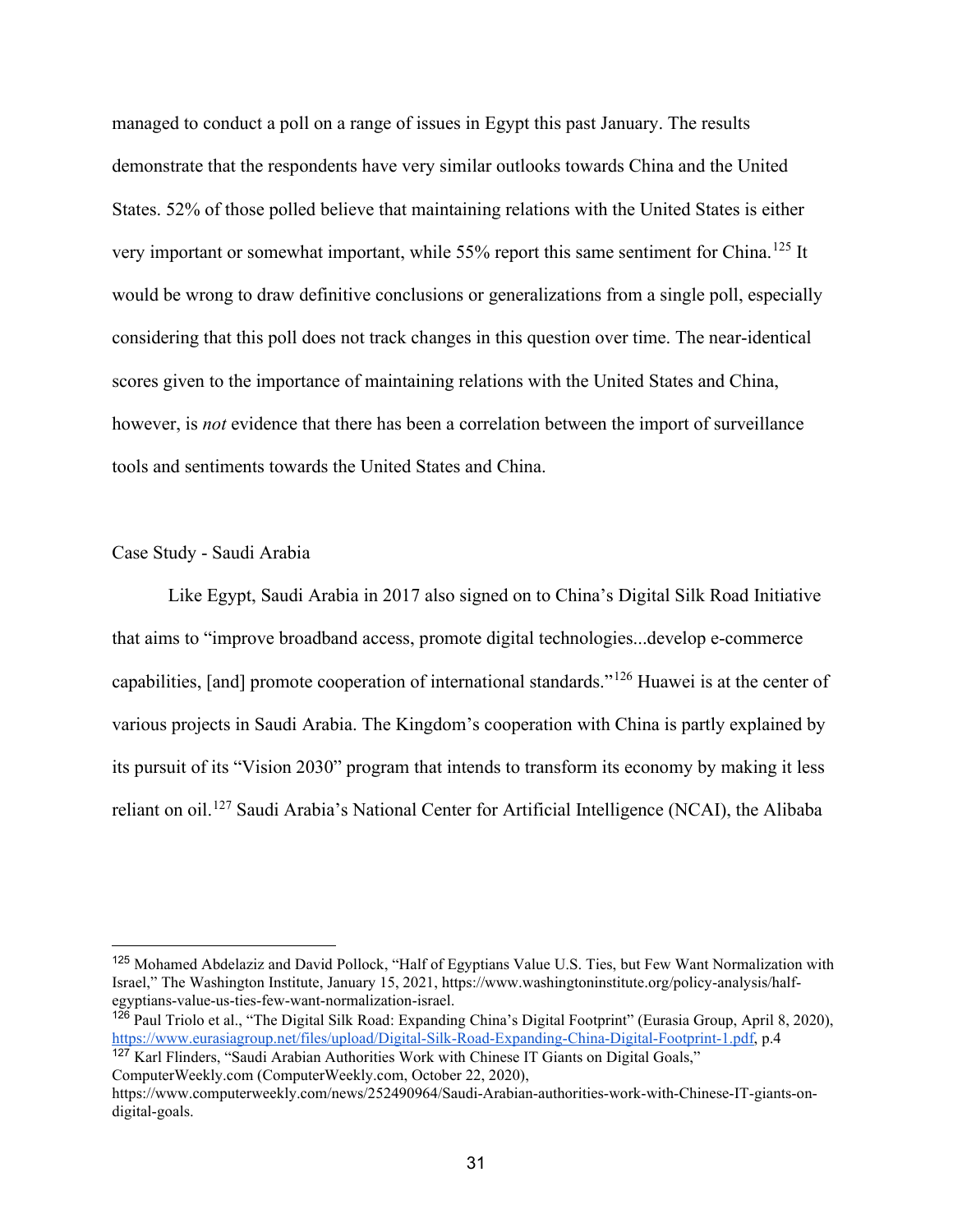Group, and Huawei have agreed to work on developing AI tools and implementing smart cities in Saudi Arabia.<sup>[128](#page-36-0)</sup>

Huawei has been a willing partner for Saudi ICT projects that align with the Vision 2030 program. The telecom giant has been instrumental in the development of the smart city in Yanbu, a strategic Red Sea port that is home to roughly 240,000 people.<sup>[129](#page-36-1)</sup> Saudi Arabia's desire to combat crime in the city naturally attracted it to Huawei's services; in fact, a core aspect of Huawei's marketing campaign for its smart cities is its ability to quell extremism and boost public safety.[130](#page-36-2) As part of the project, the Yanbu city officials have installed an e-Policing system comprised of over two hundred high-definition cameras across sixteen major intersections.[131](#page-36-3) Huawei has also used an "optic fiber network covering the city's residential housing, enterprises and key public areas, and deployed smart applications including smart parking, smart heavy vehicle weighing, smart bins, smart energy management, smart streetlights, venue crowd analytics, and smart manhole covers."<sup>[132](#page-36-4)</sup>

#### *Security Cooperation*

In 2019, China and Saudi Arabia launched the "Blue Sword 2019" ceremony, an event that marked the enhancement of military cooperation between the two countries. Joint naval exercises are intended to build trust and compatibility between the two navies and share best

<span id="page-36-0"></span><sup>128</sup> Ibid.

<span id="page-36-1"></span><sup>129</sup> Thamer Anwar Noori, "With AI, Yanbu Has Become Smarter and Safer," Smart Cities World, July 30, 2020, https://www.smartcitiesworld.net/opinions/opinions/with-ai-yanbu-has-become-smarter-and-safer.

<span id="page-36-2"></span><sup>130</sup> Wendy Robinson, "The Rise of Chinese AI in the Gulf: A Renewal of China's 'Serbia Model'," The Washington Institute, October 13, 2020, https://www.washingtoninstitute.org/policy-analysis/rise-chinese-ai-gulf-renewalchinas-serbia-model.

<span id="page-36-3"></span><sup>131</sup> Thamer Anwar Noori, "With AI, Yanbu Has Become Smarter and Safer"

<span id="page-36-4"></span><sup>132</sup> "Creating Smart Cities of the Future - Huawei Article | Special Feature," The Economist (The Economist Newspaper), accessed October 3, 2021, https://huaweiarticles.economist.com/?articles=creating-smart-cities-future.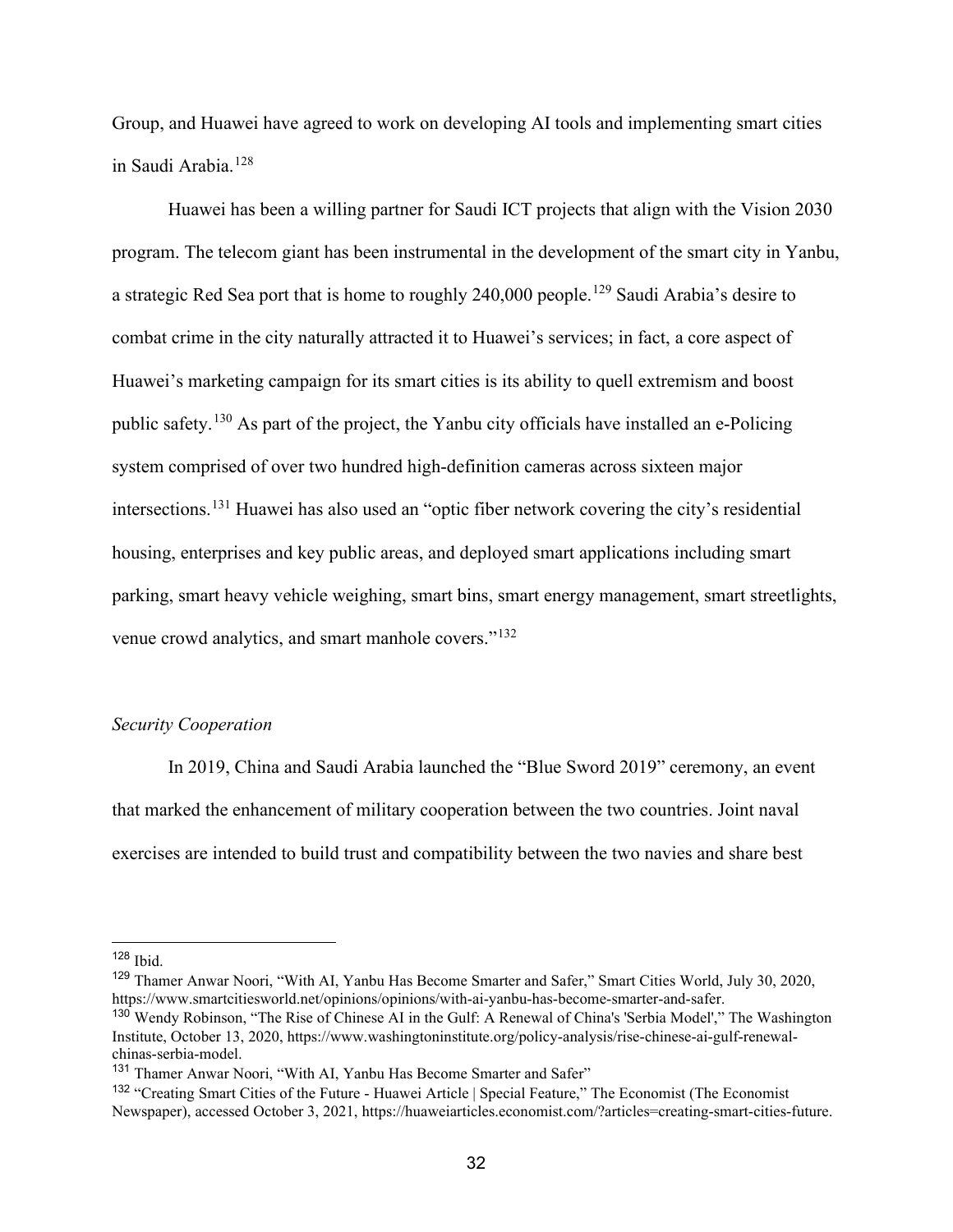practices.[133](#page-37-0) Sino-Saudi defense cooperation is not new, but certain aspects of the relationship continue to evolve. China is now selling armed drones–CH-4 and the Wing Loong II–to Saudi Arabia, which the Kingdom has deployed in Iraq, Yemen, and Libya.[134](#page-37-1)

China's sale of drones to US allies is of concern to the Pentagon, but the United States still maintains its own security ties with the Kingdom. In 2017, the United States and Saudi Arabia signed a 10-year, \$350 billion weapons deal; in a corresponding move, Saudi Arabia signed various agreements with US companies worth tens of billions of dollars as part of a broader effort to enact economic reforms.<sup>[135](#page-37-2)</sup> The Biden Administration initially adopted a more skeptical posture towards the Kingdom by ending US support of offensive Saudi operations in Yemen and by temporarily freezing the flow of weapons from Washington to Riyadh. Nevertheless, arms sales have resumed with the Kingdom receiving helicopters and a Terminal High Altitude Area Defense anti-ballistic missile defense system.<sup>[136](#page-37-3)</sup>

#### *Economic Indicators*

Exports between China and Saudi Arabia increased following the latter's signing of the MoU affiliated with BRI. In 2017, exports from China to Saudi Arabia and exports from Saudi Arabia to China totaled \$19.6 billion and \$25.5 billion, respectively, and grew to \$26.5 billion and \$45.8 billion in 2019.[137](#page-37-4) Saudi Arabia is an important trading partner for China, as the

<span id="page-37-0"></span><sup>133</sup> Yang Tao, ed., "Saudi Arabia Joint Naval Training 'Blue Sword 2019' Kicks Off," China, November 20, 2019, http://eng.chinamil.com.cn/view/2019-11/20/content\_9679466.htm.

<span id="page-37-1"></span><sup>134</sup> Wendy Robinson, "The Rise of Chinese AI in the Gulf: A Renewal of China's 'Serbia Model'"

<span id="page-37-2"></span><sup>&</sup>lt;sup>135</sup> Javier E. David, "US-Saudi Arabia Seal Weapons Deal Worth Nearly \$110 Billion Immediately, \$350 Billion over 10 Years," CNBC (CNBC, May 22, 2017), https://www.cnbc.com/2017/05/20/us-saudi-arabia-seal-weaponsdeal-worth-nearly-110-billion-as-trump-begins-visit.html.

<span id="page-37-3"></span><sup>136</sup> Chyrine Mezher, "Why Biden White House Lifted Arms Sales Freeze to UAE, KSA," Breaking Defense, July 28, 2021, https://breakingdefense.com/2021/04/why-biden-white-house-lifted-arms-sales-freeze-to-uae-ksa/. <sup>137</sup> "China (CHN) and Saudi Arabia (Sau) Trade," OEC, accessed October 3, 2021,

<span id="page-37-4"></span>https://oec.world/en/profile/bilateral-country/chn/partner/sau.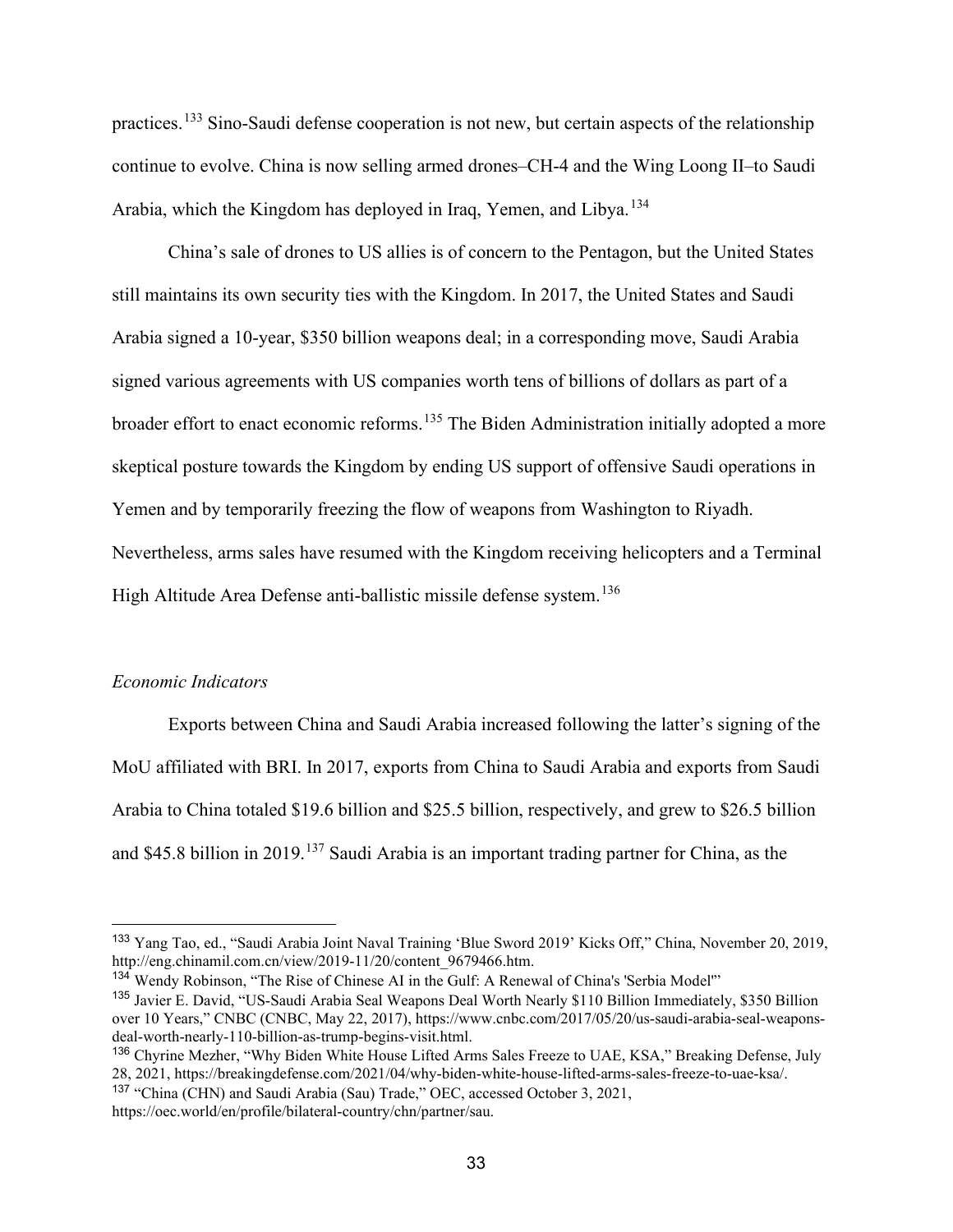Kingdom remains China's top supplier of crude oil.<sup>[138](#page-38-0)</sup> Meanwhile, exports from the United States and Saudi Arabia dropped during this same time frame, falling from \$13.8 billion in US exports to Saudi Arabia and \$17.7 billion in Saudi exports to the US in 2017 to \$13.4 billion and \$12.2 billion in 2019, respectively.<sup>[139](#page-38-1)</sup>

In February of 2019 alone, Saudi Arabia signed over thirty economic agreements with China that cumulatively amounted to \$28 billion.<sup>[140](#page-38-2)</sup> 2019 also marked their most productive trading year, reaching \$78.18 billion in total trade.<sup>[141](#page-38-3)</sup> The aforementioned Vision 2030 initiative has been a driving force behind Sino-Saudi relations. Prior to last year's G-20 Summit, the Kingdom's Minister of Communications and Information Technology publicly reaffirmed Saudi Arabia's excitement about Alibaba-led projects in the ICT space and announced that Riyadh would welcome help from any partner to pursue Vision 2030 as long as the agreements aligned with the Kingdom's agenda.<sup>[142](#page-38-4)</sup> Saudi Arabia is open for business, and China is a willing partner.

#### *Public Opinion*

The Saudi regime's embrace of China to pursue its 2030 Vision project clearly demonstrates its positive views toward China. Another Washington Institute for Near East Policy poll in 2020 captured Saudi public opinion towards China and the United States. The results show that respondents now place more emphasis on maintaining positive relations with China

<span id="page-38-0"></span><sup>138</sup> "Saudi Imports from China up 17.8 Percent in 2020 to \$28.1 Billion," Arab News (Arabnews, January 23, 2021), https://www.arabnews.com/node/1797326/business-economy.

<span id="page-38-1"></span><sup>139</sup> "United States (USA) and Saudi Arabia (Sau) Trade," OEC, accessed October 3, 2021, https://oec.world/en/profile/bilateral-country/usa/partner/sau.

<span id="page-38-2"></span><sup>140</sup> Chen Yurong, "Graphics: How Is Bri Bolstering China-Saudi Arabia Ties?," CGTN, November 20, 2020, https://news.cgtn.com/news/2020-11-20/Graphics-How-is-BRI-bolstering-China-Saudi-Arabia-ties-- VzqqKFdXSo/index.html.

<span id="page-38-3"></span> $141$  Ibid.

<span id="page-38-4"></span><sup>142</sup> Abhishek G. Bhaya, "Saudi Minister: China a Key Partner in Kingdom's Transformation into an Innovation-Based Economy," CGTN, November 20, 2020, https://news.cgtn.com/news/2020-11-20/China-Saudi-Arabia-Partners-in-shaping-innovation-based-economies-Vy4a7vts0E/index.html.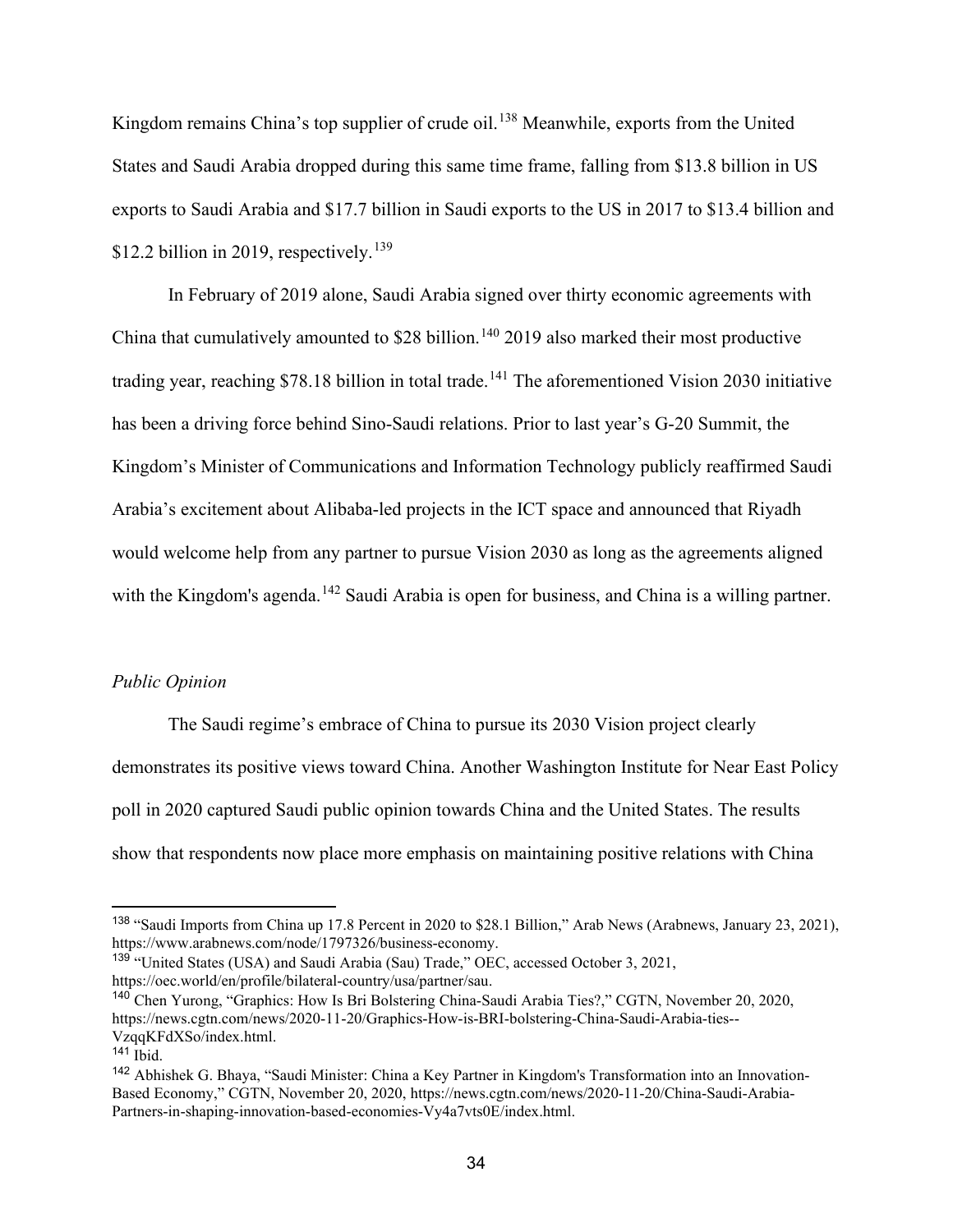than with the United States. 49% of respondents believe that cultivating and preserving relations with China is either very important or somewhat important, while only 37% of those polled hold this sentiment for the United States.<sup>[143](#page-39-0)</sup> Moreover, an Ipsos poll published in 2020 found that 84% of Saudi respondents approve of China's political and economic models and believe that they are worth imitating within the Kingdom.<sup>[144](#page-39-1)</sup> While the scarcity of consistent opinion polls hinders the ability to analyze change over time, the current preference of maintaining relations with China–while still below 50%–is a data point relevant to shifting perceptions of China and the United States.

#### *Chinese Surveillance Technologies in the United States*

In addition to these four allies, the United States itself imports Chinese surveillance technologies. Certain Chinese firms–Hikvision and Dahua among them–are on the US' economic blacklist.<sup>[145](#page-39-2)</sup> Congress has also barred the federal government from purchasing Hikvision and Dahua technologies and renewing contracts with them.<sup>[146](#page-39-3)</sup> Nevertheless, towns around the United States continue to do business with these firms since federal rules do not apply to the state and local levels. A 2021 report from TechCrunch, an online newspaper that covers high tech and start-up companies, found that Hikvision and Dahua technologies–mostly thermal cameras,

<span id="page-39-2"></span><span id="page-39-1"></span><sup>144</sup> "Saudi Arabia: Perception on China's Political and Economic Model 2019," Statista, December 8, 2020, https://www.statista.com/statistics/1091386/saudi-arabia-perception-on-china-s-political-and-economic-model/. <sup>145</sup> Zack Whittaker, "US Towns Are Buying Chinese Surveillance Tech Tied to Uighur Abuses," TechCrunch (TechCrunch, May 24, 2021), https://techcrunch.com/2021/05/24/united-states-towns-hikvision-dahuasurveillance/?guccounter=1&guce\_referrer=aHR0cHM6Ly93d3cuZ29vZ2xlLmNvbS8&guce\_referrer\_sig=AQAA

ACbkYkSkKfnLwmikRp4P3RgoZcxNlcuRoz0Pf\_FVM-Ke7su2FltxZ4nF01IwcUBDYjiUFSKTx3B98AIShTGN4s05TYnBzbZht\_oDgkP\_vXzwhUkA\_aaps12AgNcyMdM

<span id="page-39-0"></span><sup>143</sup> David Pollock, "Saudi Poll: China Leads U.S.; Majority Back Curbs on Extremism, Coronavirus," The Washington Institute, July 31, 2020, https://www.washingtoninstitute.org/policy-analysis/saudi-poll-china-leads-usmajority-back-curbs-extremism-coronavirus.

<span id="page-39-3"></span>cwwvsgHHXiVDKCvNcUGgK6hY-aaWrjp7hr1CpybzWMIBF.  $146$  Ibid.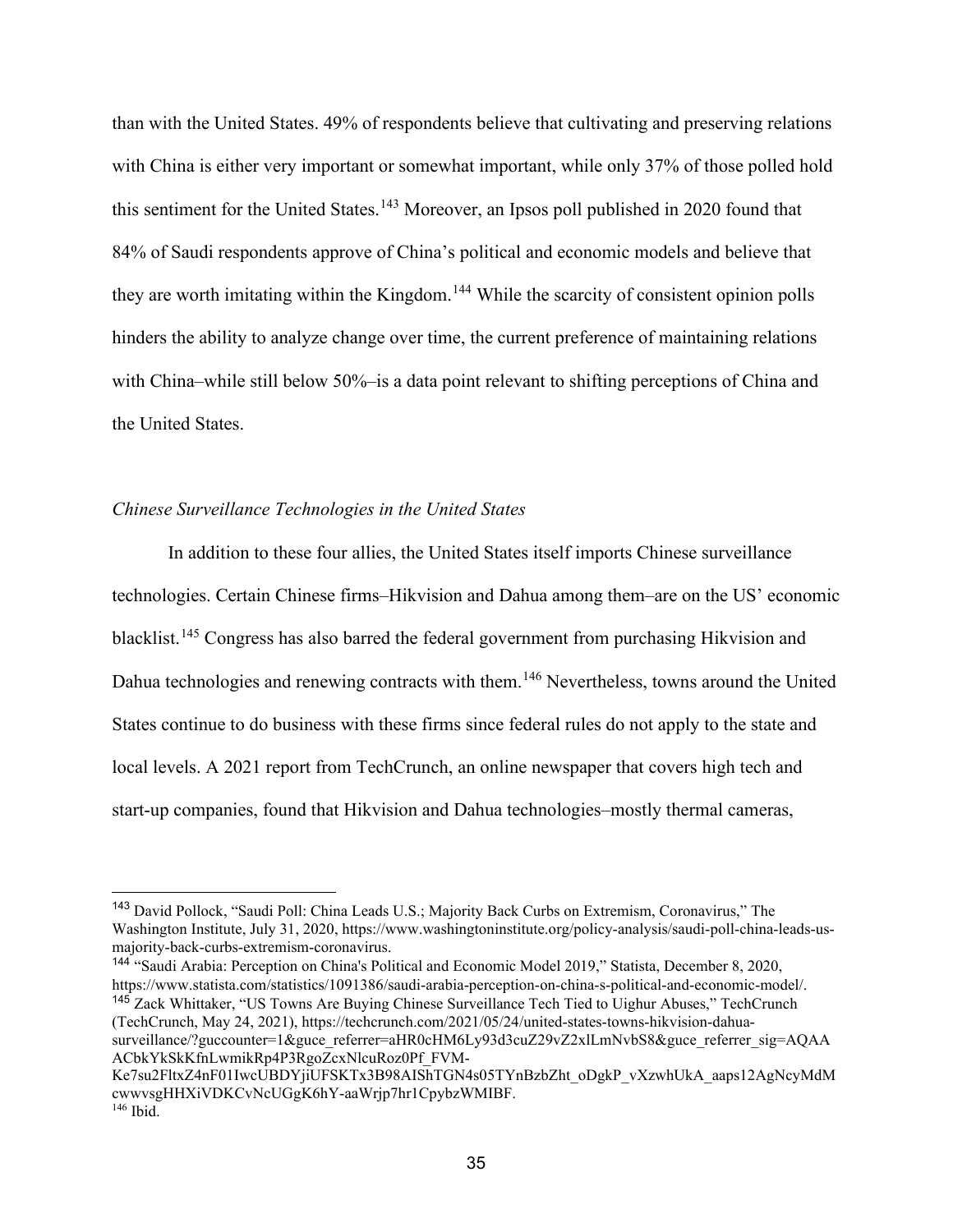scanners, and other surveillance cameras–have been acquired and implemented in Fayette County in Georgia, Nash County in North Carolina, Jefferson Parish in Louisiana, Kern County in California, and Hollywood, Florida.<sup>[147](#page-40-0)</sup>

#### *US Allies Import US Surveillance Technologies*

In addition to Chinese technologies, France, Germany, Egypt, and Saudi Arabia all use US surveillance tools, too.<sup>[148](#page-40-1)</sup> Of the seven leading companies that contribute to surveillance tools, three of them–IBM, Cisco, and Palantir–are US companies; IBM has a presence in fifteen countries, Cisco in six, and Palantir in nine.<sup>[149](#page-40-2)</sup> IBM has contracts in France while Cisco and Palantir do business in Germany.[150](#page-40-3) Meanwhile, Honeywell has made inroads into Egypt. In 2019, the Egyptian government signed a contract with the US firm to implement a surveillance system of over 6,000 cameras within Cairo with the purported goals of fighting terrorism and maintaining social order.<sup>[151](#page-40-4)</sup> And in Saudi Arabia, the Saudi Authority for Data and Artificial Intelligence in 2019 signed a memorandum of understanding with IBM with the intention of building smart cities.<sup>[152](#page-40-5)</sup> IBM has also opened a security operations center office in Riyadh that "will focus on supporting clients responding to cybersecurity incidents as well as helping manage emerging threats through real-time analysis and early warning notification of security events."[153](#page-40-6) The US firm Gatekeeper Intelligence Security is also involved with the Saudi

<span id="page-40-1"></span><sup>148</sup> "AI Global Surveillance," Carnegie Endowment for International Peace, accessed October 29, 2021, https://carnegieendowment.org/publications/interactive/ai-surveillance.

<span id="page-40-0"></span> $147$  Ibid.

<span id="page-40-3"></span><span id="page-40-2"></span><sup>149</sup> https://carnegieendowment.org/2019/09/17/global-expansion-of-ai-surveillance-pub-79847 <sup>150</sup> "AI Global Surveillance," Carnegie Endowment for International Peace

<span id="page-40-5"></span><span id="page-40-4"></span><sup>151</sup> Steven Feldstein, "The Global Expansion of AI Surveillance," Carnegie Endowment for International Peace, September 17, 2019, https://carnegieendowment.org/2019/09/17/global-expansion-of-ai-surveillance-pub-79847. <sup>152</sup> "Saudi Arabia Signs MoUs with IBM, Alibaba and Huawei on Ai," Reuters (Thomson Reuters, October 22, 2020), https://www.reuters.com/article/us-saudi-tech-idUKKBN2771LN.

<span id="page-40-6"></span><sup>153</sup> "IBM Opens Its First Ever Security Operations Center in Saudi Arabia," Arab News (Arabnews, December 9, 2020), https://www.arabnews.com/node/1775046/business-economy.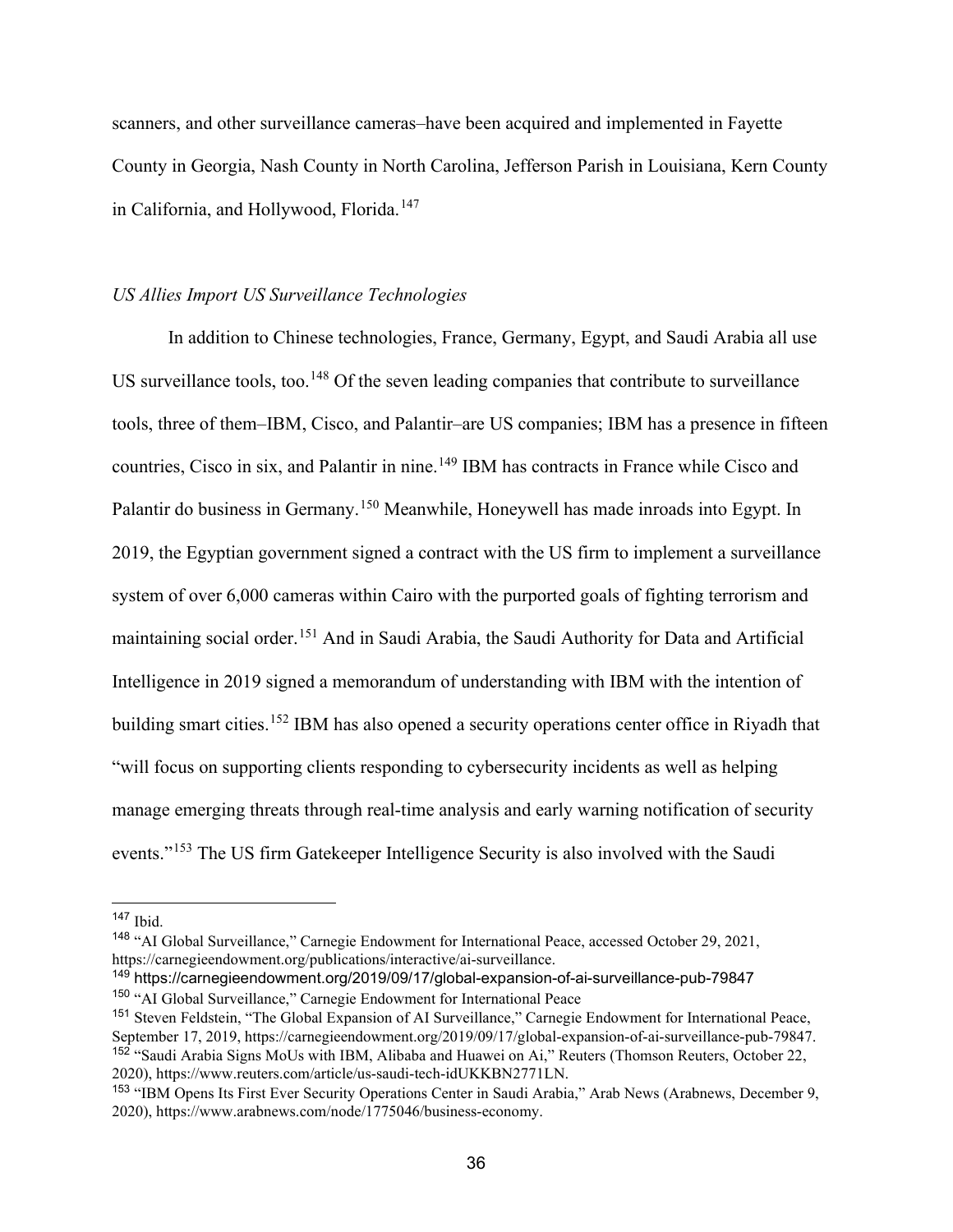government and has sold the regime facial recognition technology that has been used to track individuals suspected of wrongdoing.[154](#page-41-0)

# **Discussion**

This research project analyzes two specific hypotheses and provides insights into the broader question of whether the import of Chinese surveillance tools by US allies signifies an imitation of Chinese practices or a pivot to China, and whether this varies across regime type. To evaluate the first hypothesis–that the import of Chinese surveillance technologies by US-aligned democracies is indicative of an imitation of China rather than a shift towards China–this paper studies France and Germany, two strong allies of the United States. In total, the data presented supports this hypothesis, finding no evidence that these countries are pivoting to China simply because they have imported aspects of China's digital authoritarianism.

ZTE, Huawei, and other Chinese companies have succeeded in securing contracts in France and Germany to implement smart cities. However, an analysis of the relevant indicators for these countries suggests that their alliances with the US have not suffered as a result of their collaboration with China. It is true that trade with China increased steadily for both countries after these initiatives with China commenced. Nevertheless, economic indicators with the United States reveal that trade did *not* decrease. In this context, increased trade with China does not represent a weakening of US alliances. Indeed, it is only natural that these countries would seek to maximize trade with their partners, especially when these partners have the world's largest and second largest economies.

<span id="page-41-0"></span><sup>154</sup> Thomas Brewster, "Manhole Covers That Spy? Saudi Surveillance Cities Are Being Built with American and British Tech," Forbes (Forbes Magazine, December 4, 2018),

https://www.forbes.com/sites/thomasbrewster/2018/12/04/manhole-covers-that-spy-meet-the-westerners-helpingsaudis-build-surveillance-cities/?sh=16456bf3eb13.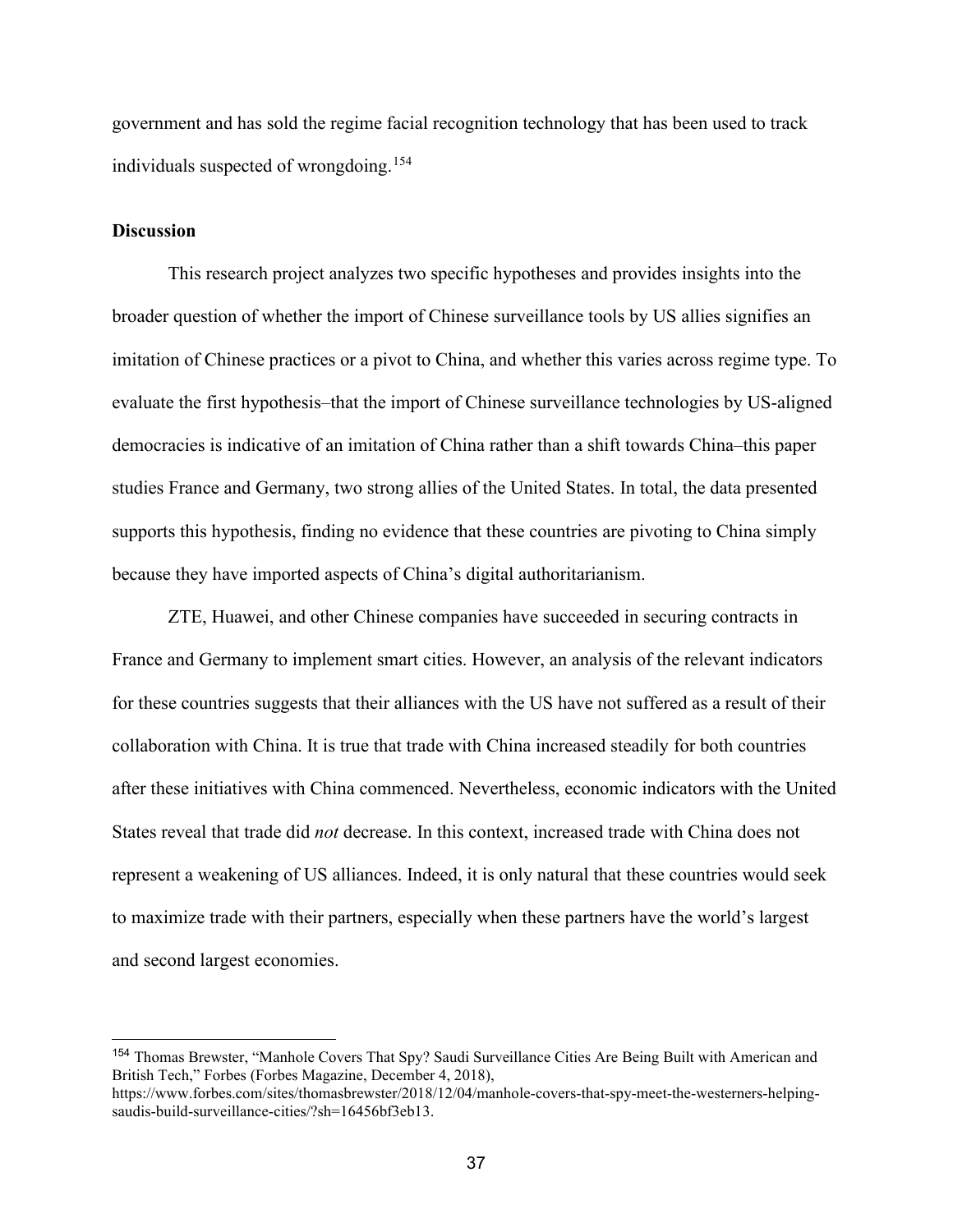It is also relevant that France and Germany remain skeptical about China's BRI to an extent that both countries have refrained from formally joining the Initiative. The French and German governments understand the potential merits of BRI but are nevertheless concerned about entering into agreements that may disproportionately benefit China at the expense of other countries. The German government's public warning to other EU states and its advice on assuming a shared policy towards China reflects this tension. France and Germany's caution, despite their interest in certain aspects of BRI, is a strong indicator that undermines the argument that these countries are moving closer to China and further away from the United States.

Moreover, neither country supports China's defense in any meaningful way. France and China have discussed increasing their defense cooperation in the past,<sup>[155](#page-42-0)</sup> and Germany and China participated in a joint medical military exercise in 2016.<sup>[156](#page-42-1)</sup> Germany has also trained small numbers of Chinese soldiers,<sup>[157](#page-42-2)</sup> but cooperation has not expanded beyond that point. In fact, recent events have strained relations between these militaries. After France signed a weapons contract with Taiwan in 2020, China publicly criticized France and warned that the arms deal could threaten relations between Paris and Beijing.<sup>[158](#page-42-3)</sup> And in the Fall of 2021, China rejected

<span id="page-42-0"></span><sup>155</sup> "China and France Willing to Enhance Defence Cooperation; Indonesian Vice-Minister and Polish Defence Delegation Visits China; Beijing Military Area Command Tests Its Readiness in Hostile Weather; a Chinese Peacekeeping Contingent Sent to Southern Lebanon;: Manohar Parrikar Institute for Defence Studies and Analyses," China and France willing to enhance defence cooperation; Indonesian Vice-minister and Polish defence delegation visits China; Beijing Military Area Command tests its readiness in hostile weather; A Chinese peacekeeping contingent sent to Southern Lebanon; | Manohar Parrikar Institute for Defence Studies and Analyses, 2011, https://idsa.in/TWIR/2\_4\_2011\_China.

<span id="page-42-1"></span><sup>156</sup> Franz-Stefan Gady, "China and Germany to Hold Joint Medical Military Exercise," – The Diplomat (for The Diplomat, October 4, 2016), https://thediplomat.com/2016/10/china-and-germany-to-hold-joint-medical-militaryexercise/.

<span id="page-42-2"></span><sup>157</sup> "Germany Should Stop Aiding Chinese Military, Amnesty Warns: DW," DW.COM, November 17, 2019, https://www.dw.com/en/germany-should-stop-aiding-chinese-military-amnesty-warns/a-51283225.

<span id="page-42-3"></span><sup>158</sup> Kristin Huang, "Beijing Urges France to Cancel Contract to Sell Arms to Taiwan," South China Morning Post, May 13, 2020, https://www.scmp.com/news/china/diplomacy/article/3084255/beijing-expresses-grave-concernsfrance-over-contract-sell.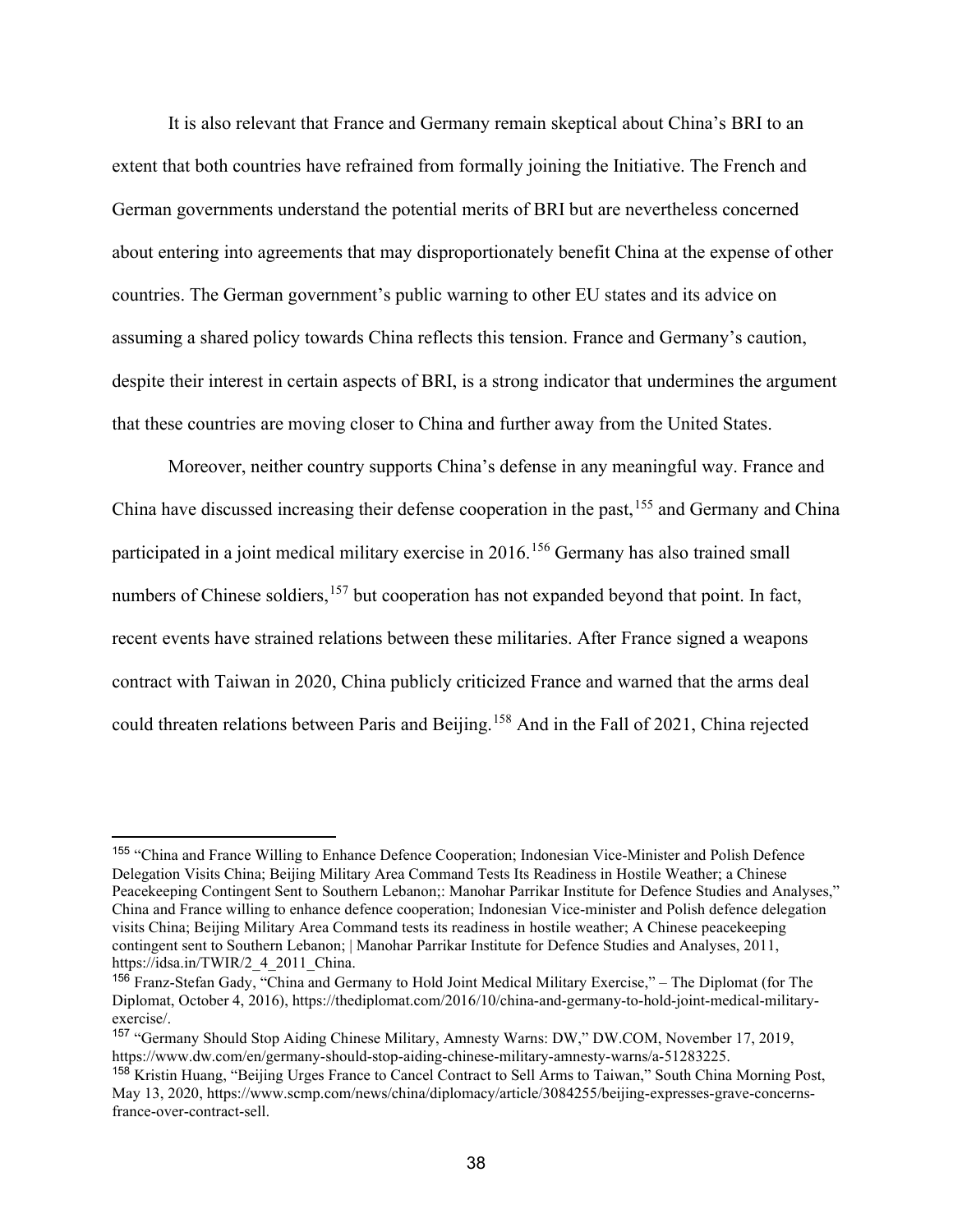Germany's request to allow one of its warships to dock in a Chinese port; Germany's presence in the region clearly was not welcomed.<sup>[159](#page-43-0)</sup>

Public opinion polls in France and Germany mirror their governments' caution towards China. Disapproval of China has increased in recent years, reaching 70% in France and 71% in Germany in 2020.<sup>[160](#page-43-1)</sup> The previously referenced 2020 Pew poll also revealed poor favorability ratings for the United States, but even these figures slightly eclipsed the favorability scores for China. Again, 26% of French respondents reported a favorable view of China while 31% had a favorable view of the United States.<sup>[161](#page-43-2)</sup> In Germany, 25% of respondents had a favorable view of China while  $26\%$  reported a favorable view of the United States.<sup>[162](#page-43-3)</sup>

In sum, China's export of surveillance technologies to France and Germany have not created conditions that have prompted Paris and Berlin to shift away from Washington and towards Beijing. Despite tensions between the EU and the United States in recent years, Washington still retains a powerful voice in Europe. Although the United States has not succeeded in convincing the EU to implement a complete ban of Chinese firms like Huawei, many countries, France and Germany among them, have taken steps to protect their security by implementing safeguards against these companies. In an effort to purge Huawei from "the more integral parts of its wireless infrastructure," France has instructed phone carriers to remove Huawei services from their products.<sup>[163](#page-43-4)</sup> Germany has also taken a hard line against Huawei and

<span id="page-43-0"></span><sup>159</sup> "Germany Should Stop Aiding Chinese Military, Amnesty Warns," DW.COM, November 17, 2019, https://www.dw.com/en/germany-should-stop-aiding-chinese-military-amnesty-warns/a-51283225.

<span id="page-43-1"></span><sup>160</sup> Laura Silver, Kat Devlin, and Christine Huang, "Unfavorable Views of China Reach Historic Highs in Many Countries"

<span id="page-43-2"></span><sup>161</sup> Laura Silver, Kat Devlin, and Christine Huang, "Negative Views of Both U.S. and China Abound across Advanced Economies amid Covid-19"

<span id="page-43-3"></span> $162$  Ibid.

<span id="page-43-4"></span><sup>&</sup>lt;sup>163</sup> Helene Fouquet and Tara Patel, "France's Huawei Ban Begins to Kick In With Purge in Urban Areas," Bloomberg.com (Bloomberg, March 1, 2021), https://www.bloomberg.com/news/articles/2021-03-01/france-shuawei-ban-begins-to-kick-in-with-purge-in-urban-areas.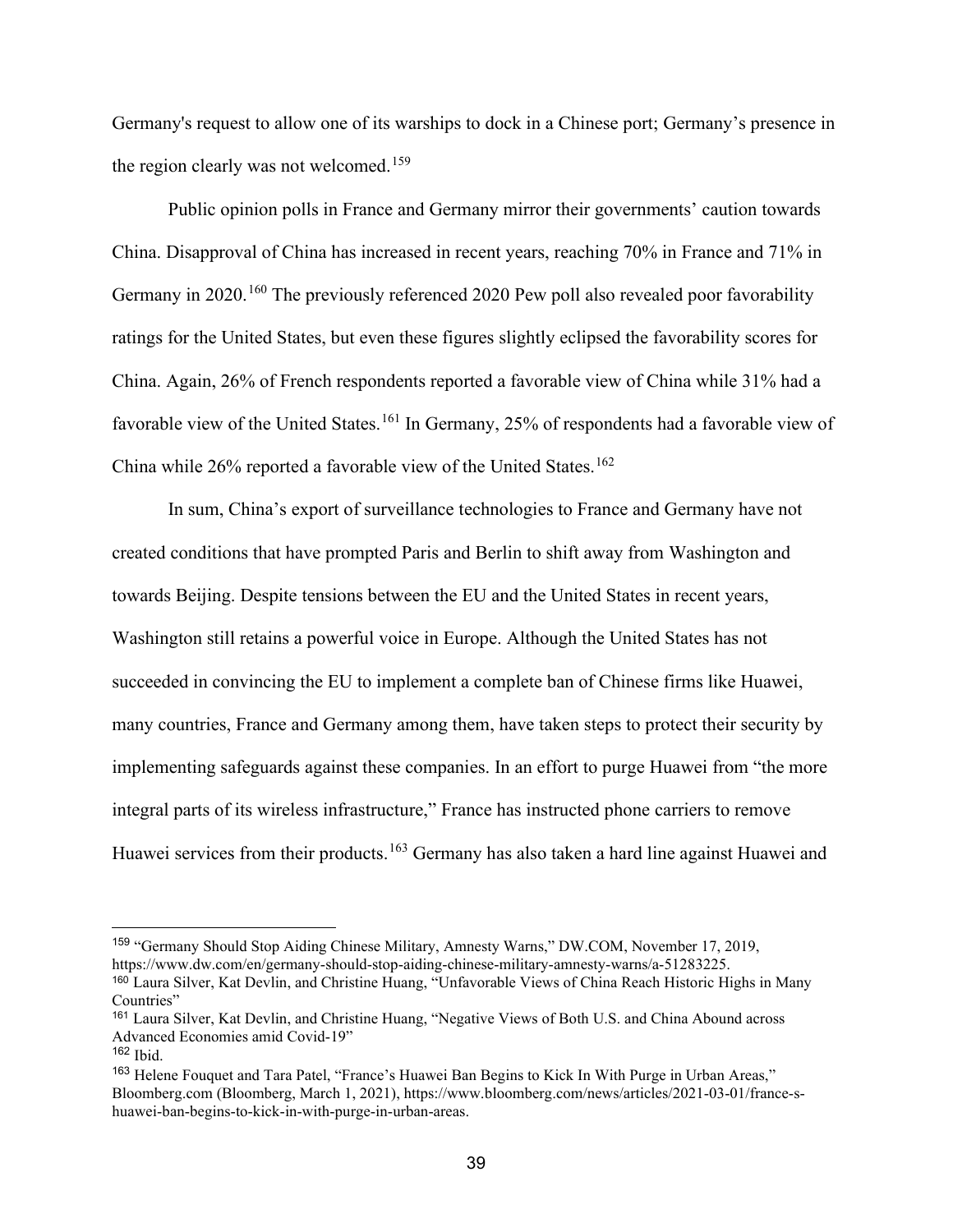in April passed a new IT security law that "restricts the flow of 'untrustworthy' suppliers of 5G technologies" and mandates that companies inform the German government if they agree to contracts pertaining to "critical 5G components."[164](#page-44-0) These developments contradict any perception that countries like France and Germany are opening a door to China. The evidence suggests that democracies may be importing aspects of Chinese digital surveillance to fight crime or introduce high-tech tools into their cities, not to develop closer ties to China.

The second hypothesis– that the import of Chinese surveillance technologies by USaligned authoritarian regimes is more indicative of a shift towards China than a mere imitation of China–was analyzed through the Egypt and Saudi Arabia case studies. The evidence demonstrates closer Egypt and Saudi ties to China following the implementation of surveillance technologies.

Unlike France and Germany, these two authoritarian states are members of China's BRI, which led to subsequent bilateral agreements. Trade between China and Egypt and China and Saudi Arabia increased in the years following the implementation of surveillance technologies and entering into BRI. In Egypt's case, US exports declined over this time, as did exports between the US and Saudi Arabia. However, there is no evidence that this trend is specifically connected to Egypt and Saudi Arabia's utilization of Chinese technologies. Other explanations, such as the United States' reduction of its reliance on Saudi oil, are more convincing.

Of all the indicators, China's defense cooperation with Egypt and Saudi Arabia is the most compelling evidence that supports the second hypothesis. Riyadh and Cairo have publicly expressed their interest in deepening their defense cooperation, while Saudi Arabia has taken more concrete steps to do so through its purchase of Chinese armed drones and its participation

<span id="page-44-0"></span><sup>164</sup> Laurens Cerulus, "Germany Falls in Line with EU on Huawei," POLITICO (POLITICO, April 23, 2021), https://www.politico.eu/article/germany-europe-huawei-5g-data-privacy-cybersecurity/.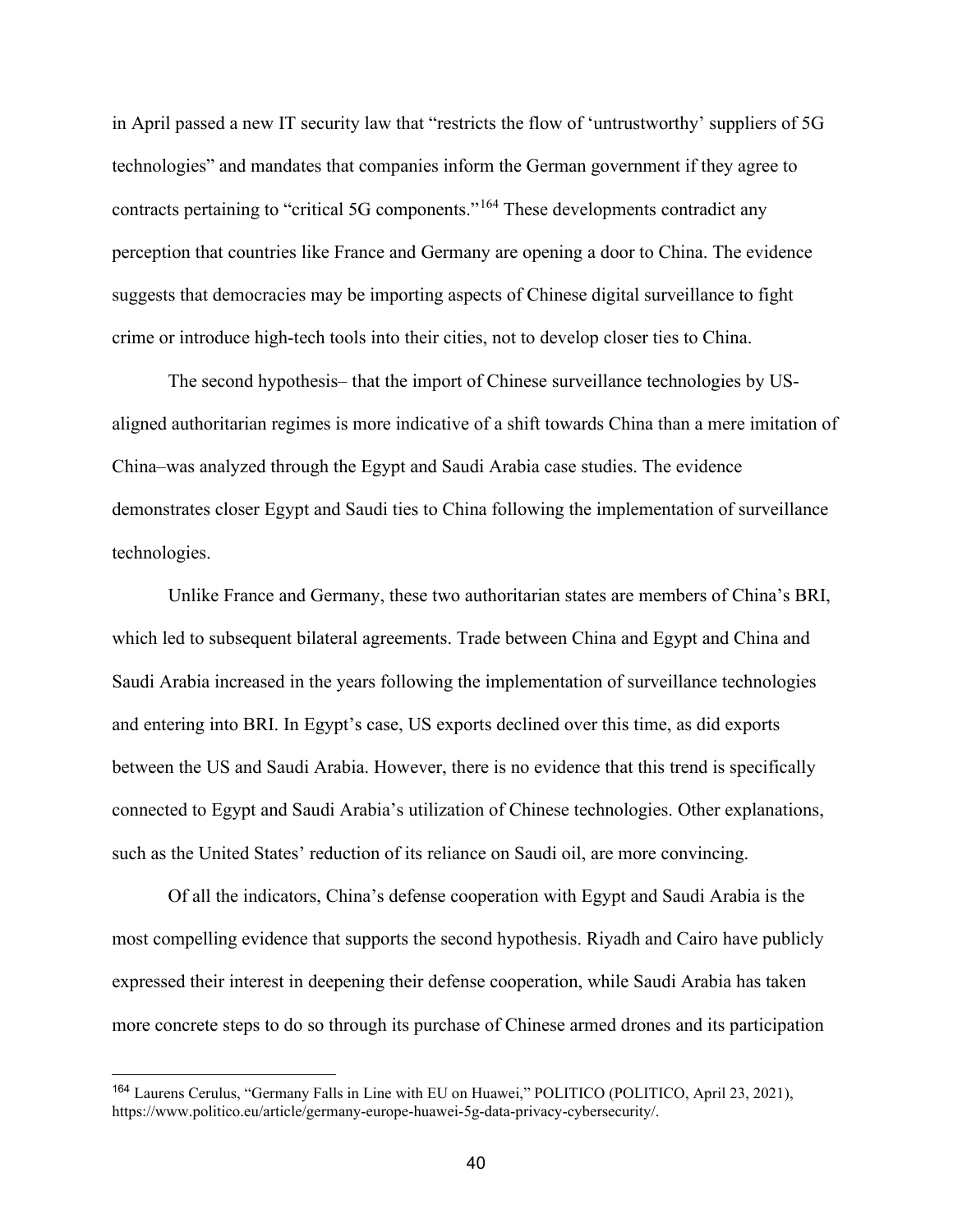in the "Blue Sword 2019" event. Closer defense cooperation with China, however, has not been accompanied by a breakdown in cooperation with the United States. Although Washington has expressed concerns about human rights violations in Egypt and the ongoing war in Yemen, it has still provided both countries with military aid and lucrative arms deals.

Public opinion polls in Egypt and Saudi Arabia offer limited insights but do suggest that increased favorability of China. Favorability ratings in Egypt were slightly in China's favor, while positive sentiments for China were more pronounced in Saudi Arabia. These figures are useful data points that reveal diminished favorability of the United States. However, it is important to remember that countries do not have to be friendly with one another to work on common issues and shared objectives.

Of all the cases enhanced defense cooperation and participation in BRI are pieces of evidence that indicate that Egypt and Saudi Arabia are more likely to shift towards China. Moreover, their specific use of surveillance tools also supports this claim. The Seeds for the Future campaign in Egypt will likely spread the influence of Chinese tech firms throughout the country. Huawei's projects in Saudi Arabia are also having a strong impact and are reinforcing authoritarian ideals towards surveillance. The Saudi regime has praised China for its surveillance of the Uyghur population, arguing that the country has a right to fight terrorism.<sup>[165](#page-45-0)</sup> In addition to closer economic and military cooperation, the potential use of surveillance tools to repress internal dissent will only further support the notion that Egypt and Saudi Arabia are not merely imitating China, but are opening a door to collaboration across other areas.

<span id="page-45-0"></span><sup>165</sup> "Saudi Crown Prince Defends China's Right to Fight 'Terrorism'," Mohammed bin Salman News | Al Jazeera (Al Jazeera, February 23, 2019), https://www.aljazeera.com/news/2019/2/23/saudi-crown-prince-defends-chinas-rightto-fight-terrorism.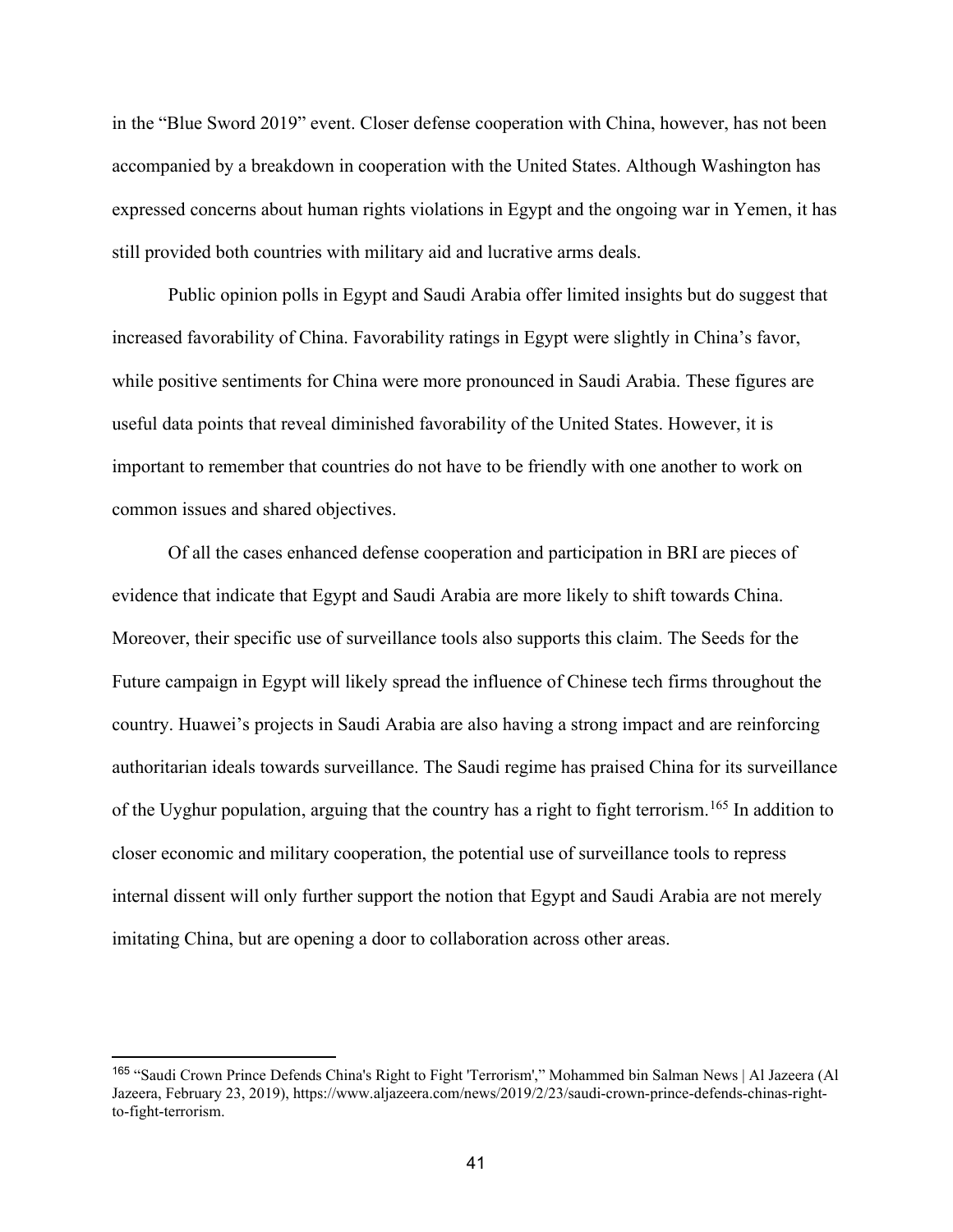However, the extent of a shift away from Washington should not be overly exaggerated. The United States' own use of Chinese surveillance technologies at the state and local levels undercuts the claim that the four case studies reveal a shift away from the United States. In fact, this data point demonstrates that the four cases are operating similarly to the US in terms of the acquisition of surveillance technologies. Additionally, the strong presence of US firms in all four cases weakens the notion of a shift towards China and a weakening of US alliances. When considering the import of surveillance tools alone, it cannot credibly be argued that US relations with countries that import Chinese surveillance tools are suffering when contracts with Chinese businesses have not impeded the ability of US firms to export their tools to these countries and sign contracts of their own. While authoritarian countries are *more likely* to shift away from the United States than democracies are, it is important to note that such a shift is not guaranteed to occur due to the pre-existing ties to the United States.

# **Limitations**

This study presents compelling insights about two democratic and two authoritarian countries. The evidence validates the first hypothesis that democracies are more likely to imitate China and also provides evidence supporting the second hypothesis that authoritarian countries are more likely to shift towards China. Indeed, increased defense and economic cooperation in authoritarian states indicate that these countries may at least be opening a door to China while democratic countries are merely copying aspects of China's digital authoritarianism.

Despite these findings, there are important limitations. One limitation of this study is the inability to draw generalizations and conclusions to other cases. Since only four countries were studied, it is difficult to argue that these hypotheses are either true or false across all cases. A study with a far larger sample size would need to be conducted to draw such generalizations.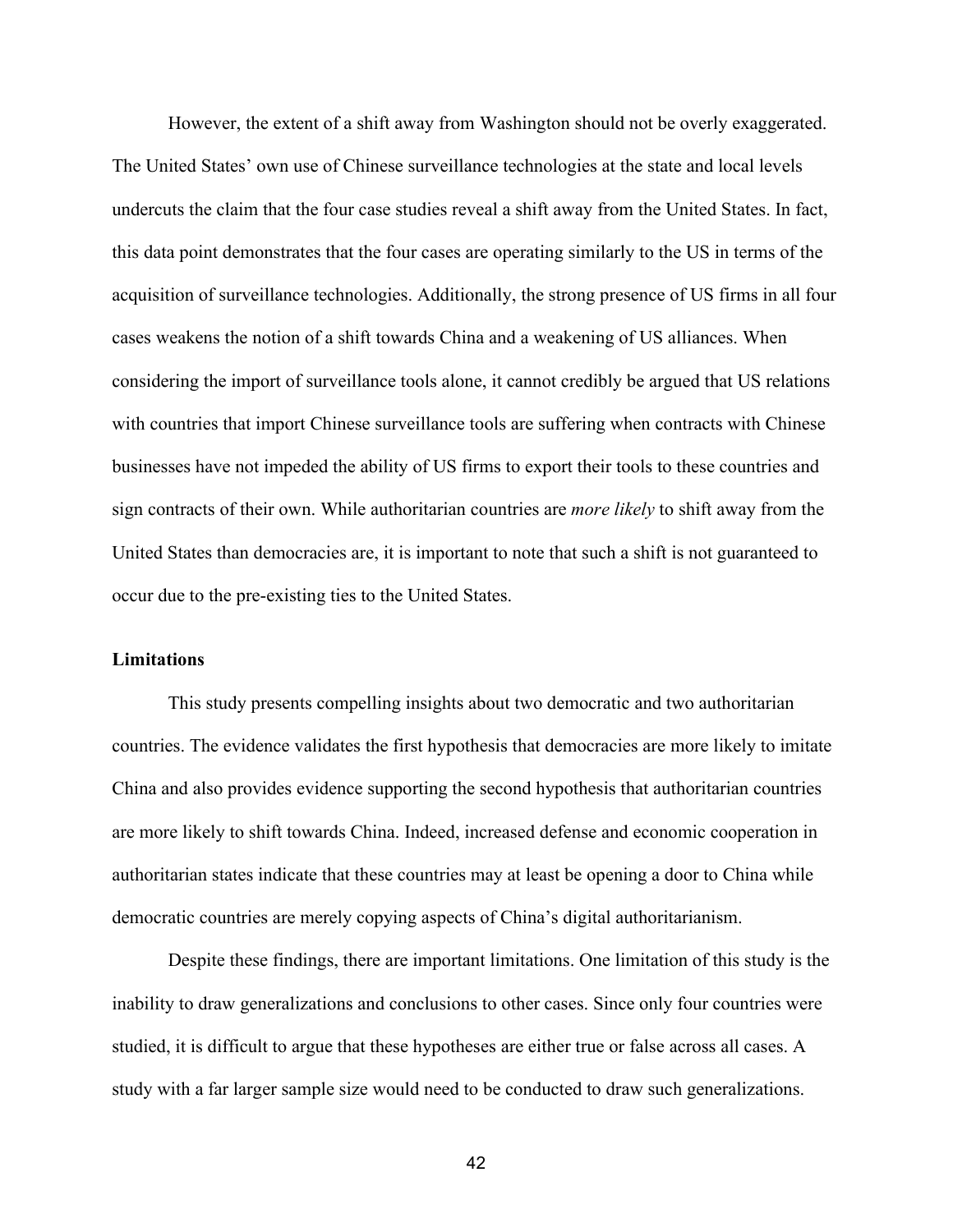Indeed, just because Egypt's alliance with the United States has not suffered following the purchase of surveillance tools does not mean that a US alliance with another authoritarian regime also would not suffer.

Second, the indicators themselves present their own problems. There is an endogeneity problem with the economic indicator, as trade with China will obviously increase as states purchase more Chinese technologies. The presented economic data also reflects *net* exports between the countries rather than their *percentages of total trade* with China and other countries. For instance, if trade with electronic equipment increases but trade with foodstuffs decreases, the total amount of trade may decrease, thereby complicating efforts to draw conclusions about an imitation or shift towards or away from China. Therefore, in addition to measuring trade in absolute terms, future research should also measure the percentage that these countries trade with China. Finally, increasing trade with the world's second largest economy does not necessarily portend a shift towards China.

Confounding variables are another limitation. There are multiple factors that drive foreign policy and shape alliances. Therefore, it would be wrong to understand this study as one concerned with causation. Indeed, it cannot be proved that the import of Chinese surveillance technologies *specifically* creates a change in an alliance. This is especially true in the case of authoritarian regimes, which are already predisposed to act more similarly to a country like China. Rather, considering whether there is a correlation with the implementation of surveillance tools and the subsequent direction of US alliances is a more appropriate approach.

The issue of confounding variables is also relevant to the indicators of this study. Decrease in trade between the United States and Saudi Arabia, for example, can be traced to the US' expansion of fracking that decreased its need to import energy reserves. Decreased exports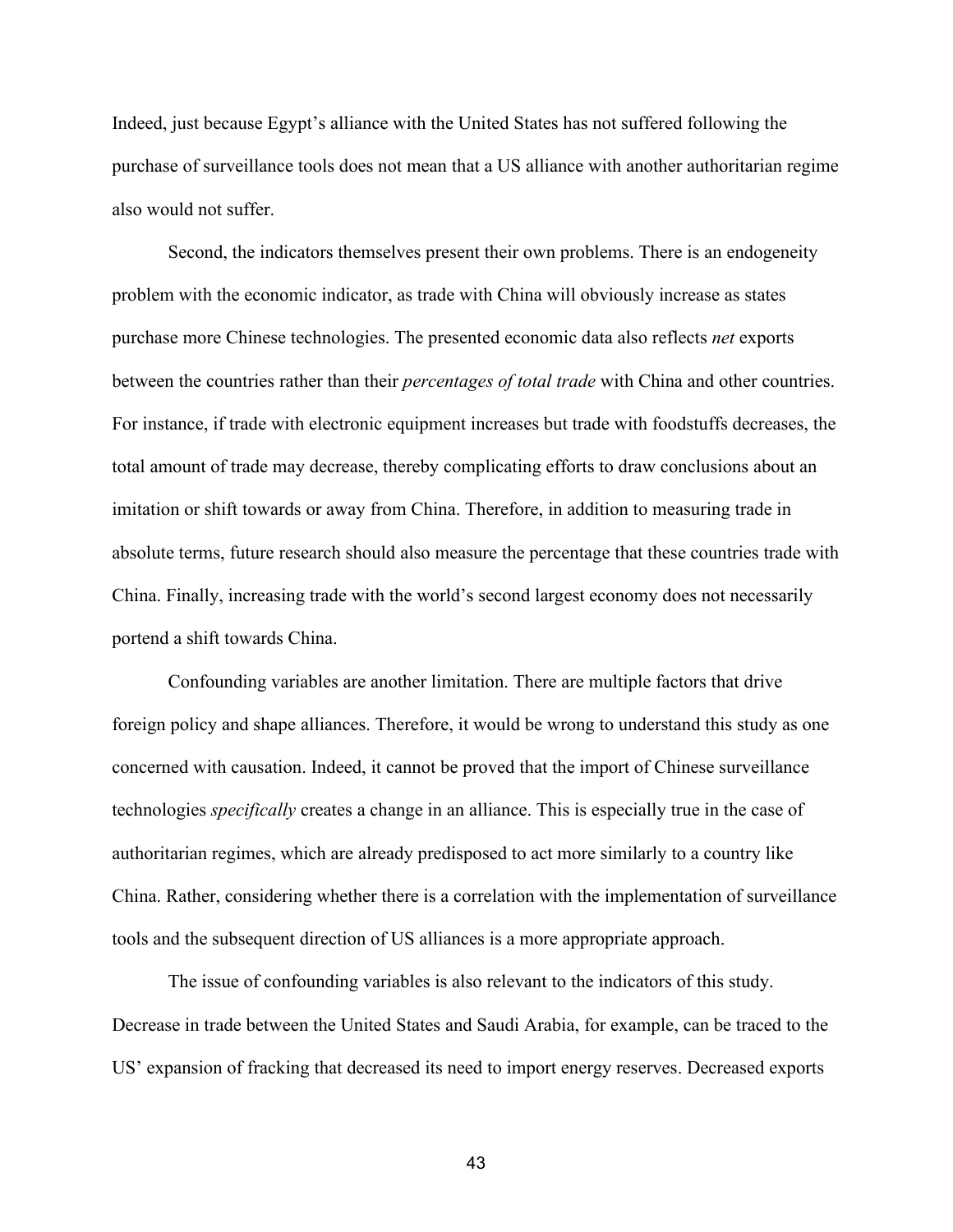in the Saudi case due to US efforts to increase energy independence is a critical part of the dynamic that has no bearing on the import of surveillance technologies.

This issue also exists for the public opinion indicator. Poor public opinion towards China since 2019 is likely linked to China's role in the COVID-19 pandemic rather than to the specific variables that this study is concerned with. Furthermore, public opinion's bearing on state behavior and the maintenance of alliances is limited. Countries do not consult with their citizens about which countries to align with. There are innumerable examples, current and historical, of alliances that lay citizens would oppose, such as those between certain Arab states and Israel. Public opinion is included here in an effort to gauge sentiments towards China and the United States following the implementation of Chinese surveillance tools, but the connection to alliance strength should not be exaggerated. The limits of opinion polling is especially prevalent in the authoritarian cases, in which change over time could not even be analyzed due to the dearth of yearly publicly available data.

### **Conclusion**

Digital authoritarianism is a concerning phenomenon. The export of disinformation, surveillance, and other AI tools to countries of all regime types is perhaps the most alarming development of all. The expansion of the surveillance state threatens to erode civil liberties and undercut democracy itself. Therefore, the import of these technologies to countries that are aligned with the United States is of particular interest to the United States.

This research study aims to better understand the relationship between Chinese surveillance technologies and democratic and authoritarian US alliances. Does the import of Chinese digital tools by countries aligned with the United States signify a shift away from Washington and towards Beijing, and is the answer affected by regime type? The hypotheses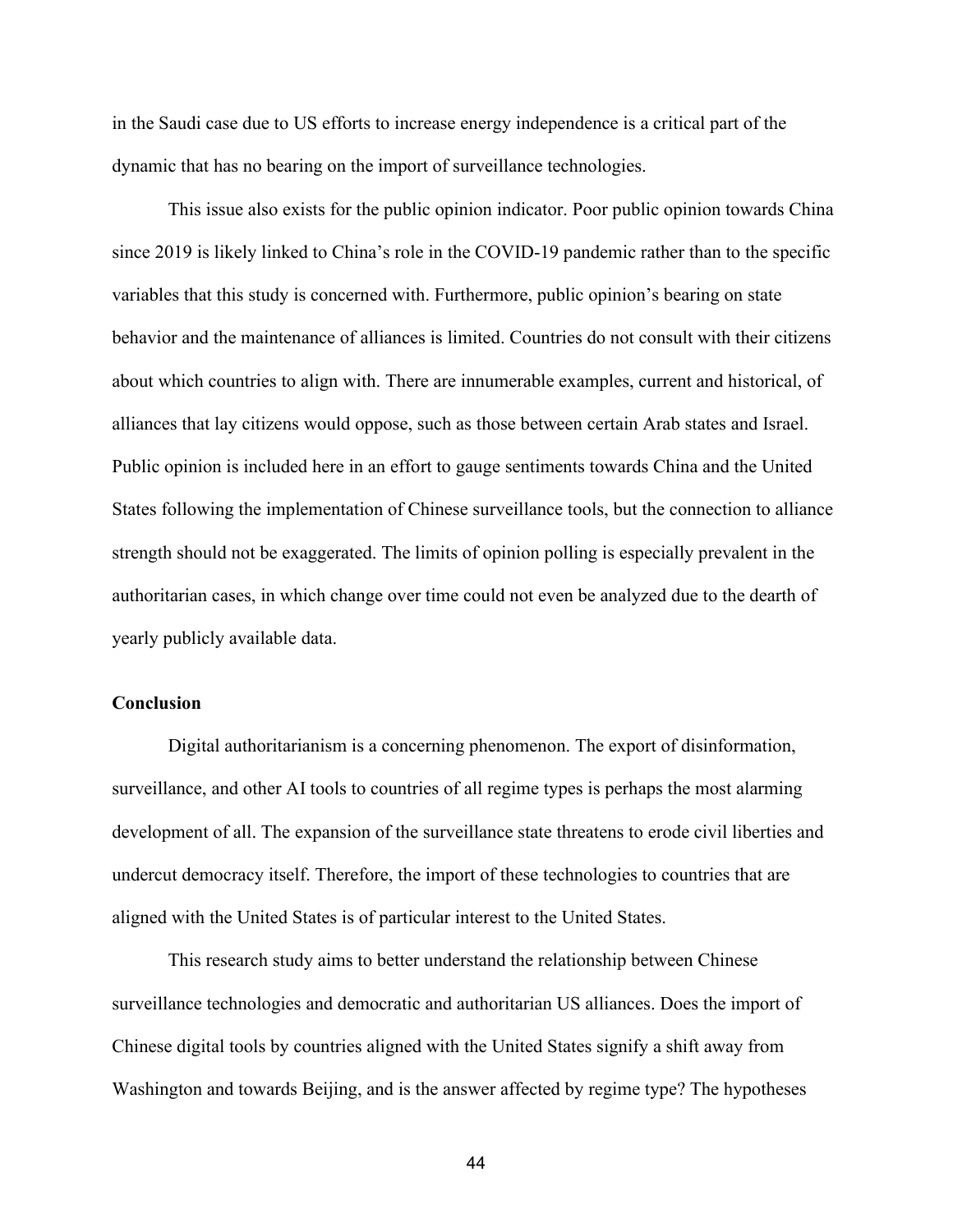predicted that democracies importing Chinese surveillance tools are more likely to be imitating China, while authoritarian nations incorporating these tools are more likely to be pivoting towards China. By analyzing economic and defense indicators and public opinion polls, this paper finds evidence that fellow democracies are imitating aspects of China's digital authoritarianism while authoritarian nations may be using these links to China to deepen collaboration. Despite the findings on authoritarian countries, the United States still maintains its relationships with Egypt and Saudi Arabia, demonstrating that a significant shift towards China, while more likely that France or Germany, has yet to occur.

These findings enhance an important nuance within the literature on digital authoritarianism that claims that this phenomenon in and of itself does not represent a national security risk. This research project specifically adds to the literature. Even though the import of Chinese surveillance technologies has not had an adverse effect on US alliances with its democratic and authoritarian partners, the *authoritarian allies are more likely to shift to China*. As technology continues to advance and cultural and normative differences in values persist between Washington and Beijing, it is conceivable that countries–most likely authoritarian ones– might increase their dealings with China, especially if the United States is unable or unwilling to provide them the technology that China is offering.

Again, this research question would benefit from a 'larger N' analysis to test a larger number of cases. Such an undertaking could employ quantitative methods by pulling in data from numerous databases and running statistical tests between variables not only to test the impact of surveillance technologies on US alliances with democracies and authoritarian states, but also to test which variables may have the largest effect on this relationship. For instance, might economic ties be a better measure for the viability of an alliance than defense cooperation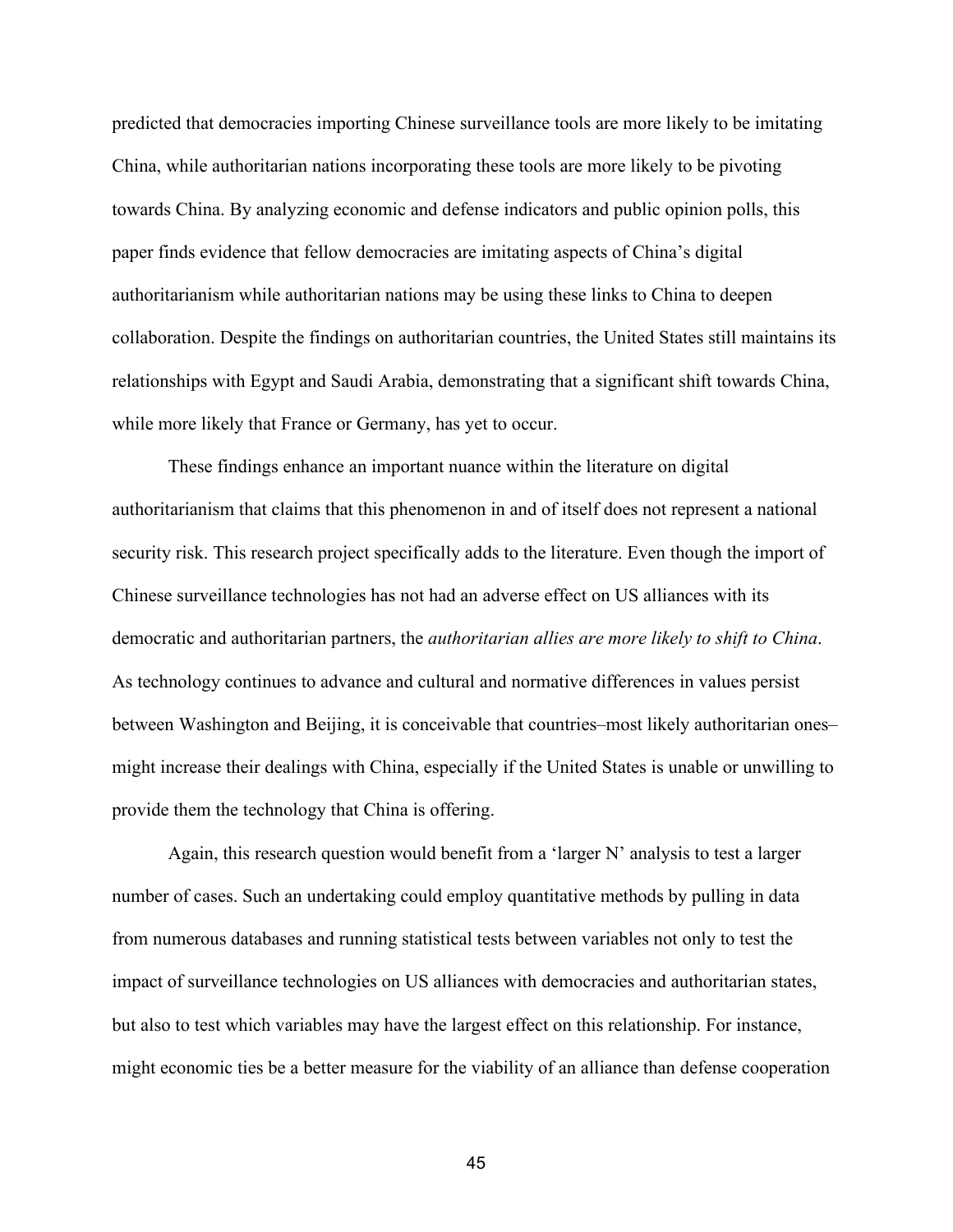or public opinion? Given time and resource constraints, this kind of study was not feasible. Still, conducting this kind of test could provide a more holistic understanding of all the variables at play.

In sum, the threat of digital authoritarianism varies based on the context in which it is analyzed. This phenomenon undercuts democratic ideals like privacy and civil liberties. Over time, the erosion of these values could point to a rising tide of authoritarianism and a challenge to liberal democracy. Therefore, the United States would be wise to closely monitor digital authoritarianism, take action to promote its own values, and maintain its strategic relations with allies to curb the spread of Chinese influence.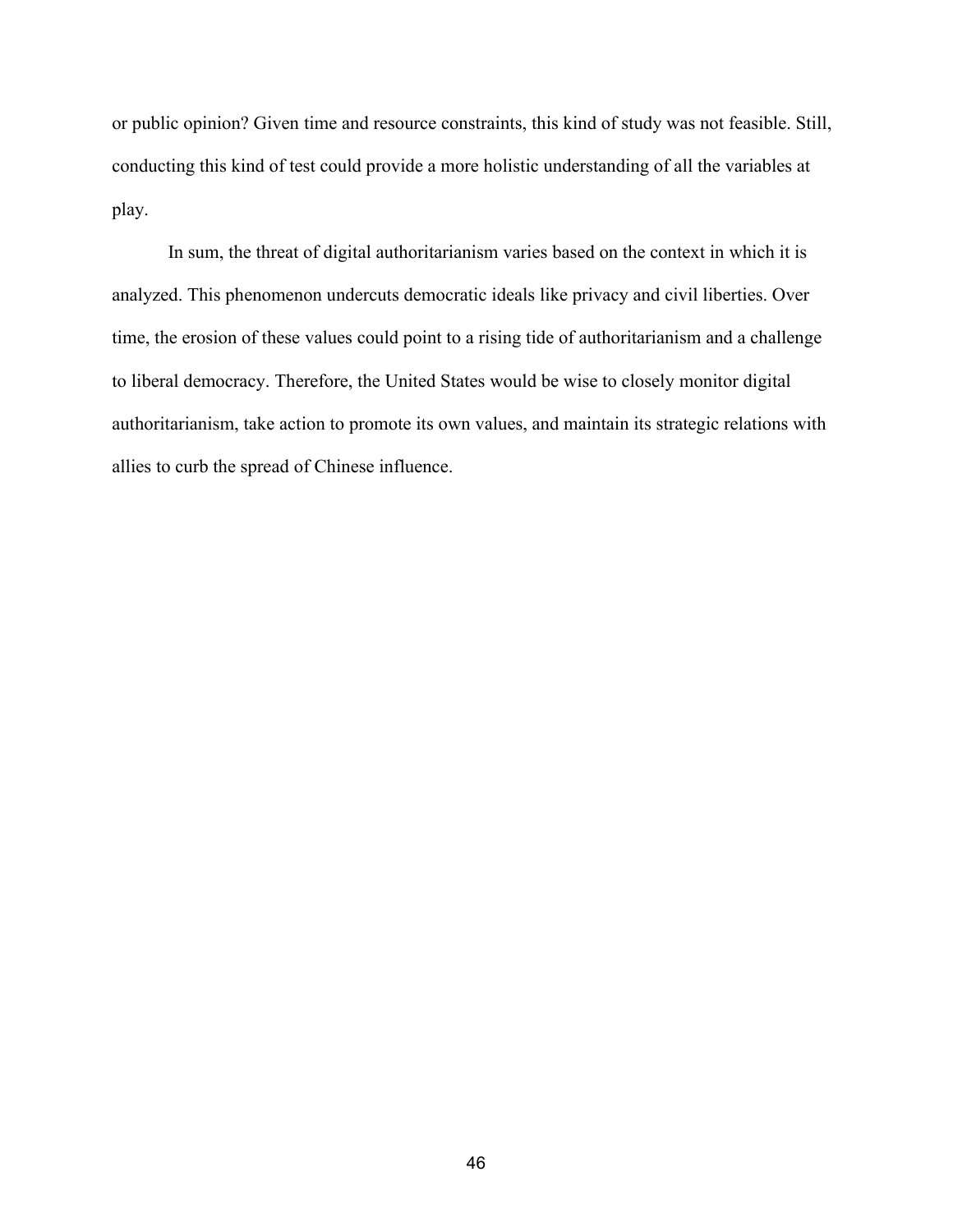# **Bibliography**

Abdelaziz, Mohamed, and David Pollock. "Half of Egyptians Value U.S. Ties, but Few Want Normalization with Israel." The Washington Institute, January 15, 2021. https://www.washingtoninstitute.org/policy-analysis/half-egyptians-value-us-ties-few-wantnormalization-israel.

"About Us." SCZone. Accessed October 3, 2021. https://sczone.eg/about-us/.

"AI Global Surveillance." Carnegie Endowment for International Peace. Accessed October 29, 2021. https://carnegieendowment.org/publications/interactive/ai-surveillance.

Artigas, Álvaro. "Surveillance, Smart Technologies and the Development of Safe City Solutions: the Case of Chinese ICT Firms and Their International Expansion to Emerging Markets," 2017. https://www.ibei.org/surveillance-smart-technologies-and-the-development-of-safe-citysolutions-the-case-of-chinese-ict-firms-and-their-international-expansion-to-emergingmarkets 112561.pdf.

Atha, Katherine, Jason Callahan, John Chen, Jessica Drun, Ed Francis, Kieran Green, Brian Lafferty, et al. "China Smart Cities Development Report - Research Report Prepared on Behalf of the U.S.-China Economic and Security Review Commission ." U.S.-China Economic and Security Review Commission, January 2020. https://www.uscc.gov/sites/default/files/2020- 04/China Smart Cities Development.pdf.

"Belt and Road Countries --- Egypt." Xinhua Silk Road - Belt and Road Portal, China's silk road economic belt and 21st Century Maritime Silk Road Website, January 17, 2017. [https://en.imsilkroad.com/p/310633.html.](https://en.imsilkroad.com/p/310633.html)

"Belt and Road Initiative (BRI)." European Bank for Reconstruction and Development (EBRD). Accessed September 18, 2021. https://www.ebrd.com/what-we-do/belt-and-road/overview.html.

Bhattacharya, Amar, David Dollar, Rush Doshi, Ryan Hass, Bruce Jones, Homi Kharas, Jennifer Mason, Mireya Solís, and Jonathan Stromseth. "China's Belt and Road: The New Geopolitics of Global Infrastructure Development." Brookings. Brookings, April 1, 2021. https://www.brookings.edu/research/chinas-belt-and-road-the-new-geopolitics-of-globalinfrastructure-development/.

Bhaya, Abhishek G. "Saudi Minister: China a Key Partner in Kingdom's Transformation into an Innovation-Based Economy." CGTN, November 20, 2020. https://news.cgtn.com/news/2020-11- 20/China-Saudi-Arabia-Partners-in-shaping-innovation-based-economies-Vy4a7vts0E/index.html.

Blaubach, Thomas. "Chinese Technology in the Middle East: A Threat to Sovereignty or an Economic Opportunity?" Middle East Institute , March 2021. https://mei.edu/sites/default/files/2021-03/Chinese-Tech.pdf.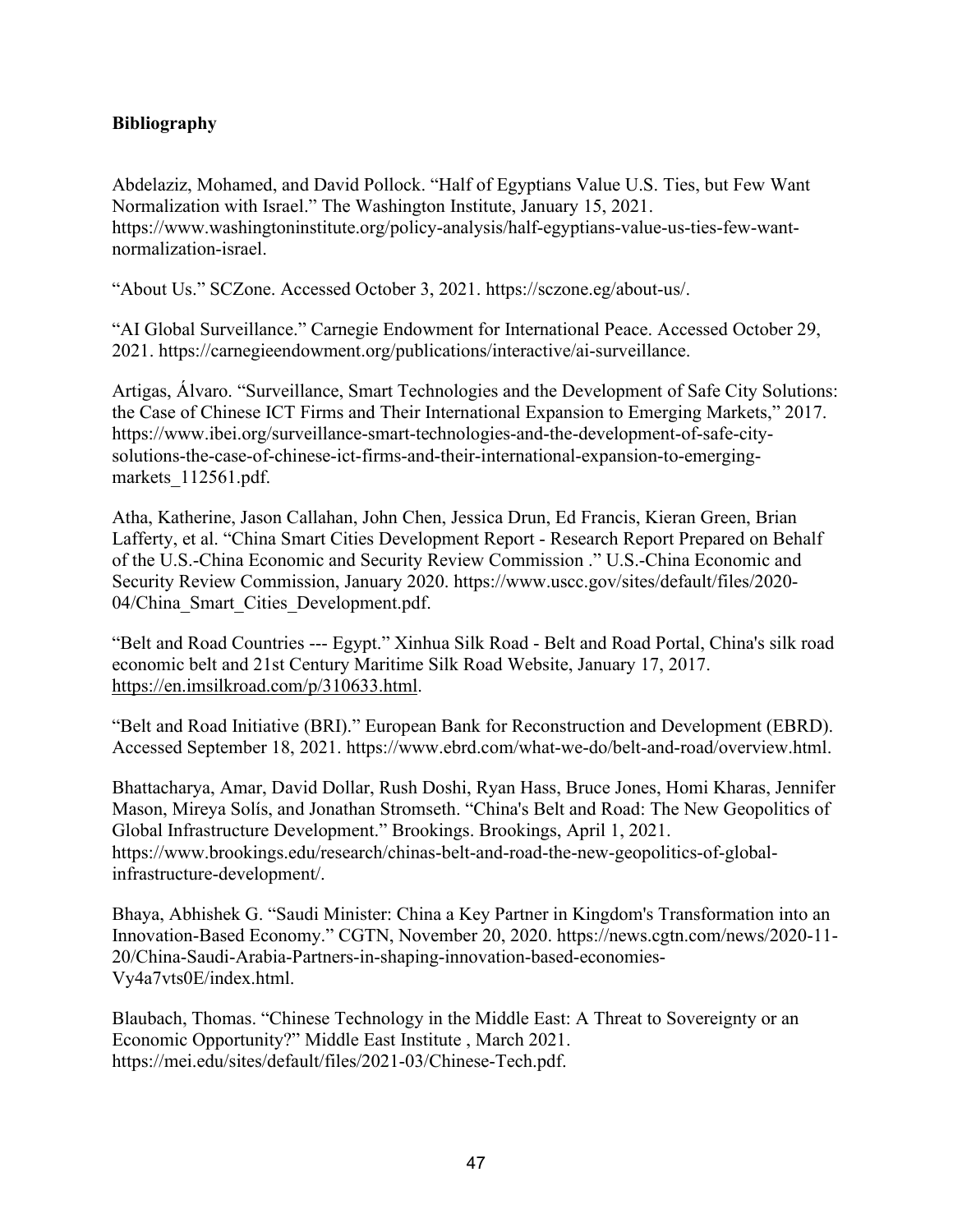Bowman, Bradley, Jared Thompson, and Ryan Brobst. "Egypt's Transition Away from American Weapons Is a National Security Issue." Defense News. Defense News, June 3, 2021. https://www.defensenews.com/opinion/commentary/2021/05/25/egypts-transition-away-fromamerican-weapons-is-a-national-security-issue/.

Brewster, Thomas. "Manhole Covers That Spy? Saudi Surveillance Cities Are Being Built with American and British Tech." Forbes. Forbes Magazine, December 4, 2018. https://www.forbes.com/sites/thomasbrewster/2018/12/04/manhole-covers-that-spy-meet-thewesterners-helping-saudis-build-surveillance-cities/?sh=16456bf3eb13.

Cerulus, Laurens. "Germany Falls in Line with EU on Huawei." POLITICO. POLITICO, April 23, 2021. https://www.politico.eu/article/germany-europe-huawei-5g-data-privacycybersecurity/.

Chandra, Siddharth, and Nita Rudra. "Reassessing the Links between Regime Type and Economic Performance: Why Some Authoritarian Regimes Show Stable Growth and Others Do Not." *British Journal of Political Science* 45, no. 2 (2013): 253–85.

"China (CHN) and France (FRA) Trade." OEC. Accessed October 2, 2021. https://oec.world/en/profile/bilateral-country/chn/partner/fra.

"China (CHN) and Germany (DEU) Trade." OEC. Accessed October 2, 2021. https://oec.world/en/profile/bilateral-country/chn/partner/deu.

"China (CHN) and Saudi Arabia (Sau) Trade." OEC. Accessed October 3, 2021. https://oec.world/en/profile/bilateral-country/chn/partner/sau.

"China and France Willing to Enhance Defence Cooperation; Indonesian Vice-Minister and Polish Defence Delegation Visits China; Beijing Military Area Command Tests Its Readiness in Hostile Weather; a Chinese Peacekeeping Contingent Sent to Southern Lebanon;: Manohar Parrikar Institute for Defence Studies and Analyses." China and France willing to enhance defence cooperation; Indonesian Vice-minister and Polish defence delegation visits China; Beijing Military Area Command tests its readiness in hostile weather; A Chinese peacekeeping contingent sent to Southern Lebanon; | Manohar Parrikar Institute for Defence Studies and Analyses, 2011. https://idsa.in/TWIR/2\_4\_2011\_China.

"China: Outward FDI Stock in France." Statista, April 19, 2021. https://www.statista.com/statistics/721882/outward-fdi-stock-from-china-to-france/.

"China: Outward FDI Stock in Germany." Statista, April 19, 2021. https://www.statista.com/statistics/721888/outward-fdi-stock-from-china-to-germany/.

Constantin, Aurel. "Huawei's 8th Edition of the Seeds for the Future Program for Students Passionate about Technology Has Been Launched." Business Review. Business Review, August 13, 2021. https://business-review.eu/tech/huaweis-8th-edition-of-the-seeds-for-the-futureprogram-for-students-passionate-about-technology-has-been-launched-222342.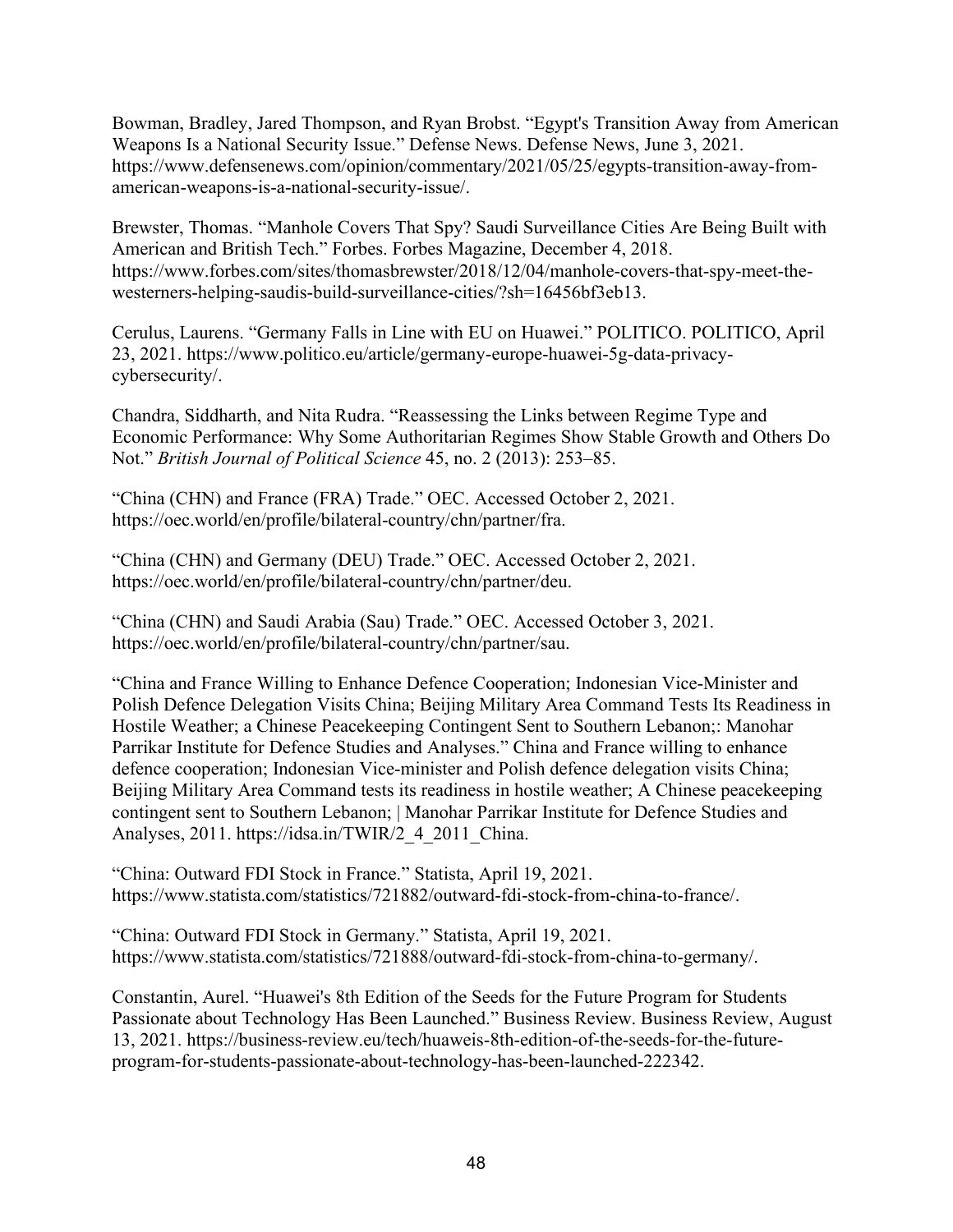"Creating Smart Cities of the Future - Huawei Article | Special Feature." The Economist. The Economist Newspaper. Accessed October 3, 2021. https://huaweiarticles.economist.com/?articles=creating-smart-cities-future.

Daly, Tom. "Europe Wants to Deal with China as a Group: German Minister." Reuters. Thomson Reuters, April 26, 2019. https://www.reuters.com/article/us-china-silkroadgermany/europe-wants-to-deal-with-china-as-a-group-german-minister-idUSKCN1S20R3.

David, Javier E. "US-Saudi Arabia Seal Weapons Deal Worth Nearly \$110 Billion Immediately, \$350 Billion over 10 Years." CNBC. CNBC, May 22, 2017. https://www.cnbc.com/2017/05/20/us-saudi-arabia-seal-weapons-deal-worth-nearly-110-billionas-trump-begins-visit.html.

Devonshire-Ellis, Chris. "China & Egypt Strengthen Belt and Road Collaborations Including the Suez Canal International Logistics Zone." Silk Road Briefing, July 23, 2021. https://www.silkroadbriefing.com/news/2021/07/23/china-egypt-strengthen-belt-and-roadcollaborations-including-the-suez-canal-international-logistics-zone/.

Dininio, Phyllis. "Authoritarian Literature Review." Management Systems International. USAID, June 2010. https://msiworldwide.com/sites/default/files/additional-resources/2018- 12/Authoritarian%20Literature%20Review%202010.pdf.

Economy, Elizabeth C. "Yes, Virginia, China Is Exporting Its Model." Council on Foreign Relations. Council on Foreign Relations, December 11, 2019. https://www.cfr.org/blog/yesvirginia-china-exporting-its-model.

"Egypt: Freedom in the World 2021 Country Report." Freedom House. Accessed October 1, 2021. https://freedomhouse.org/country/egypt/freedom-world/2021.

El Dahshan, Mohamed. "Egyptian Exceptionalism in a Chinese-Led World." Chatham House – International Affairs Think Tank, July 7, 2021. https://www.chathamhouse.org/2021/02/egyptian-exceptionalism-chinese-led-world.

Fakir, Intissar, Riccardo Fabiani, and Rachid Aourraz. "Towering Ambitions: Egypt and China Building for the Future." Middle East Institute, September 30, 2021. https://www.mei.edu/publications/towering-ambitions-egypt-and-china-building-future.

Feldstein, Steven. "When It Comes to Digital Authoritarianism, China Is a Challenge - But Not the Only Challenge." War on the Rocks, February 12, 2020. https://warontherocks.com/2020/02/when-it-comes-to-digital-authoritarianism-china-is-achallenge-but-not-the-only-challenge/.

"FDI Center Releases Study on Foreign Direct Investment to China." FDI Center, April 2, 2019. https://fdi-center.com/fdi-center-releases-study-on-foreign-direct-investment-to-china/.

Feldstein, Steven. "The Global Expansion of AI Surveillance." Carnegie Endowment for International Peace, September 17, 2019. https://carnegieendowment.org/2019/09/17/globalexpansion-of-ai-surveillance-pub-79847.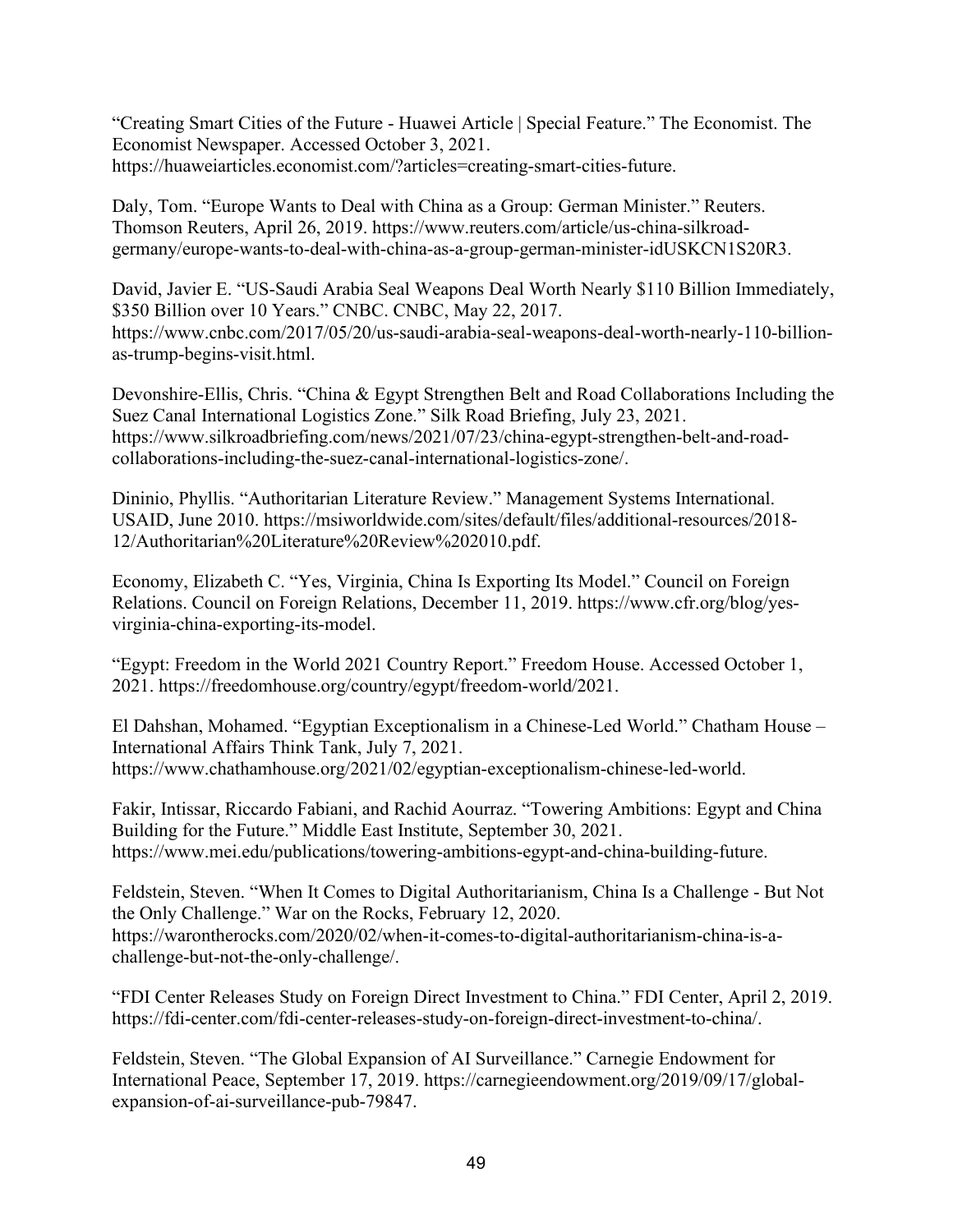Flinders, Karl. "Saudi Arabian Authorities Work with Chinese IT Giants on Digital Goals." ComputerWeekly.com. ComputerWeekly.com, October 22, 2020. https://www.computerweekly.com/news/252490964/Saudi-Arabian-authorities-work-with-Chinese-IT-giants-on-digital-goals.

Fouquet, Helene, and Tara Patel. "France's Huawei Ban Begins to Kick In With Purge in Urban Areas." Bloomberg.com. Bloomberg, March 1, 2021. https://www.bloomberg.com/news/articles/2021-03-01/france-s-huawei-ban-begins-to-kick-inwith-purge-in-urban-areas.

Gady, Franz-Stefan. "China and Germany to Hold Joint Medical Military Exercise." – The Diplomat. for The Diplomat, October 4, 2016. https://thediplomat.com/2016/10/china-andgermany-to-hold-joint-medical-military-exercise/.

"Germany Should Stop Aiding Chinese Military, Amnesty Warns." DW.COM, November 17, 2019. https://www.dw.com/en/germany-should-stop-aiding-chinese-military-amnesty-warns/a-51283225.

"Germany Should Stop Aiding Chinese Military, Amnesty Warns: DW." DW.COM, November 17, 2019. https://www.dw.com/en/germany-should-stop-aiding-chinese-military-amnestywarns/a-51283225.

Glaser, Bonnie S., and Garima Mohan. "Poll Shows Increasing Transatlantic Convergence on China." – The Diplomat. for The Diplomat, June 17, 2021. https://thediplomat.com/2021/06/pollshows-increasing-transatlantic-convergence-on-china/.

Hillman, Jennifer, and David Sacks . "Introduction | China's Belt and Road: Implications for the United States." Council on Foreign Relations. Council on Foreign Relations, March 2021. https://www.cfr.org/report/chinas-belt-and-road-implications-for-the-united-states/introduction.

Horowitz, Shale, and Michael Tyburski. "When Are Similar Regimes More Likely to Form Alliances? Institutions and Ideologies in the Post-Communist World." *Post-Soviet Affairs* 32, no. 2 (April 8, 2015): 176–200.

"How Will the Belt and Road Initiative Advance China's Interests?" ChinaPower Project, August 26, 2020. https://chinapower.csis.org/china-belt-and-road-initiative/.

Huang, Kristin. "Beijing Urges France to Cancel Contract to Sell Arms to Taiwan." South China Morning Post, May 13, 2020.

https://www.scmp.com/news/china/diplomacy/article/3084255/beijing-expresses-graveconcerns-france-over-contract-sell.

"IBM Opens Its First Ever Security Operations Center in Saudi Arabia." Arab News. Arabnews, December 9, 2020. https://www.arabnews.com/node/1775046/business-economy.

Ikenberry, G. John. "Institutions, Strategic Restraint, and the Persistence of American Postwar Order." *International Security* 23, no. 3 (1998): 43–78.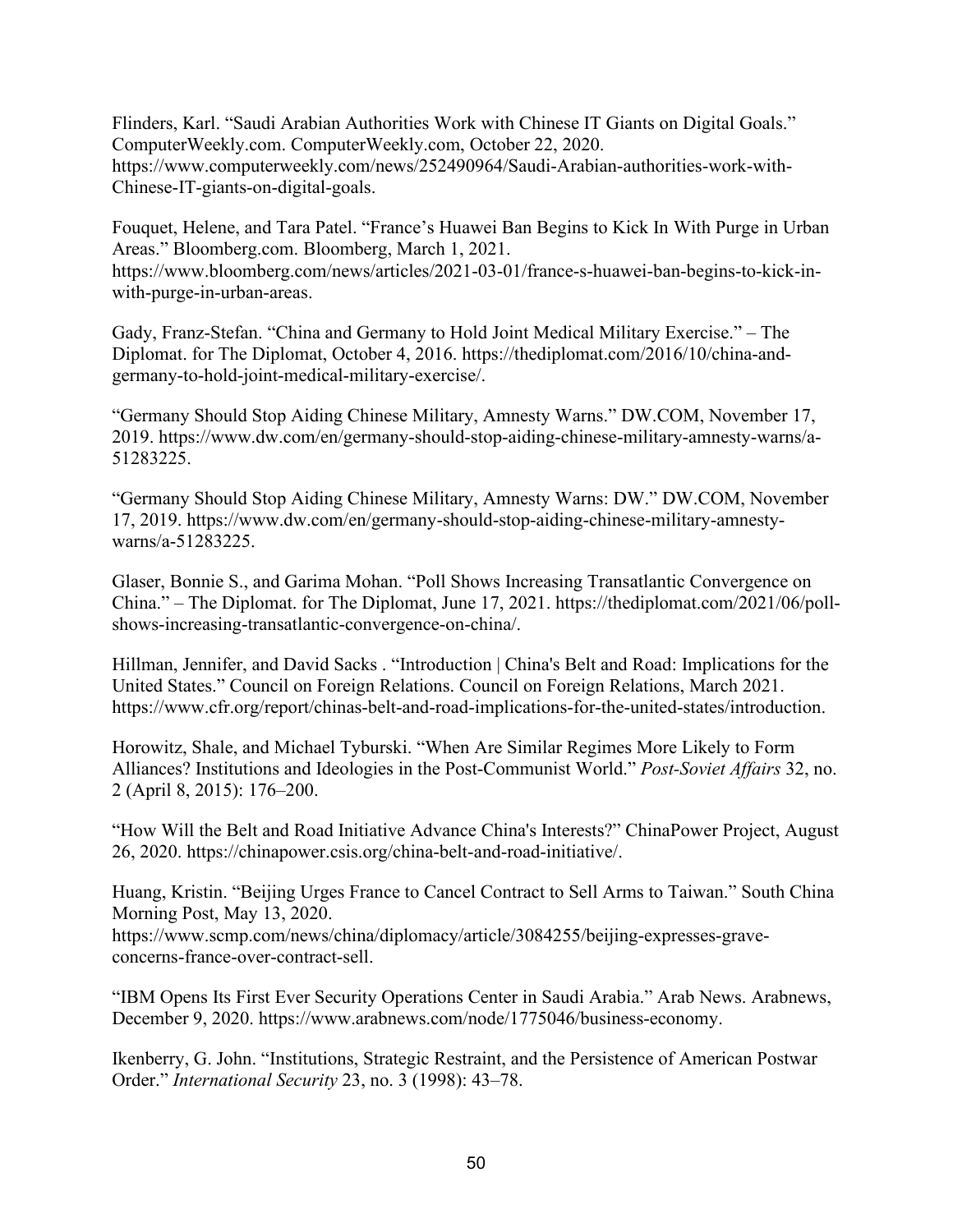Jiamei, Wang. "German Business Enthusiasm for Belt and Road Initiative to Prompt Pragmatism from Berlin." Global Times, April 2, 2019. https://www.globaltimes.cn/content/1144461.shtml.

Julienne, Marc, Richard Q. Turcsányi, Matej Šimalčík , Kristína Kironská, and Renáta Sedláková . "French Public Opinion on China in the Age of Covid-19." IFRI. Accessed October 2, 2021. https://www.ifri.org/sites/default/files/atoms/files/fr\_poll\_report.pdf.

Kurlantzick, Joshua, and James West . "China's Digital Aid: The Risks and Rewards." Council on Foreign Relations. Council on Foreign Relations. Accessed September 21, 2021. https://www.cfr.org/china-digital-silk-road/.

Layne, Christopher. "Kant or Cant: The Myth of the Democratic Peace." International Security 19, no. 2 (1994): 5–49.

Le Maire, Bruno. "The United States & France 2019 - Economic Report." frenchtreasuryintheus.org. Embassy of France in the United States - Economic Department. Accessed October 1, 2021. https://frenchtreasuryintheus.org/wp-content/uploads/2019/09/2019- France-U.S.-economic\_full-report.pdf.

Lee, Matthew. "US Military Aid to Egypt Released despite Rights Concerns." AP NEWS. Associated Press, September 14, 2021. https://apnews.com/article/middle-east-africa-egyptantony-blinken-37f682d24b006766698ed10b1c22d4a7.

Meaker, Morgan. "Marseille's Fight against AI Surveillance." Coda Story, November 9, 2020. https://www.codastory.com/authoritarian-tech/ai-surveillance-france-crime/.

Mezher, Chyrine. "Why Biden White House Lifted Arms Sales Freeze to UAE, KSA." Breaking Defense, July 28, 2021. https://breakingdefense.com/2021/04/why-biden-white-house-liftedarms-sales-freeze-to-uae-ksa/.

Nedopil, Christoph. "Countries of the Belt and Road Initiative (BRI)." Green Belt and Road Initiative Center, 2021. https://green-bri.org/countries-of-the-belt-and-road-initiative-bri/.

Nicolas, Françoise. "France and China's Belt and Road Initiative." Afficher la page d'accueil du site, April 8, 2019. https://www.ifri.org/en/publications/publications-ifri/articles-ifri/france-andchinas-belt-and-road-initiative.

Noori, Thamer Anwar. "With AI, Yanbu Has Become Smarter and Safer." Smart Cities World, July 30, 2020. https://www.smartcitiesworld.net/opinions/opinions/with-ai-yanbu-has-becomesmarter-and-safer.

Ohlberg, Mareike, Lucrezia Poggetti, Kristin Shi-Kupfer, and Jan Weidenfeld. "Authoritarian Advance: Responding to China's Growing Political Influence in Europe." Merics, February 2, 2018. https://merics.org/en/report/authoritarian-advance-responding-chinas-growing-politicalinfluence-europe.

Pollock, David. "Saudi Poll: China Leads U.S.; Majority Back Curbs on Extremism, Coronavirus." The Washington Institute, July 31, 2020.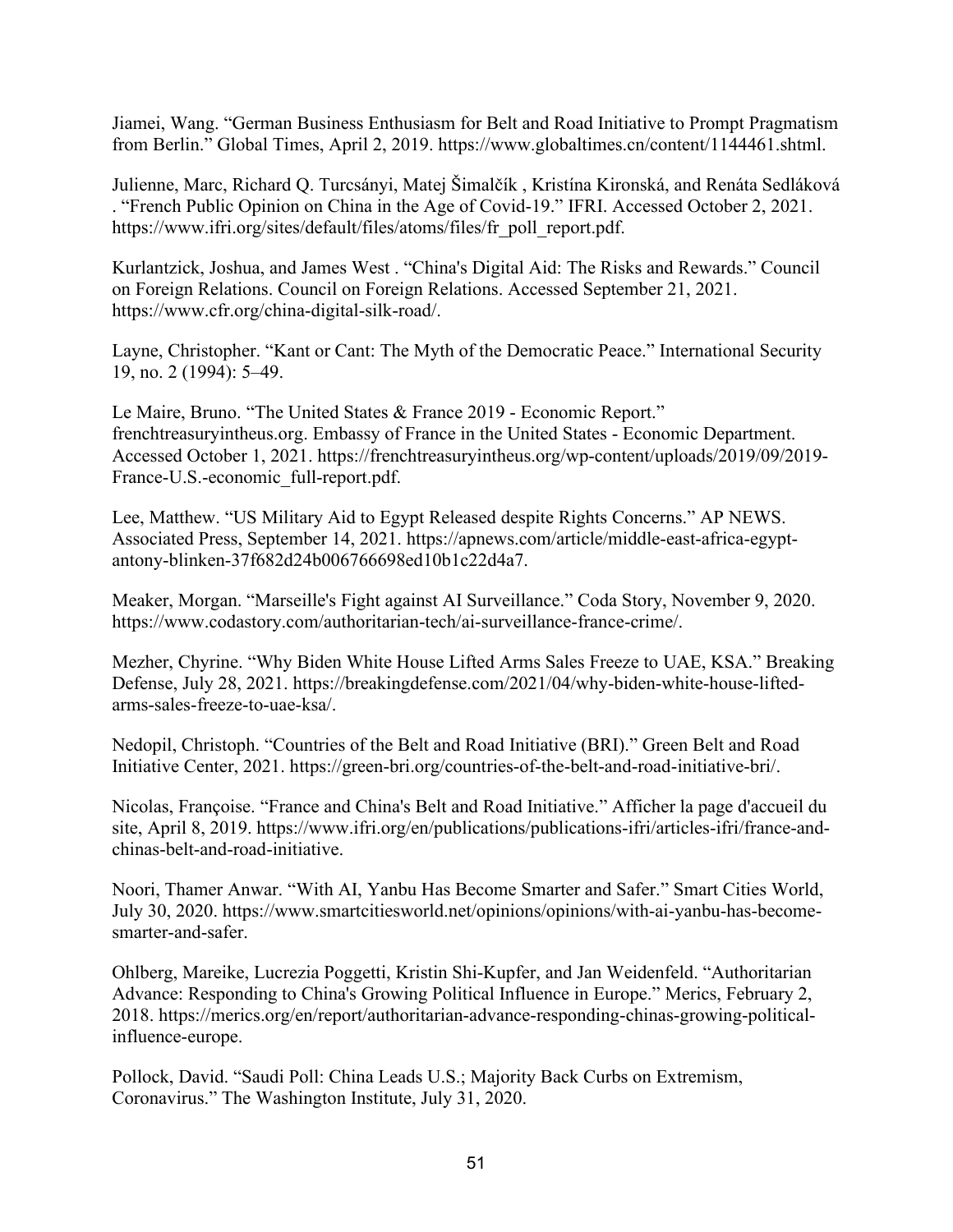https://www.washingtoninstitute.org/policy-analysis/saudi-poll-china-leads-us-majority-backcurbs-extremism-coronavirus.

Polyakova, Alina, and Chris Meserole. "Exporting Digital Authoritarianism: The Russian and Chinese Models." Brookings, August 2019. https://www.brookings.edu/wpcontent/uploads/2019/08/FP\_20190827\_digital\_authoritarianism\_polyakova\_meserole.pdf.

Robinson, Wendy. "The Rise of Chinese AI in the Gulf: A Renewal of China's 'Serbia Model'." The Washington Institute, October 13, 2020. https://www.washingtoninstitute.org/policyanalysis/rise-chinese-ai-gulf-renewal-chinas-serbia-model.

Russett, Bruce. Grasping the Democratic Peace: Principles for a Post-Cold War World. Princeton: Princeton University Press, 1995.

Sáez, Lawrence, and Julia Gallagher. "Authoritarianism and Development in the Third World." *The Brown Journal of World Affairs* 15, no. 2 (2009): 87–101.

"Saudi Arabia: Freedom in the World 2021 Country Report." Freedom House. Accessed October 1, 2021. https://freedomhouse.org/country/saudi-arabia/freedom-world/2021.

"Saudi Arabia: Perception on China's Political and Economic Model 2019." Statista, December 8, 2020. https://www.statista.com/statistics/1091386/saudi-arabia-perception-on-china-spolitical-and-economic-model/.

"Saudi Arabia Signs MoUs with IBM, Alibaba and Huawei on Ai." Reuters. Thomson Reuters, October 22, 2020. https://www.reuters.com/article/us-saudi-tech-idUKKBN2771LN.

"Saudi Crown Prince Defends China's Right to Fight 'Terrorism'." Mohammed bin Salman News | Al Jazeera. Al Jazeera, February 23, 2019. https://www.aljazeera.com/news/2019/2/23/saudicrown-prince-defends-chinas-right-to-fight-terrorism.

"Saudi Imports from China up 17.8 Percent in 2020 to \$28.1 Billion." Arab News. Arabnews, January 23, 2021. https://www.arabnews.com/node/1797326/business-economy.

Shahbaz, Adrian. "The Rise of Digital Authoritarianism." Freedom House. Accessed September 19, 2021. https://freedomhouse.org/report/freedom-net/2018/rise-digital-authoritarianism.

Silver, Laura, Kat Devlin, and Christine Huang. "Negative Views of Both U.S. and China Abound across Advanced Economies amid Covid-19." Pew Research Center. Pew Research Center, April 28, 2021. https://www.pewresearch.org/fact-tank/2020/10/06/negative-views-ofboth-us-and-china-amid-covid-19/.

Silver, Laura, Kat Devlin, and Christine Huang. "Unfavorable Views of China Reach Historic Highs in Many Countries." Pew Research Center's Global Attitudes Project. Pew Research Center, May 10, 2021. https://www.pewresearch.org/global/2020/10/06/unfavorable-views-ofchina-reach-historic-highs-in-many-countries/.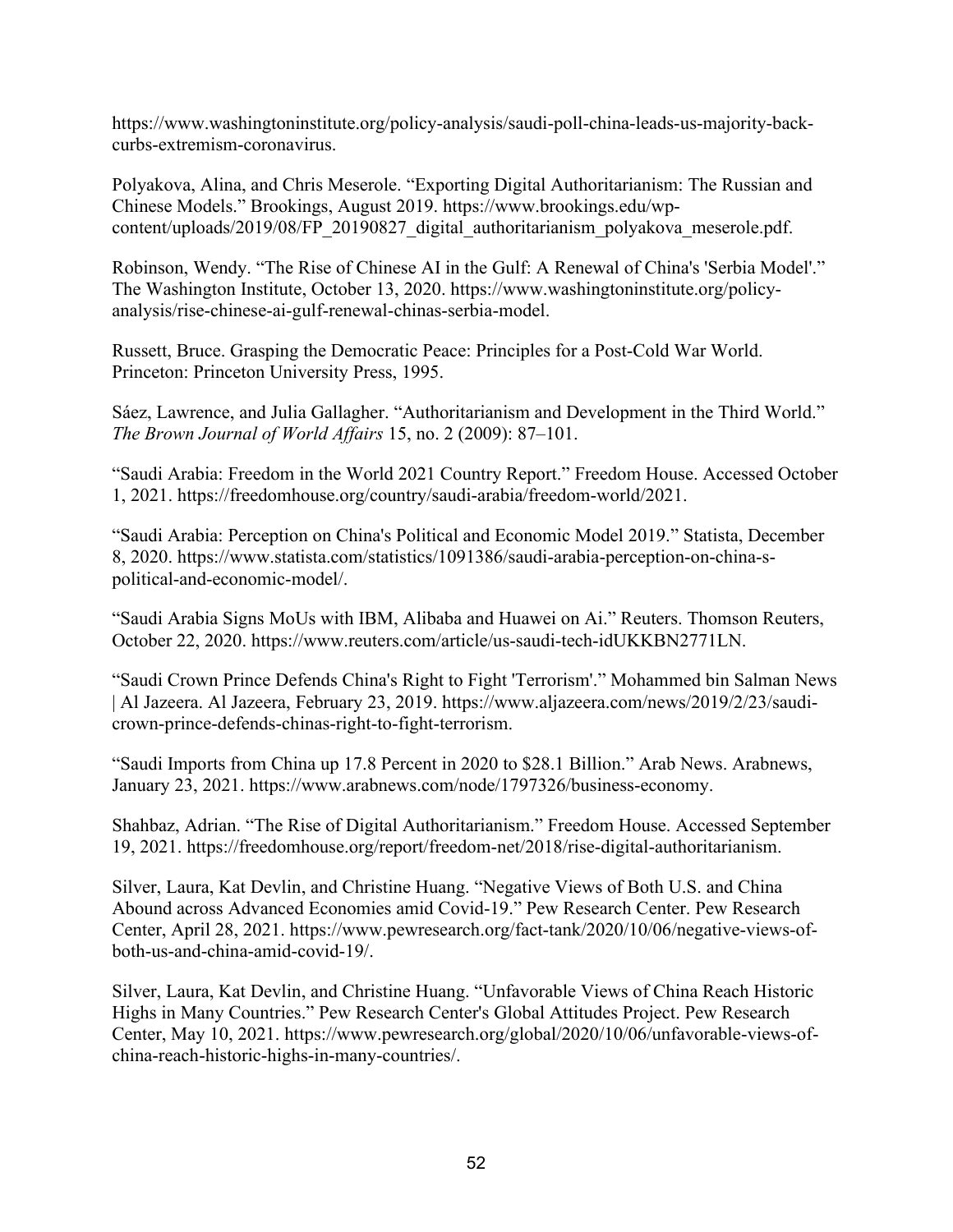Tao, Yang, ed. "Saudi Arabia Joint Naval Training 'Blue Sword 2019' Kicks Off." China, November 20, 2019. http://eng.chinamil.com.cn/view/2019-11/20/content\_9679466.htm.

"The New Big Brother - China and Digital Authoritarianism." United States Senate Committee on Foreign Relations, July 21, 2020. https://www.foreign.senate.gov/imo/media/doc/2020%20SFRC%20Minority%20Staff%20Repor t%20-%20The%20New%20Big%20Brother%20- %20China%20and%20Digital%20Authoritarianism.pdf.

Thier, J Alexander, Anne Witkowsky, Sheila S. Coronel, Eileen Donahoe, Michael J. Green , Emmanuel Gyimah-Boad, David J. Kramer, et al. "Reversing the Tide." Reversing the Tide | Center for Strategic and International Studies, April 2021. https://www.csis.org/analysis/reversing-tide.

Tiezzi, Shannon. "Xi's Visit Cements Egypt's Place on the 'Belt and Road'." – The Diplomat. for The Diplomat, January 22, 2016. https://thediplomat.com/2016/01/xis-visit-cements-egyptsplace-on-the-belt-and-road/.

Triolo, Paul, Kevin Allison, Clarise Brown, and Kelsey Broderick. "The Digital Silk Road: Expanding China's Digital Footprint." Eurasia Group, April 8, 2020. https://www.eurasiagroup.net/files/upload/Digital-Silk-Road-Expanding-China-Digital-Footprint-1.pdf.

Un, Kheang. "Regime Types and Economic Development - CD-Center." Cambodia Development Center, January 19, 2018. https://cd-center.org/wpcontent/uploads/2018/09/P124\_20180119\_IS1\_EN.pdf.

"USENIX Enigma 2019 - Digital Authoritarianism, Data Protection, and the Battle." YouTube. YouTube, February 21, 2019. https://www.youtube.com/watch?v=j1j1CGzAsVk.

"U.S. Relations with Egypt - United States Department of State." U.S. Department of State. U.S. Department of State, May 24, 2021. https://www.state.gov/u-s-relations-with-egypt/.

"U.S. Relations with Germany - United States Department of State." U.S. Department of State. U.S. Department of State, June 23, 2021. https://www.state.gov/u-s-relations-with-germany/.

"U.S. Relations with Saudi Arabia - United States Department of State." U.S. Department of State. U.S. Department of State, January 15, 2021. https://www.state.gov/u-s-relations-withsaudi-arabia/.

"U.S.-Egypt Military Cooperation Committee." U.S. Embassy in Egypt, September 22, 2021. https://eg.usembassy.gov/u-s-egypt-military-cooperation-committee/.

"United States (USA) and Egypt (EGY) Trade." OEC. Accessed October 3, 2021. https://oec.world/en/profile/bilateral-country/usa/partner/egy.

"United States (USA) and France (FRA) Trade." OEC. Accessed October 7, 2021. https://oec.world/en/profile/bilateral-country/usa/partner/fra.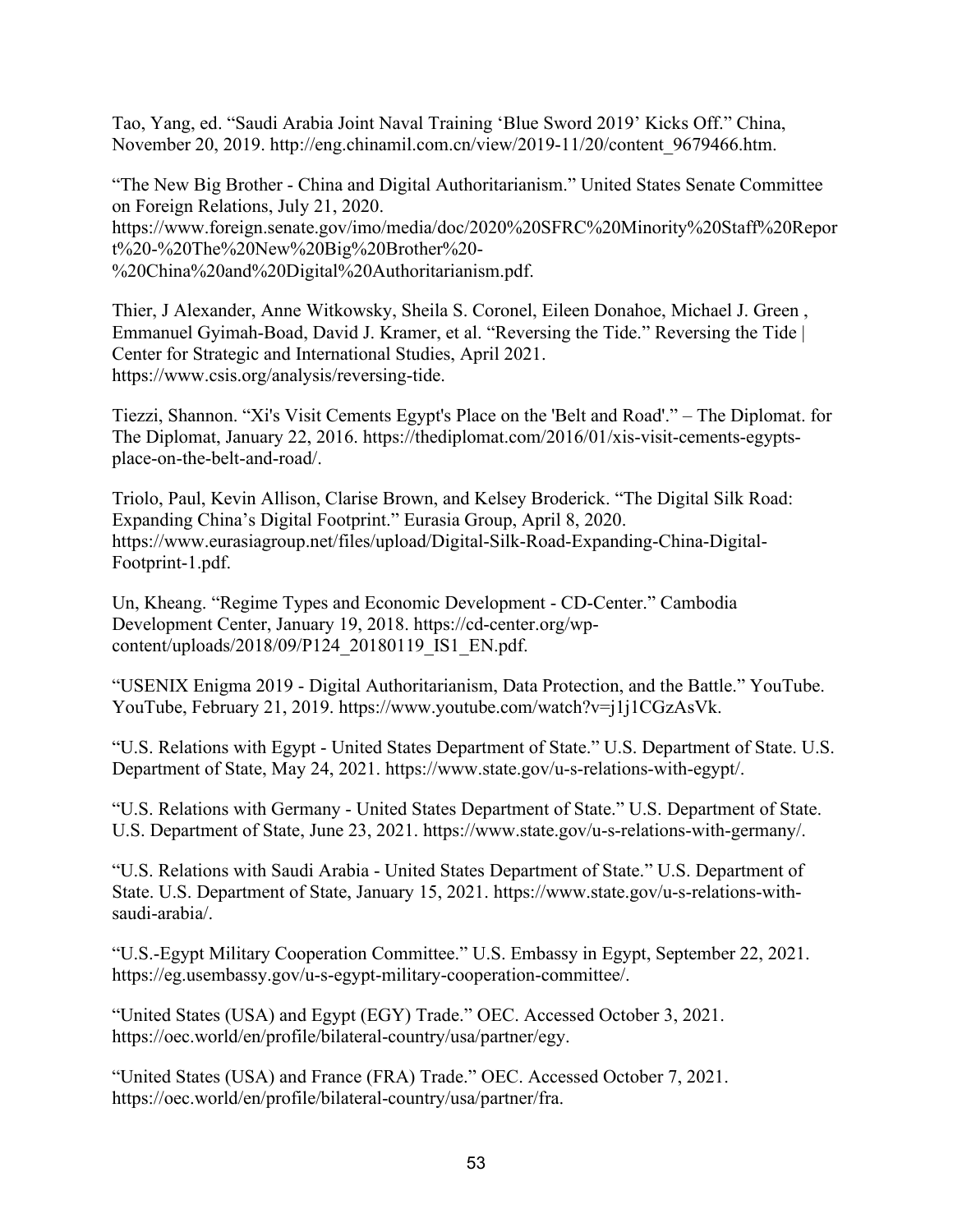"United States (USA) and Germany (DEU) Trade." OEC. Accessed October 7, 2021. https://oec.world/en/profile/bilateral-country/usa/partner/deu.

"United States (USA) and Saudi Arabia (Sau) Trade." OEC. Accessed October 3, 2021. https://oec.world/en/profile/bilateral-country/usa/partner/sau.

"The United States and France: Allies, Partners, and Friends - United States Department of State." U.S. Department of State. U.S. Department of State, June 24, 2021. https://www.state.gov/the-united-states-and-france-allies-partners-and-friends/.

"United States of America: Bilateral Relations to Germany." German Federal Foreign Office. Accessed October 2, 2021. https://www.auswaertigesamt.de/en/aussenpolitik/unitedstatesofamerica/218718.

Vaas, Lisa. "Report: Use of AI Surveillance Is Growing around the World." Naked Security, September 20, 2019. https://nakedsecurity.sophos.com/2019/09/20/report-use-of-ai-surveillanceis-growing-around-the-world/.

Walt, Stephen M. *The Origins of Alliances*. Ithaca: Cornell Univ. Press, 2007.

Whittaker, Zack. "US Towns Are Buying Chinese Surveillance Tech Tied to Uighur Abuses." TechCrunch. TechCrunch, May 24, 2021. https://techcrunch.com/2021/05/24/united-statestowns-hikvision-dahua-

surveillance/?guccounter=1&guce\_referrer=aHR0cHM6Ly93d3cuZ29vZ2xlLmNvbS8&guce\_re ferrer\_sig=AQAAACbkYkSkKfnLwmikRp4P3RgoZcxNlcuRoz0Pf\_FVM-Ke7su2FltxZ4nF01IwcUBDYjiUFSKTx3B98AIShTGN4s05TYnBzbZht\_oDgkP\_vXzwhUkA\_a aps12AgNcyMdMcwwvsgHHXiVDKCvNcUGgK6hY-aaWrjp7hr1CpybzWMIBF.

Wright, Nicholas D. "Artificial Intelligence and Domestic Political Regimes: Digital Authoritarian, Digital Hybrid, and Digital Democracy." Essay. In *Artificial Intelligence, China, Russia, and the Global Order: Technological, Political, Global, and Creative Perspectives*, 1– 290. Maxwell Air Force Base, AL: Air University Press, 2019.

Yayboke, Erol, and Sam Brannen. "Promote and Build: A Strategic Approach to Digital Authoritarianism." Promote and Build: A Strategic Approach to Digital Authoritarianism | Center for Strategic and International Studies, October 2020. https://csis-websiteprod.s3.amazonaws.com/s3fspublic/publication/201015\_Yayboke\_Brannen\_PromoteAndBuild\_Brief.pdf.

Yi, Yang, ed. "China, Egypt to Further Enhance Defense Cooperation." Xinhua, March 26, 2019. http://www.xinhuanet.com/english/2019-03/26/c\_137922937.htm.

Yurong, Chen. "Graphics: How Is Bri Bolstering China-Saudi Arabia Ties?" CGTN, November 20, 2020. https://news.cgtn.com/news/2020-11-20/Graphics-How-is-BRI-bolstering-China-Saudi-Arabia-ties--VzqqKFdXSo/index.html.